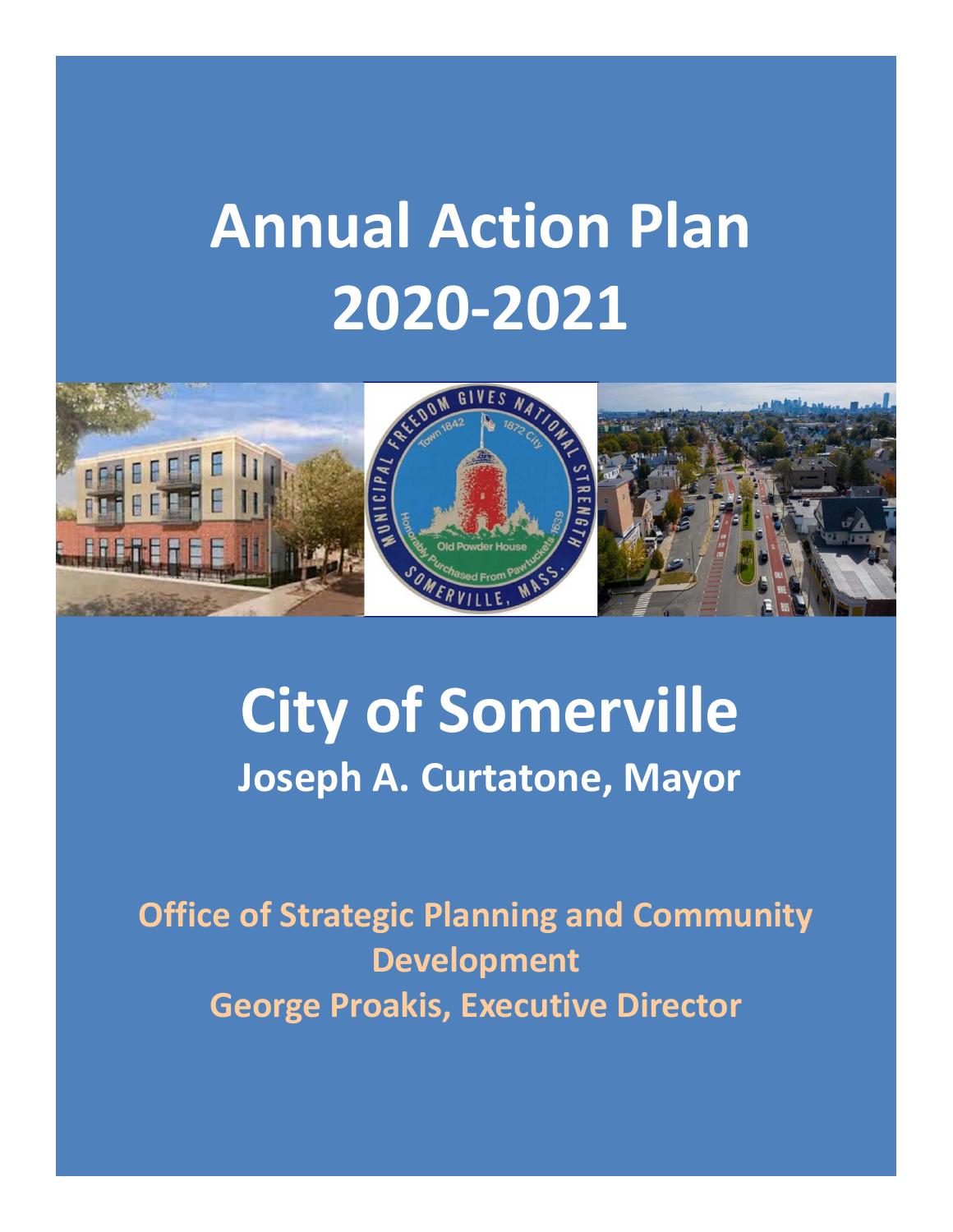

#### Prog Ann gram ual A Yea Action r 202 n Pla 20-2 an 021

#### Table of Contents

| AP-65 Homeless and Other Special Needs Activities 91.220(i)58 |  |
|---------------------------------------------------------------|--|
|                                                               |  |
|                                                               |  |
|                                                               |  |
| <b>APPENDIX</b>                                               |  |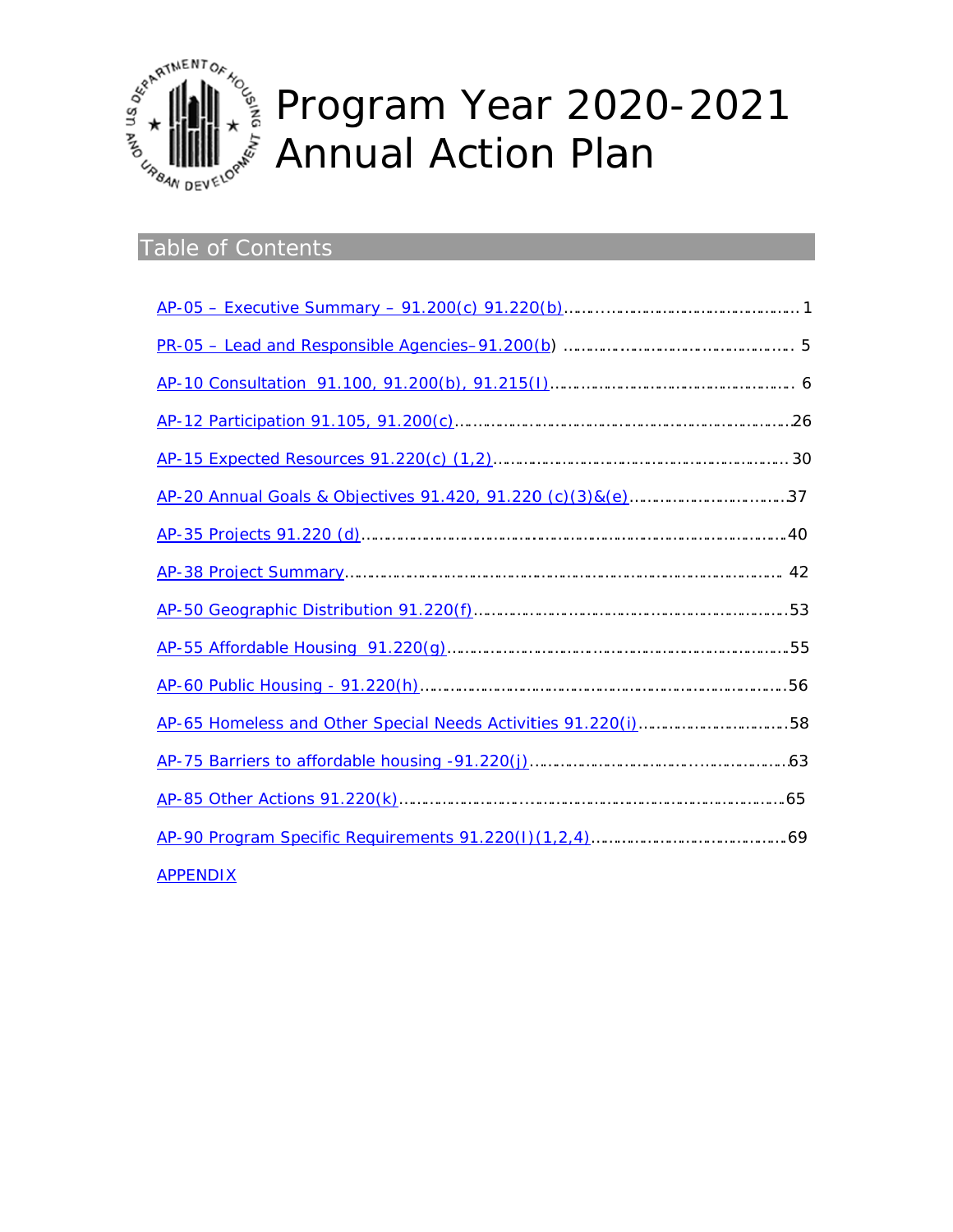### **Executive Summary**

#### **AP‐05 Executive Summary ‐ 24 CFR 91.200(c), 91.220(b)**

#### **1. Introduction**

The City of Somerville 2020‐2021 Annual Action Plan is the third plan of the 2018‐2022 consolidated planning cycle. The annual action plans are guided by the needs, goals, and assessments set forth and established in the consolidated plan. The consolidated plan represents a collaborative process that was undertaken to identify current housing and community development needs and to develop goals, priorities and strategies to address those needs, especially for low and moderate income households. Those goals, priorities and strategies are carried forward into each annual action plan. In this plan, a robust, data driven process was undertaken to better guide and focus funding from the U.S. Department of Housing and Urban Developments formula block grant programs. The federal block grant programs that provide these resources include the Community Development Block Grant (CDBG), the HOME Investment Partnerships Program and the Emergency Solutions Grant (ESG). In both the Five Year Consolidated Plan and the Annual Action Plans, particular focus was placed on the needs most greatly impacting the city's low to moderate income residents.

#### **2. Summarize the objectives and outcomes identified in the Plan**

This could be a restatement of items or a table listed elsewhere in the plan or a reference to another location. It may also contain any essential items from the housing and homeless needs assessment, the housing market analysis or the strategic plan.

In developing the 2020‐2021 Annual Action plan the city identified several area's that continue to present major impediments to low and moderate income residents and also new challenges and areas of concern that have arisen as a result of the city's strong growth and continued development. As outlined in the Consolidated Plan, one of the primary goals of the city is to continue building communities of opportunity. In order to deliver on this goal a set of more focused areas have been identified to achieve this ideal including

- Creating and Preserving Affordable Housing
- **•** Stabilizing and Revitalizing Diverse Neighborhoods
- Infrastructure and Urban Environment Improvements
- Family Stabilization and Workforce Readiness
- Reducing and Ending Homelessness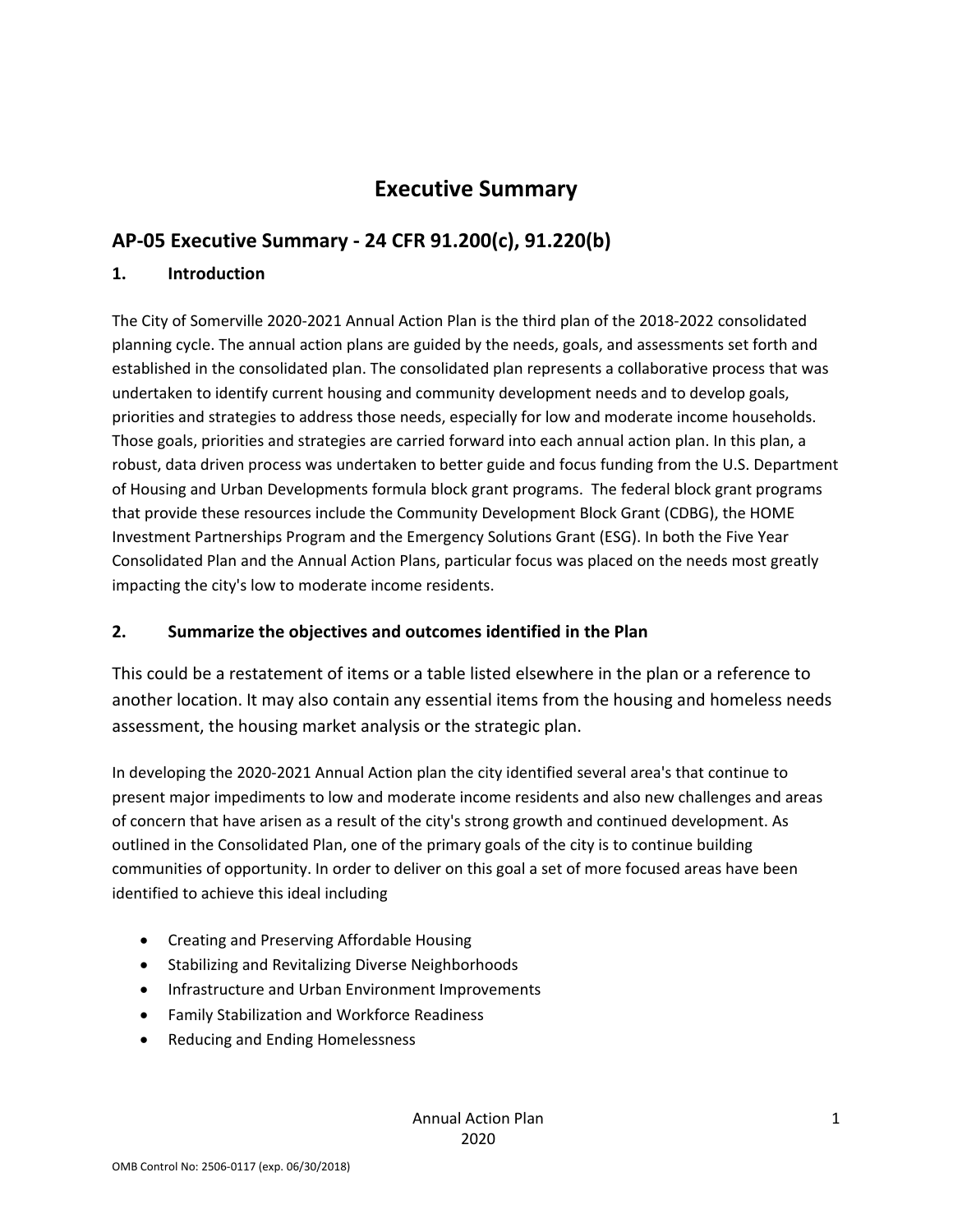In the first quarter of 2020, the City and State enacted broad measures to combat the spread and public health impacts of the Covid-19 pandemic. The economic impact of containing the spread of Covid19 has been profound. Fortunately, the City was granted an additional \$1.4M in CDBG‐CV funds through the CARES Act. In addition to these funds, the city has also made allocation adjustments in its 2020‐2021 to target additional funding to the programs area's most negatively disrupted by Covid‐19.

#### **3. Evaluation of past performance**

This is an evaluation of past performance that helped lead the grantee to choose its goals or projects.

The City of Somerville has made significant progress on the goals and benchmarks laid out in the 2018‐ 2022 Five Year Plan. Milestones have been reached across many of the key areas of need identified in the plan including affordable housing, infrastructure and urban environment improvements, workforce development and small business resiliency. The city has also continued to support its wide network of social service agencies that support the needs of the city's most vulnerable populations.

**Affordable Housing‐** The city and its local CHDO partner have been meeting or exceeding their targeted goals of acquiring and rehabilitating housing units in the open market for the purpose of converting them to permanently affordable units through the 100 homes program. In the prior action plan year the city acquired a multi‐family property that will convert to 7 permanently affordable units and has also completed or is in the process of completing rehab work on 3 properties that will create an additional 10 of affordable units. The city also continues to support its traditional tenant based rental assistance and first time home buyer assistance programs.

**Infrastructure and Urban Environment‐** Through the aid of CDBG funds the city has been able to continue to expand its portfolio of recreational open spaces and urban forestry canopy. Park projects have been identified and are in design with construction projected to begin over the next couple of years. The city has also implemented pedestrian safety and transit equity improvements in the central Broadway corridor. These included dedicated bus and bicycle lanes and other safety improvements. The city is also planning additional pedestrian safety improvements in eligible areas over the course of the next action plan year. The goal is continue to leverage CDBG funding for these projects along with funding from the state's new local ride‐sharing fees.

**Workforce development and Small Business Resiliency‐** the City of Somerville, in conjunction with its non‐profit partners, have worked tirelessly to prepare low to moderate income residents to compete for the jobs of tomorrow coming to Somerville. Through its investment in the first source program, 105 low to moderate Somerville residents have received job training that will enable them to compete for the higher paying jobs emerging in Somerville. In addition, the Somerville small business resiliency program has assisted 23 local micro‐enterprises retain or expand their business during this transitionary phase in Somerville's local economy.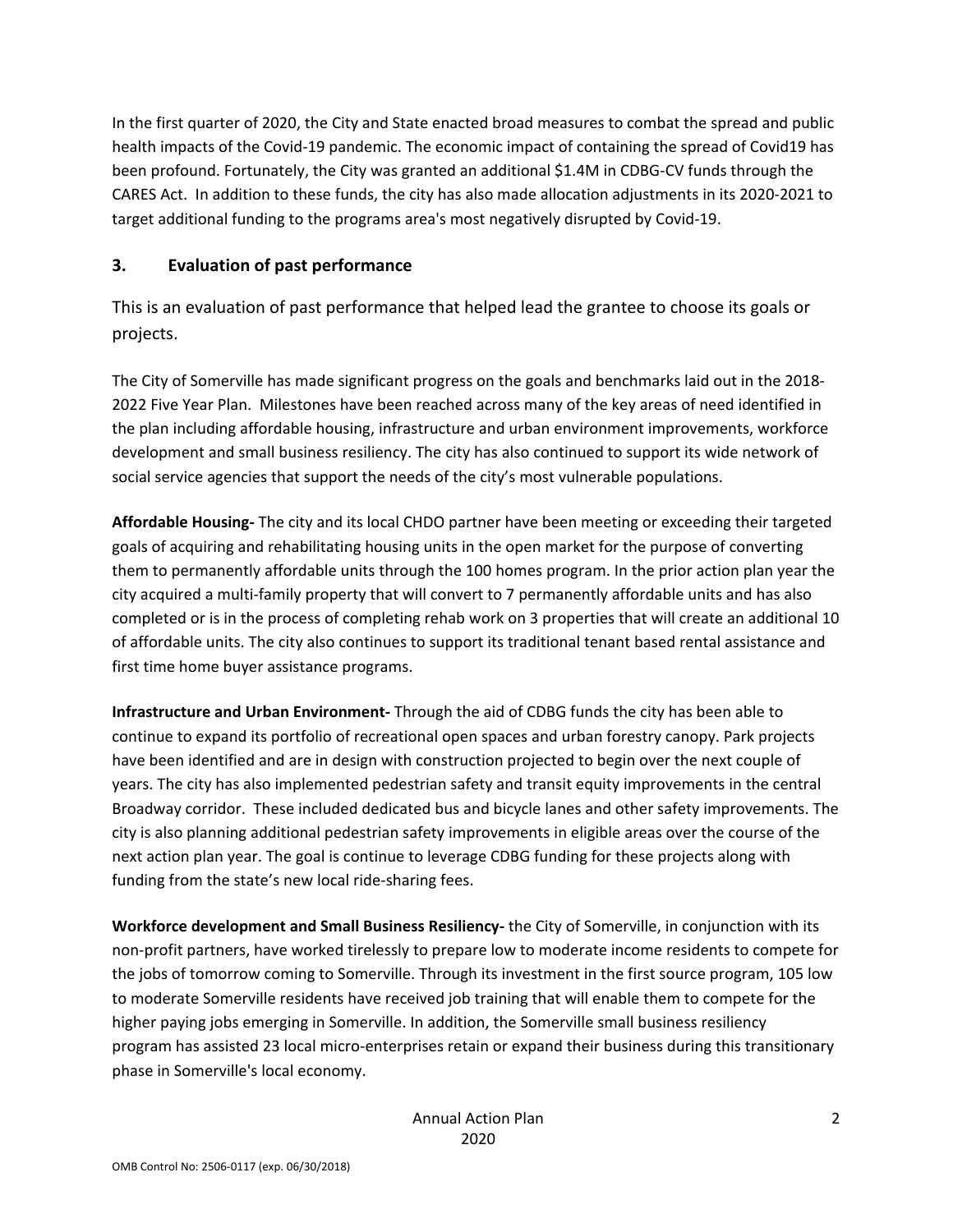**Family Stabilization**‐ The city has continued to support its local non‐profit's that provide critical services to Somerville's vulnerable populations including the elderly, teens, and very low income families.

#### **4. Summary of Citizen Participation Process and consultation process**

Summary from citizen participation section of plan.

The city held two public meetings in preparation for the annual action plan submission. The first meeting was held on Thursday January 16, 2020 at the East Somerville Community School located at 50 Cross Street in Somerville. A second public meeting was held virtually on September 9<sup>th</sup> 2020.

#### **5. Summary of public comments**

TBD.

#### **6. Summary of comments or views not accepted and the reasons for not accepting them**

#### **7. Summary**

Entering the 2020‐2021 planning process the City was balancing the impacts and pitfalls of a vibrant regional economy, rising real estate markets, and growing income disparities amongst its diverse population. In the first quarter of 2020, the sudden and unforeseen consequences of addressing the Covid19 pandemic introduced another set of complex issues to address. While the city has had great success in dealing with the early stages of this pandemic it has brought with it significant economic hardships. These hardships have been particularly compounded for the already vulnerable low and moderate income families and residents of our community. CPD funding has been instrumental in developing programs and safety nets to protect low to moderate income residents in this fast moving and volatile economic environment. The city is confident in can continue to leverage and effectively use the resources and flexibilities of these programs to help us navigate these difficult times.

In this Annual Action Plan, Somerville lists its goals and funding allocation estimates from HUD by program. The plan also details the various program categories and geographic priorities as well as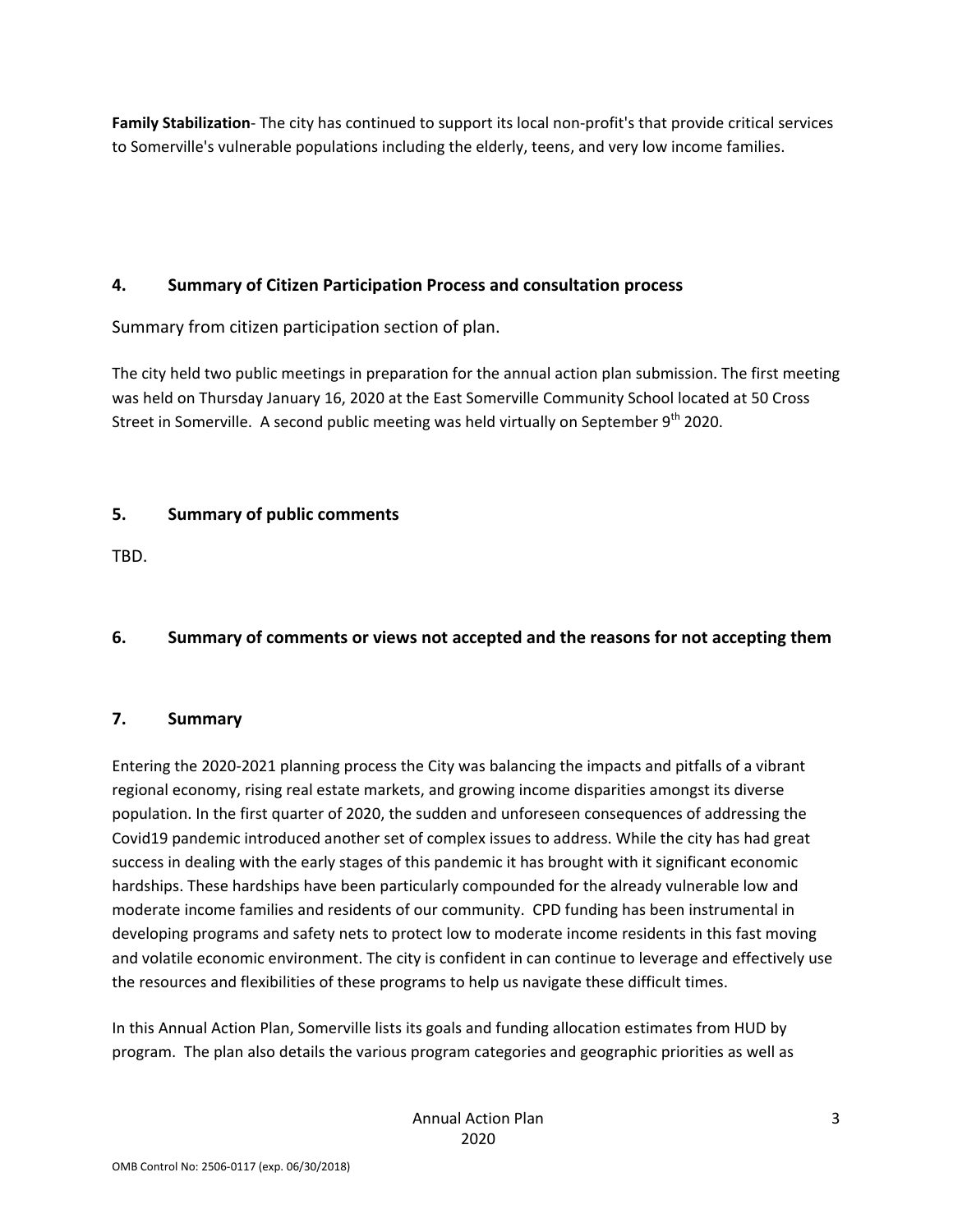describe some of the existing ongoing factors and challenges being faced to implement these funding strategies.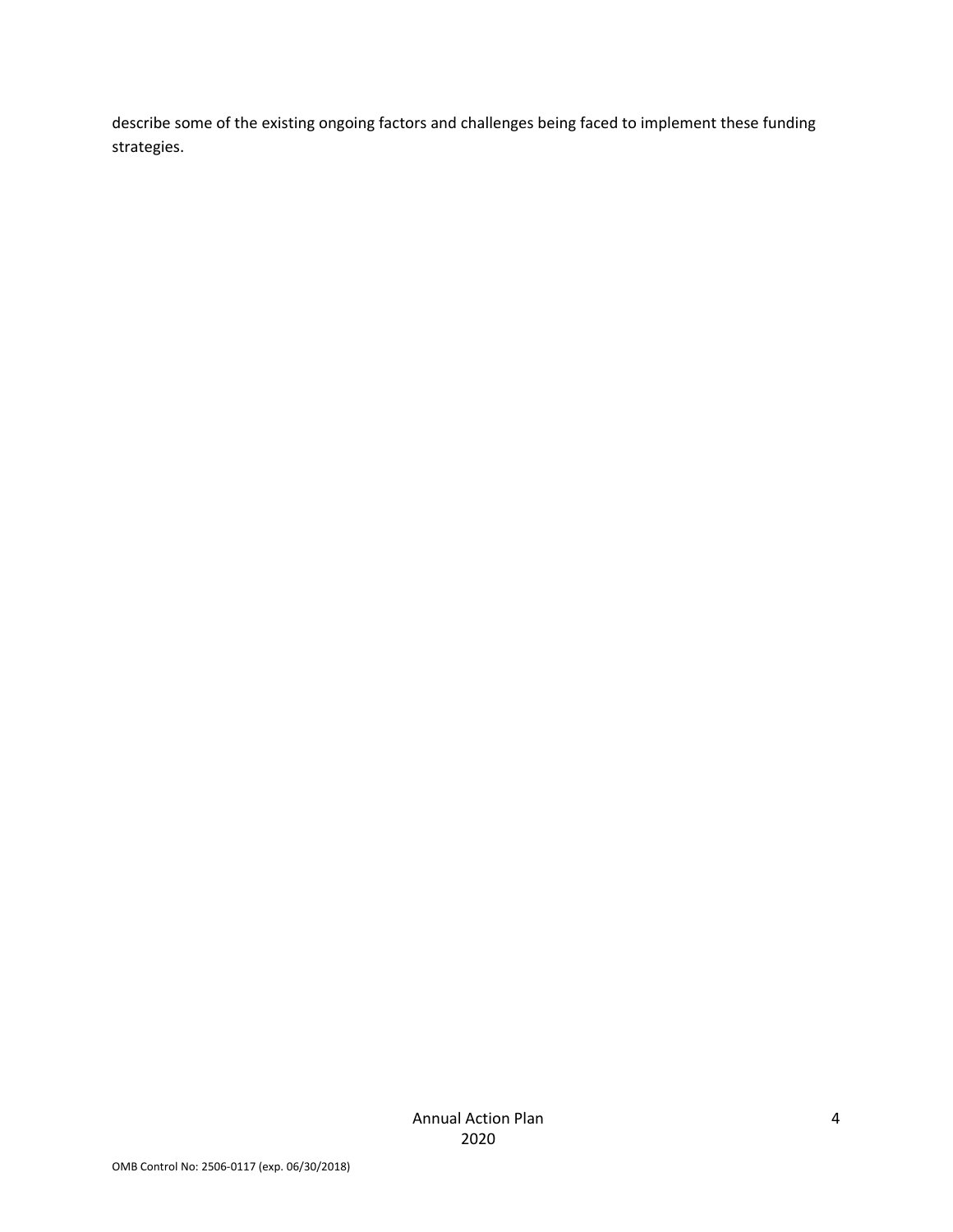#### **PR‐05 Lead & Responsible Agencies – 91.200(b)**

#### **1. Agency/entity responsible for preparing/administering the Consolidated Plan**

Describe the agency/entity responsible for preparing the Consolidated Plan and those responsible for administration of each grant program and funding source.

| <b>Agency Role</b>        | <b>Name</b>       | <b>Department/Agency</b> |
|---------------------------|-------------------|--------------------------|
|                           |                   |                          |
| <b>CDBG Administrator</b> | <b>SOMERVILLE</b> | <b>OSPCD</b>             |
| <b>HOME Administrator</b> | <b>SOMERVILLE</b> | <b>OSPCD</b>             |
| ESG Administrator         | <b>SOMERVILLE</b> | <b>OSPCD</b>             |

**Table 1 – Responsible Agencies** 

#### **Narrative (optional)**

#### **Consolidated Plan Public Contact Information**

The Consolidated and Annual Action Plans are prepared by:

Mayor's Office of Strategic Planning and Community Development

93 Highland Avenue

Somerville, MA 02143

Specific questions or comments on the plan or general questions about CPD programs can be addressed to the attention of Elizabeth Twomey or Nalani Brown, Program Compliance Officers, at 617‐625‐6600 ext. 2527 & 2542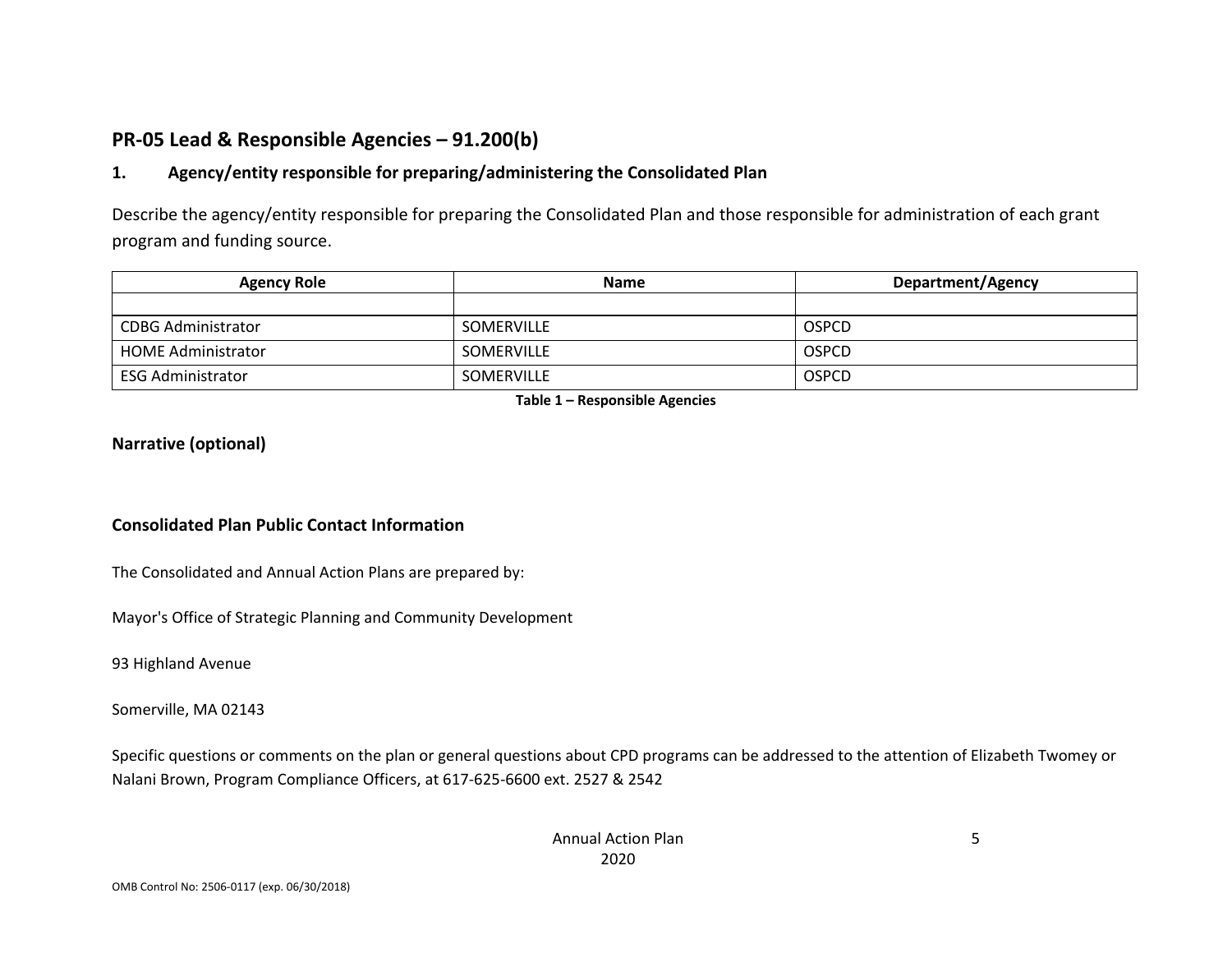#### **AP‐10 Consultation – 91.100, 91.200(b), 91.215(l)**

#### **1. Introduction**

The City of Somerville Mayor's Office of Strategic Planning and Community Development (OSPCD) consults with multiple organizations and community representatives for preparation of the Action Plan for use of HUD grant funds. The City conducts at least one public hearing during the development process before the Action Plan is published with a 30 day comment period to obtain citizen views and to respond to comments and questions. The City Council considers and adopts the final plan. The City of Somerville recognizes that partnerships with public and private entities are vital to the provision of effective services to the Somerville community. Each strategy prioritized by the City of Somerville is only accomplished through effective collaborations with community partners. These partners provide the expertise needed to ensure quality service provision, housing development and neighborhood revitalization efforts. OSPCD works with a number of City departments, the housing authority, major non‐profit organization and other stakeholders to ensure that the planning process is both comprehensive and inclusive. OSPCD secures information from other City departments, the private sector non-profits, neighborhood-based organization and residents regarding existing conditions OSPCD will continue to seek out opportunities to strategize with a variety of groups to address short-term and long-term community needs. In addition, OSPCD staff will meet with community groups and agencies throughout the year to solicit input regarding OSPCD programs and to plan future activities.

#### **Provide a concise summary of the jurisdiction's activities to enhance coordination between public and assisted housing providers and private and governmental health, mental health and service agencies (91.215(l))**

The City of Somerville and OSPCD coordinate activities between public housing and assisted housing agencies through funding and reporting outcomes to state and federal agencies. Non‐profit and for profit housing developers and housing providers are in regular contact with OSPCD staff regarding permits, project ideas and potential state and federal grants that could be combined with CDBG and HOME funds for a successful housing project proposal. The HOME program provides vital funding to affordable housing providers that also apply for tax credit funding to develop affordable housing units.

The City of Somerville strives to maintain constant communication with various public and private agencies to ensure funding priorities are in line with current community development goals. OSPCD is involved in many community collaborations with an aim to enhance coordination between housing and service providers to better serve the community. In support of the Consolidated Plan and the Continuum of Care (CoC) Strategic Plan to End Homelessness, OSPCD is in partnership with housing providers, health and human services providers to create subsidized affordable housing units that are linked to mainstream and social supports. The City dedicates approximately 15% of CDBG HUD grant funds to support the social service programs of 16 non‐profit agencies identifying gaps and providing supportive services to low income residents. Anti-poverty programs in conjunction with energy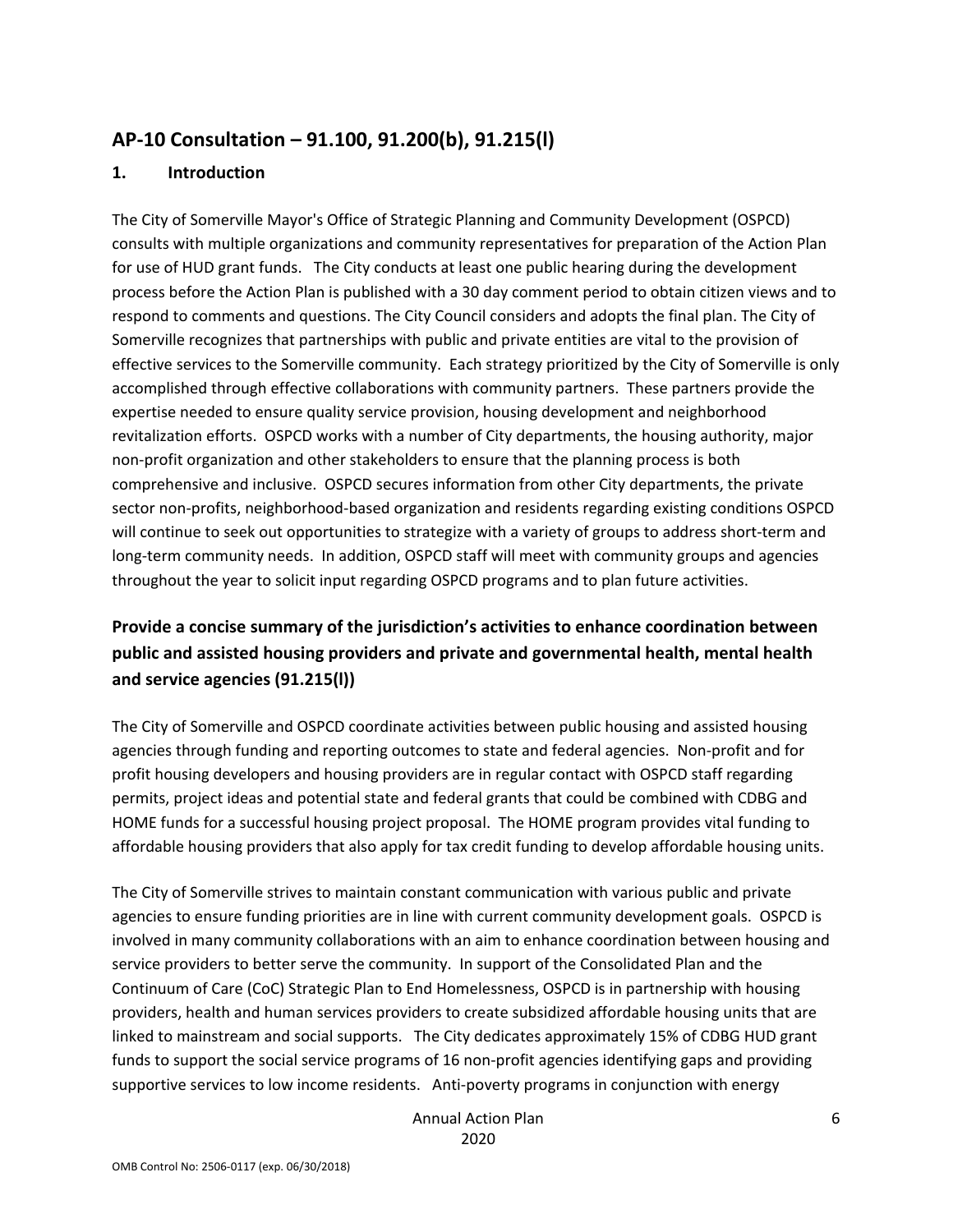assistance and weatherization assistance programs provide home repairs to emphasize community development sustainability and services to low income residents.

#### **Describe coordination with the Continuum of Care and efforts to address the needs of homeless persons (particularly chronically homeless individuals and families, families with children, veterans, and unaccompanied youth) and persons at risk of homelessness.**

A member of OSPCD Housing Division staff serves as the lead chair member in the Somerville‐Arlington Homeless Providers Group (formerly Somerville‐Arlington CoC), attending all quarterly meetings and participating in several subcommittees as well as attending the monthly Massachusetts Balance of State Continuum of Care Coordinated Entry System meetings; coordinates the submission of project applications each year and prepares the extensive CoC narrative for submission into HUD e-snaps system. OSPCD in conjunction with the CoC provides technical assistance to applicant agencies and coordinates monthly meetings of the CoC which comprise providers including homeless shelters, immigration and eviction prevention services, veterans services, educational institutions, health and human services, homeless youth services and housing assistance providers. The CoC is working on a Directory of Community Resources, which will be published as a guide for homeless services. Continuum of Care agendas are focused on enhanced coordination among all entities and gauging housing and income stability measures of CoC‐funded programs.

To coordinate services for homeless individuals and families with children, the CoC relies on several local shelter agencies for coordinated entry into and out of the homeless service system. Housing and supports for homeless veterans and their families have been bolstered substantially with VASH rent subsidies and case management and enhanced re-housing assistance at a local veteran's shelter.

Following the Point in Time Count, the Somerville‐Arlington Homeless Providers Group reviews the needs within the communities and makes recommendations. Additional beds for the chronically homeless have been requested and mobile vouchers have been prioritized through Somerville Prevention and Stabilization (PASS) program funds. Similarly, Passages, the McKinney funded case management program, has been able to work with the local housing authority in securing Section 8 vouchers and public housing units for the chronically homeless.

For those at risk of homelessness, we utilize a Tenancy Stabilization Program to help with some funding for rent or utility arrearages, along with case management to identify any other issues as well. CoC (also a part of Somerville‐Arlington Homeless Providers Group) members participate on the State unaccompanied youth task force with discusses current issues and long term plans. A peer survey of unaccompanied youth was implemented and steps are in place to identify this challenging population.

#### **Describe consultation with the Continuum(s) of Care that serves the jurisdiction's area in determining how to allocate ESG funds, develop performance standards for and evaluate**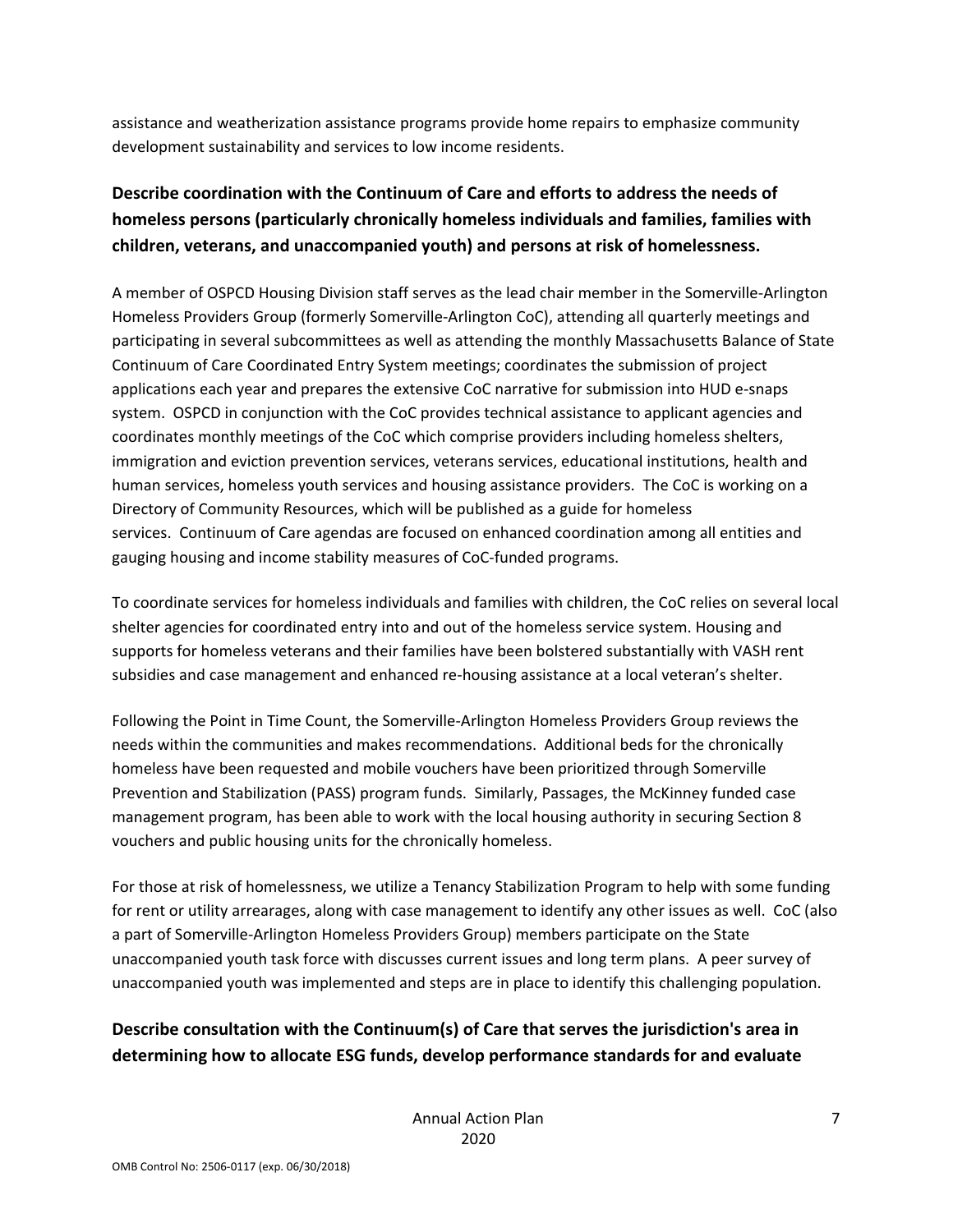#### **outcomes of projects and activities assisted by ESG funds, and develop funding, policies and procedures for the operation and administration of HMIS**

Over the past years, it became evident that it was harder for smaller CoC's to compete annually for funding against larger CoC's, particularly as there was a growing emphasis in systems performance measures in CoC application scoring. Additionally, it was evident that homeless planning for a small standalone region (Somerville and Arlington) was not aligned with the way homeless individuals and families access shelter, housing and services within metro Boston. Many of the providers in the CoC had catchment areas that extended beyond our geographic area. Lastly, finding housing within Somerville and Arlington only proved challenging as the area has high housing costs.

In order to create a more systematic approach to planning efforts and addressing homelessness and to strategically allocate resources, the Somerville‐Arlington CoC merged in November 2019 to become a part of the Balance of State CoC ("BoS" MA‐516) The BoS holds regular governance board, planning and committee meetings which allow CoC members to better coordinate and plan homeless services and housing within the larger geographic area of BoS. Several metro Boston municipalities are also in the BoS, including Newton, Watertown, Brookline, Waltham, Medford and Malden, which allow for further coordination and planning efforts within the metro Boston region specifically. City staff members attend BoS meetings and serve as representatives for City of Somerville, and providers under the former CoC also attend BoS meetings. Just as before the merger, these BoS meetings also include representatives from agencies serving a broader group of residents at the poverty level and others who provide non‐ housing services such as employment training, mental health counseling, veteran's services, elder services, financial literacy.

Somerville‐Arlington CoC was renamed Somerville‐Arlington Homeless Providers Group. To ensure continued coordinated efforts in addressing homelessness in Somerville and Arlington, members of the Somerville Arlington Homeless Providers Group continue to meet on a quarterly basis through convening lead by City of Somerville staff. Planning efforts include coordination of Emergency Solutions Grant and CoC funded programs, as well as the Consolidated Plan and Action Plans.

The CoC has voted on a lead HMIS agency that will work with participants to develop a policy and procedure manual that guides local HMIS implementation. This staff person also convenes the HMIS Steering Committee that meets to tackle an array of issues related to effective HMIS administration, quality of data and recommendations to the CoC on how to increase accuracy, completeness and timeliness of reporting to achieve improvements. Input and data from the CoC has been integrated throughout the written standards and was used as a main point of reference in the prioritization of ESG funding. Direct interactions with the CoC service providers has allowed OSPCD staff to prioritize funding in support of the needs that are not currently being addressed by other federal, state and local funding sources.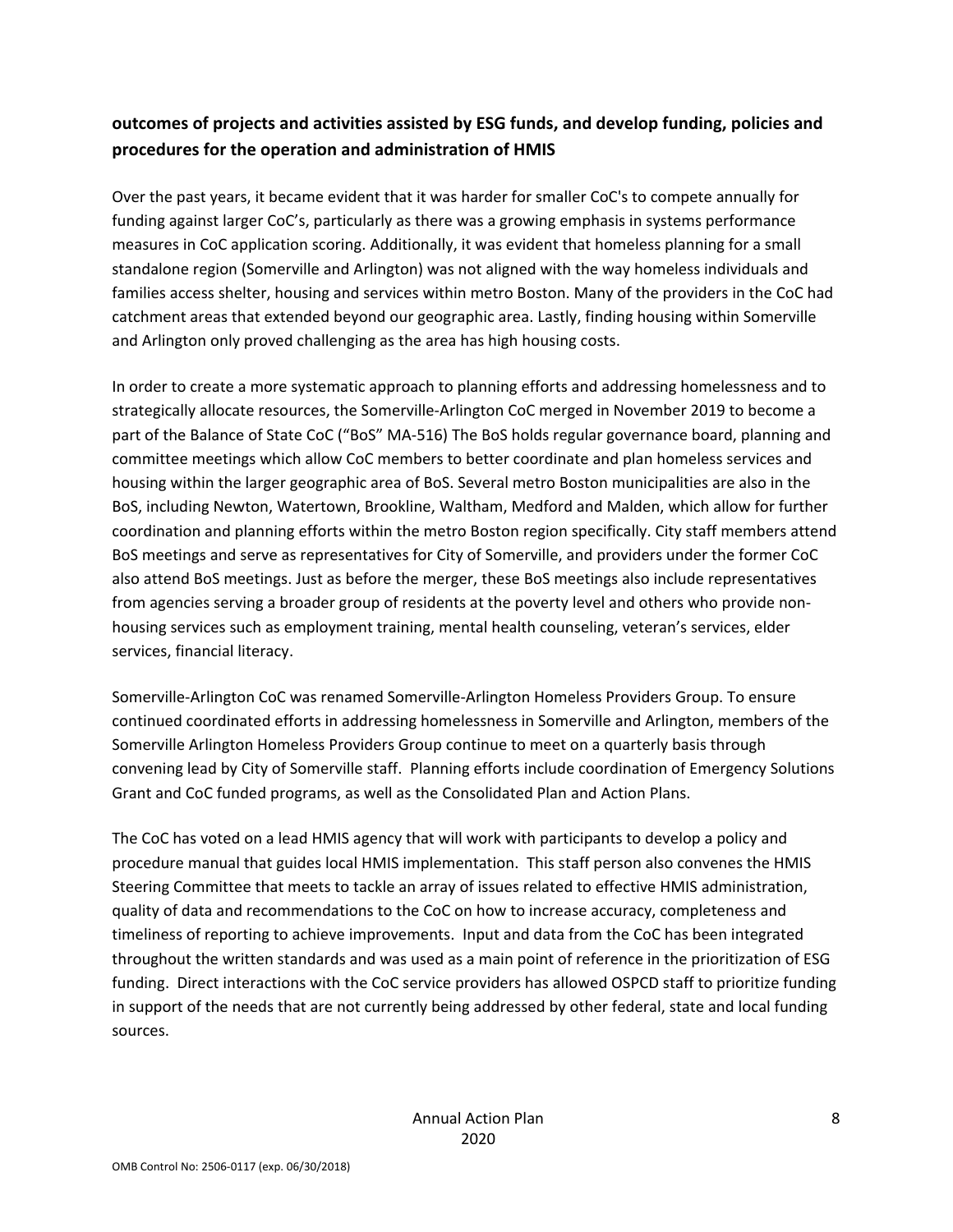Consultation and coordination specific to chronically homeless, has been difficult. Somerville is experiencing a severe shortage of rental housing, particularly for those with no or limited income and special needs often experienced by the chronically homeless. Low vacancy rates have created a very competitive market where landlords are less inclined to house the chronically homeless. Consequently, ESG grantees have shifted their focus to prevention and serving at‐risk homeless populations. Knowing that serving the chronically homeless is a priority of the CoC, OSPCD will increase efforts to solicit information to identify successful strategies to be used to inform ESG funding for this priority population.

#### **2. Describe Agencies, groups, organizations and others who participated in the process and describe the jurisdiction's consultations with housing, social service agencies and other entities**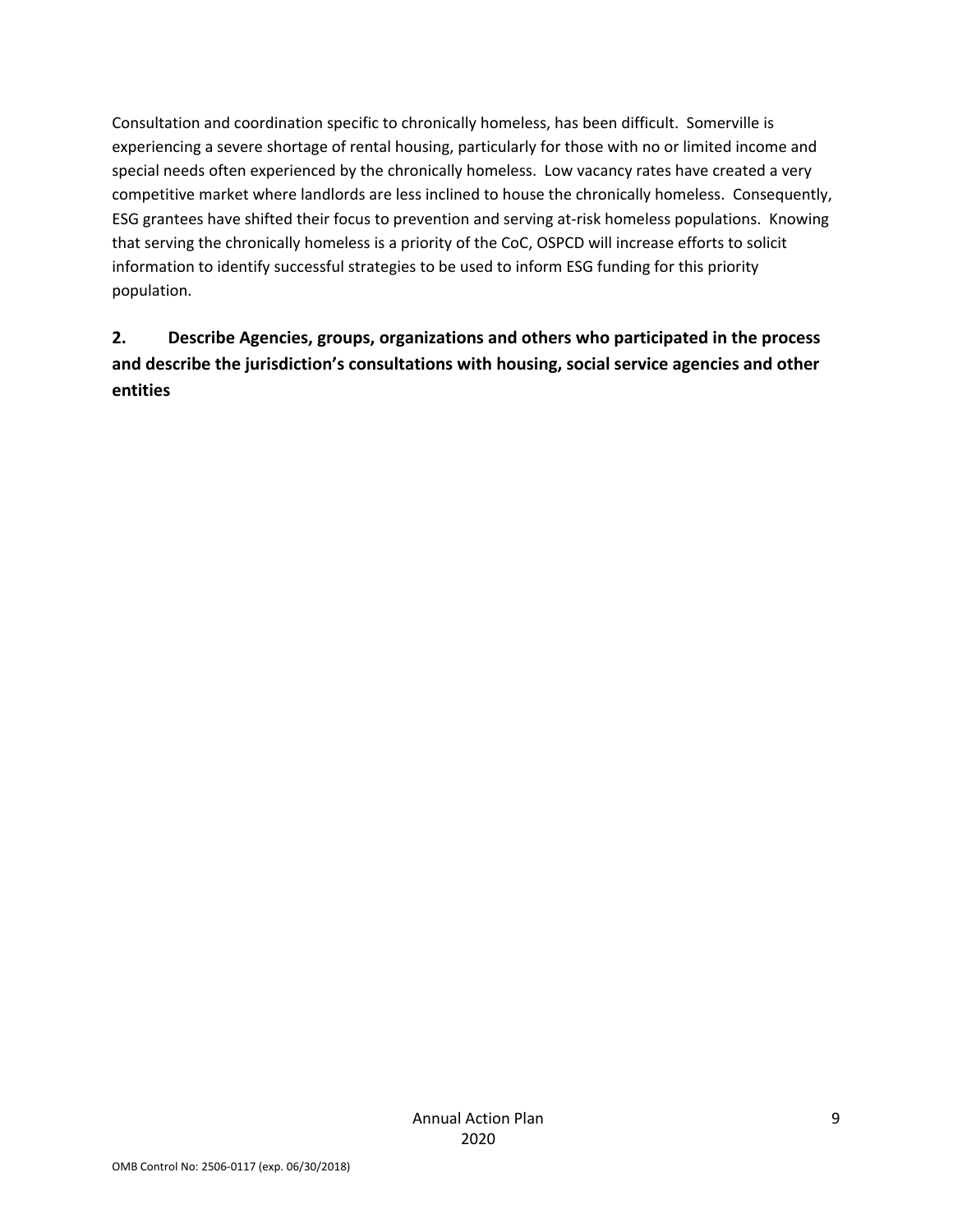|              | - סייניים                                            |                                                                                    |
|--------------|------------------------------------------------------|------------------------------------------------------------------------------------|
| $\mathbf{1}$ | Agency/Group/Organization                            | SOMERVILLE HOMELESS COALITION                                                      |
|              | Agency/Group/Organization Type                       | Services - Housing                                                                 |
|              |                                                      | Services-homeless                                                                  |
|              | What section of the Plan was addressed by            | <b>Housing Need Assessment</b>                                                     |
|              | <b>Consultation?</b>                                 | Homeless Needs - Chronically homeless                                              |
|              |                                                      | Homeless Needs - Families with children                                            |
|              |                                                      | Homelessness Needs - Veterans                                                      |
|              |                                                      | <b>Homelessness Strategy</b>                                                       |
|              |                                                      | Market Analysis                                                                    |
|              | Briefly describe how the Agency/Group/Organization   | Agency operates a 24-hour information hotline and provides data on low-income      |
|              | was consulted. What are the anticipated outcomes of  | residents to support coordination of services to improve the lives of residents by |
|              | the consultation or areas for improved coordination? | integrating social service programs and housing development opportunities to       |
|              |                                                      | target low income individuals and families. Addressing housing will enable         |
|              |                                                      | households to focus on health and safety issues and other basic needs and health   |
|              |                                                      | problems will decline and housing recidivism will be reduced. Public benefit       |
|              |                                                      | programs will be accessed and income will be maximized for long term stability.    |
|              |                                                      | Households will begin the path to increased self-sufficiency. The Consolidate Plan |
|              |                                                      | and Annual Action Plan utilized the collective knowledge of this agency to develop |
|              |                                                      | strategies and goals to address the City's priority needs.                         |

#### **Table 2 – Agencies, groups, organizations who participated**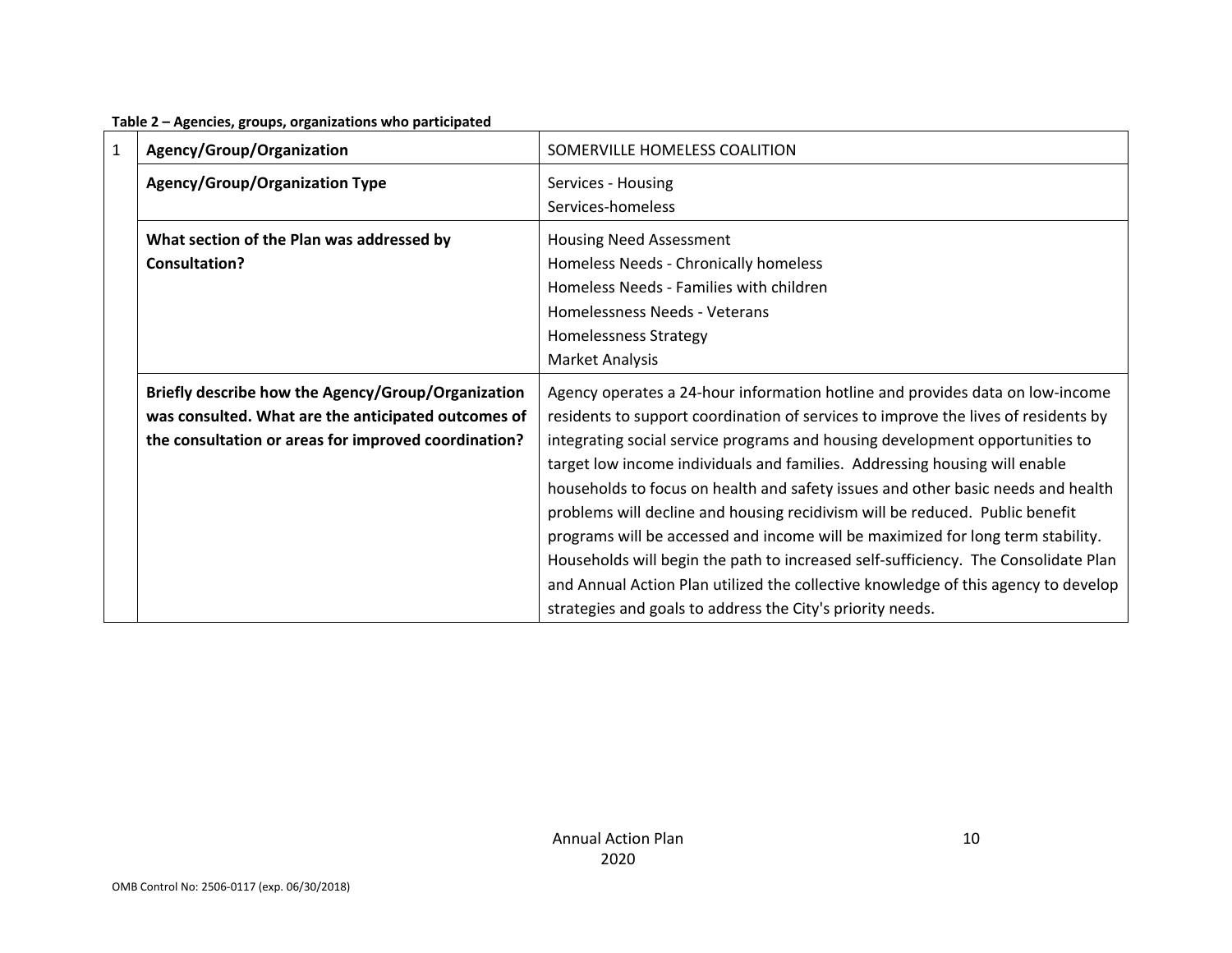| $\overline{2}$ | Agency/Group/Organization                            | THE SOMERVILLE COMMUNITY CORPORATION                                             |
|----------------|------------------------------------------------------|----------------------------------------------------------------------------------|
|                | <b>Agency/Group/Organization Type</b>                | Housing                                                                          |
|                |                                                      | Services - Housing                                                               |
|                |                                                      | Services-Elderly Persons                                                         |
|                |                                                      | Services-Persons with Disabilities                                               |
|                |                                                      | Services-Victims of Domestic Violence                                            |
|                |                                                      | Services-Health                                                                  |
|                |                                                      | Services-Education                                                               |
|                |                                                      | Services-Employment                                                              |
|                | What section of the Plan was addressed by            | <b>Housing Need Assessment</b>                                                   |
|                | <b>Consultation?</b>                                 | <b>Public Housing Needs</b>                                                      |
|                |                                                      | <b>Homelessness Strategy</b>                                                     |
|                |                                                      | <b>Market Analysis</b>                                                           |
|                | Briefly describe how the Agency/Group/Organization   | This organization that seeks to have Somerville remains affordable for low and   |
|                | was consulted. What are the anticipated outcomes of  | moderate income people with three overarching goals: organize the community      |
|                | the consultation or areas for improved coordination? | to promote policies that enhance the regulatory and funding environment for      |
|                |                                                      | affordable housing and good jobs for Somerville residents; develop and preserve  |
|                |                                                      | as many affordable housing units as possible; create access to opportunities for |
|                |                                                      | constituents, through financial education, counseling, and asset-building        |
|                |                                                      | programs. The organization provides soft-skill building workshops and job        |
|                |                                                      | placements for residents. Agency provides and develops affordable units in the   |
|                |                                                      | City. Consulted on the housing and support needs of homeless youth and families. |
|                |                                                      | School mediation program helps resolve issues in a peaceful way and teach        |
|                |                                                      | conflict resolution skills and decrease crime.                                   |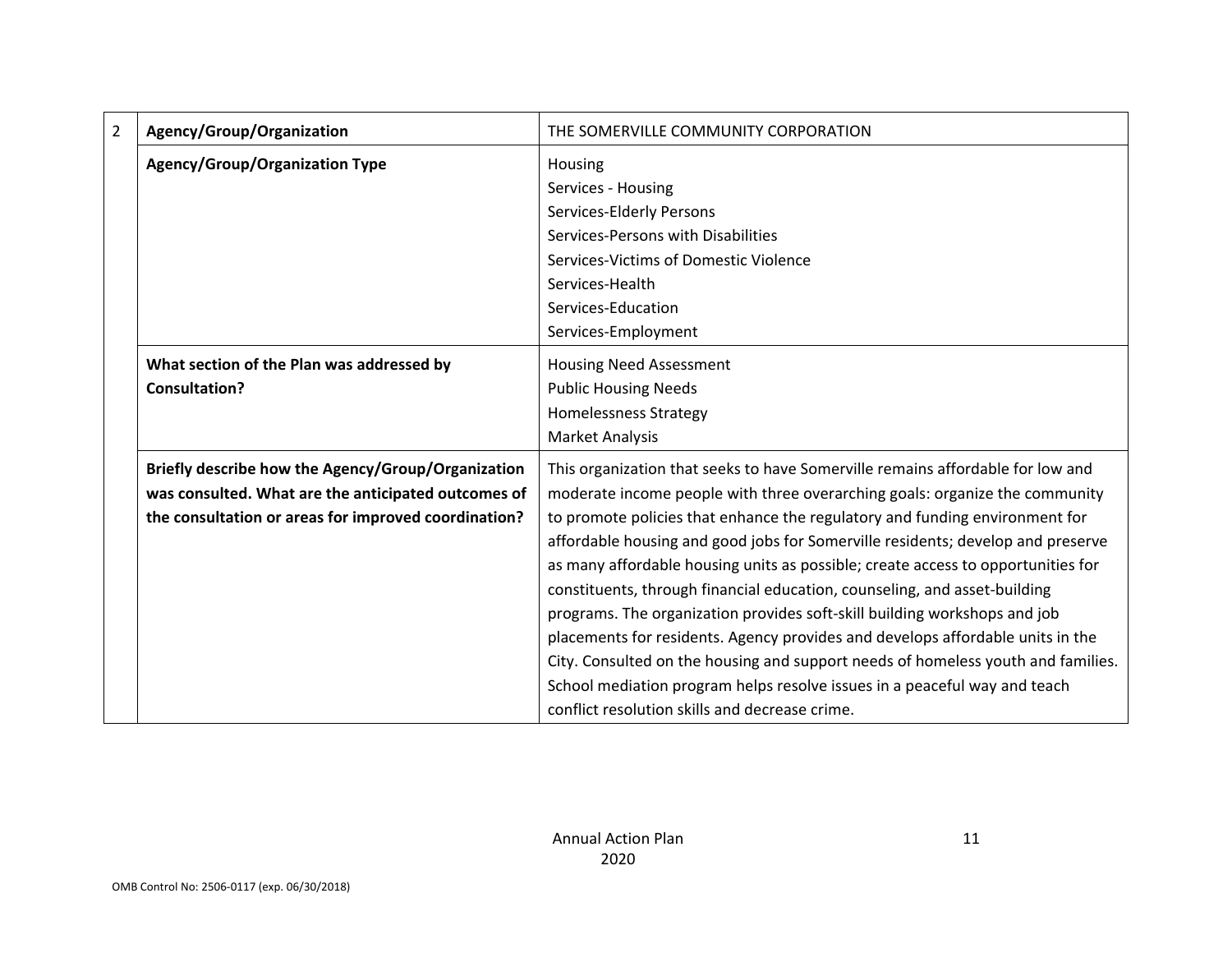| 3 | Agency/Group/Organization                            | Somerville Housing Authority                                                      |
|---|------------------------------------------------------|-----------------------------------------------------------------------------------|
|   | <b>Agency/Group/Organization Type</b>                | Housing                                                                           |
|   |                                                      | PHA                                                                               |
|   |                                                      | Services-Elderly Persons                                                          |
|   |                                                      | Services-Persons with Disabilities                                                |
|   |                                                      | Services-Victims of Domestic Violence                                             |
|   |                                                      | Services-Health                                                                   |
|   |                                                      | Services-Education                                                                |
|   |                                                      | Services-Employment                                                               |
|   | What section of the Plan was addressed by            | <b>Housing Need Assessment</b>                                                    |
|   | <b>Consultation?</b>                                 | <b>Public Housing Needs</b>                                                       |
|   |                                                      | <b>Homelessness Strategy</b>                                                      |
|   |                                                      | <b>Market Analysis</b>                                                            |
|   | Briefly describe how the Agency/Group/Organization   | Provided data on low-income residents to support the better coordination of       |
|   | was consulted. What are the anticipated outcomes of  | services to improve the lives of residents and counseling support services needed |
|   | the consultation or areas for improved coordination? | to enable residents to afford and sustain housing. Access to decent, affordable   |
|   |                                                      | housing provides critical stability for those households and lowers the risk of   |
|   |                                                      | vulnerable households becoming homeless. Affordable housing increases the         |
|   |                                                      | amount households can put toward other important needs and savings for the        |
|   |                                                      | future. Affordable housing creates a stable environment for children and          |
|   |                                                      | contributes to improved educational outcomes. During the planning process,        |
|   |                                                      | agencies were invited to attend general meetings and were subsequently met        |
|   |                                                      | with one-on-one. The City's Consolidated Plan and Annual Plan incorporated        |
|   |                                                      | information from the Housing Authority in its plan development.                   |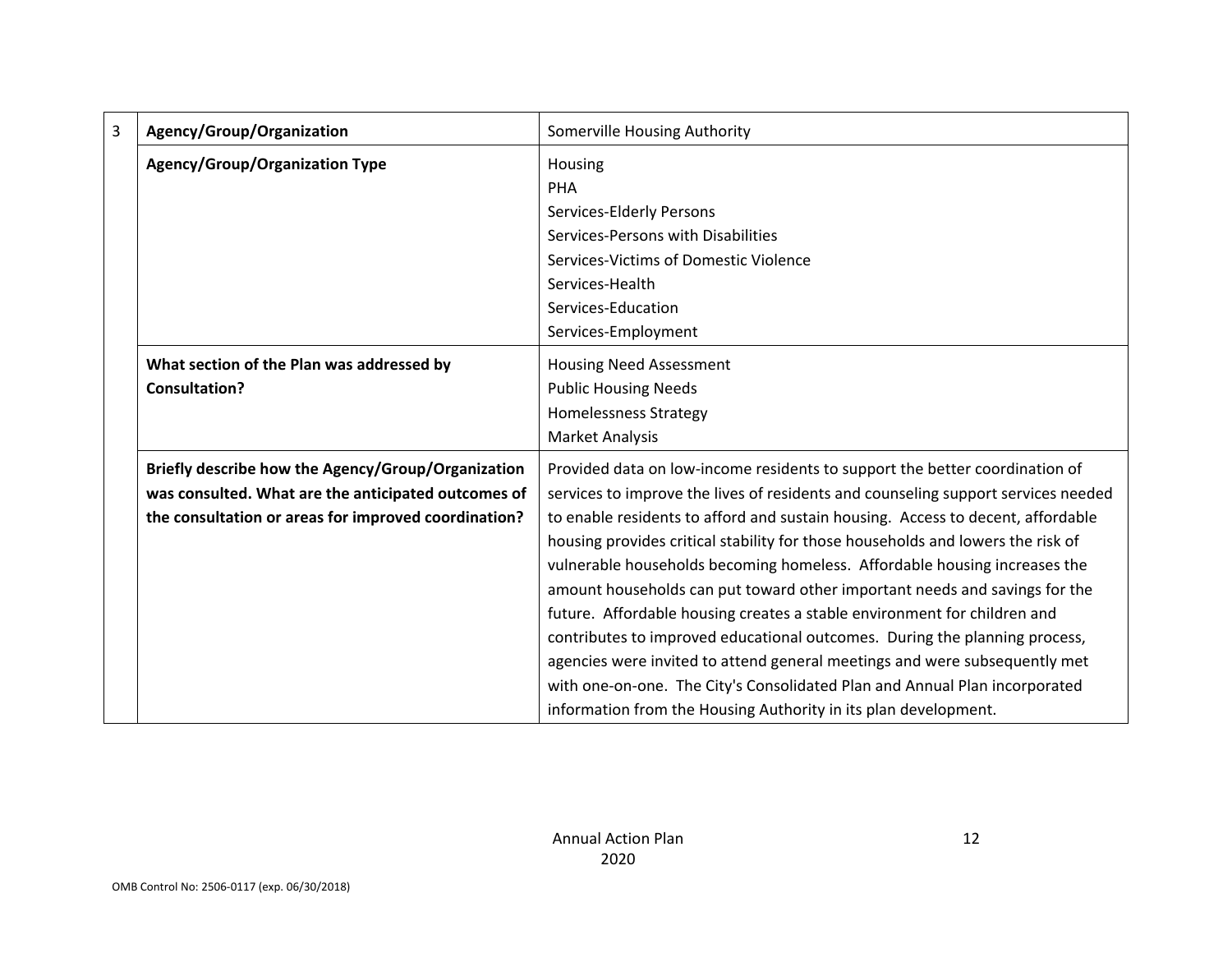| 4 | Agency/Group/Organization                            | Somerville School Dept                                                            |
|---|------------------------------------------------------|-----------------------------------------------------------------------------------|
|   | Agency/Group/Organization Type                       | Services-Children                                                                 |
|   |                                                      | Services-Persons with Disabilities                                                |
|   |                                                      | Services-Education                                                                |
|   |                                                      | Child Welfare Agency                                                              |
|   | What section of the Plan was addressed by            | Homeless Needs - Families with children                                           |
|   | <b>Consultation?</b>                                 |                                                                                   |
|   | Briefly describe how the Agency/Group/Organization   | The School Department provided the annual income and ethnicity data               |
|   | was consulted. What are the anticipated outcomes of  | information on the student population in the Somerville Schools, which is used to |
|   | the consultation or areas for improved coordination? | document low income areas. Consolidated and Annual Plan services and              |
|   |                                                      | programs were designed based on income eligible areas to address and improve      |
|   |                                                      | the outcomes of youth and families.                                               |
| 5 | Agency/Group/Organization                            | Somerville Affordable Housing Trust Fund                                          |
|   | Agency/Group/Organization Type                       | Services - Housing                                                                |
|   |                                                      | Services-homeless                                                                 |
|   |                                                      | Service-Fair Housing                                                              |
|   |                                                      | Other government - Local                                                          |
|   | What section of the Plan was addressed by            | <b>Housing Need Assessment</b>                                                    |
|   | Consultation?                                        | Homeless Needs - Chronically homeless                                             |
|   |                                                      | Homeless Needs - Families with children                                           |
|   |                                                      | <b>Market Analysis</b>                                                            |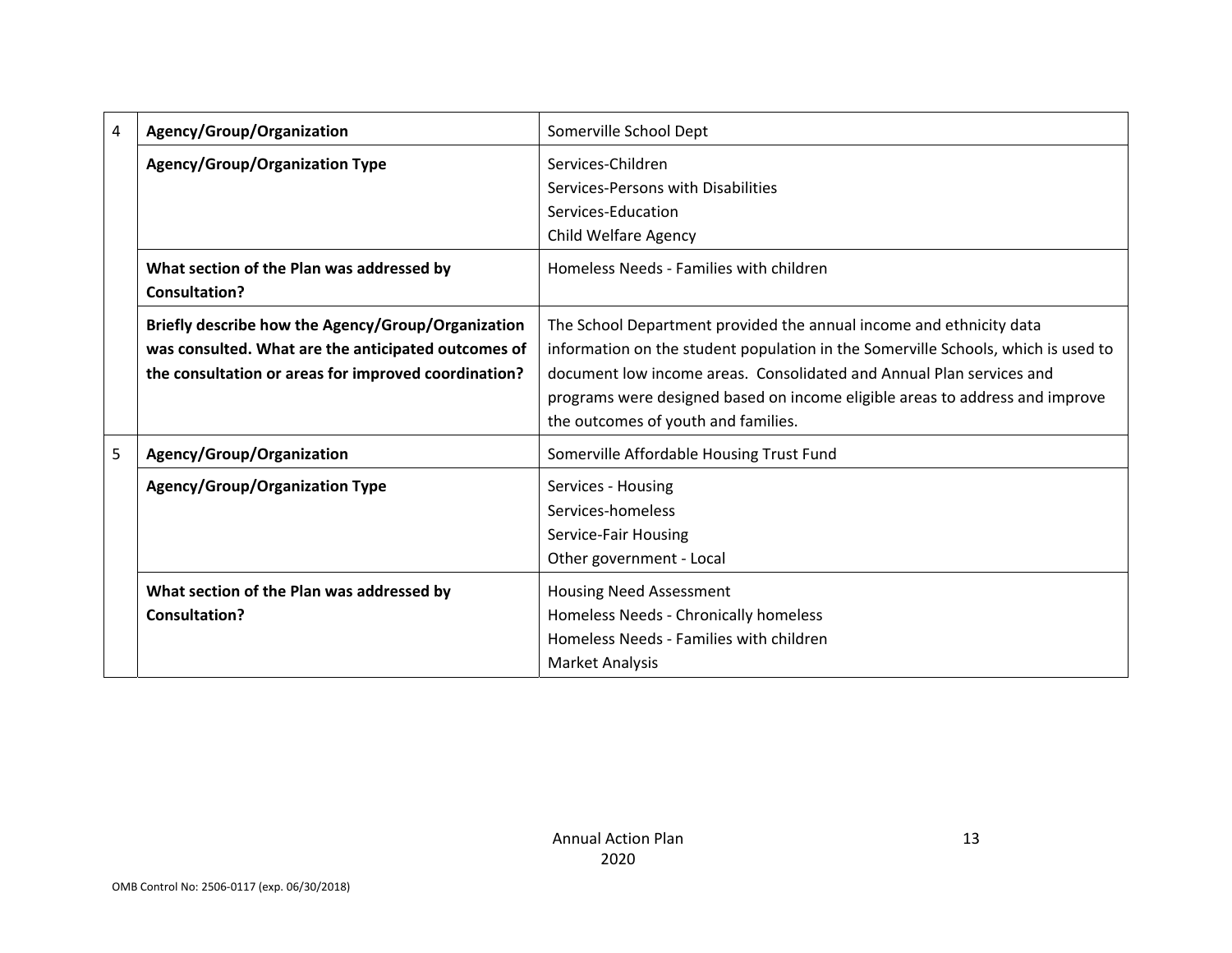|   | Briefly describe how the Agency/Group/Organization<br>was consulted. What are the anticipated outcomes of<br>the consultation or areas for improved coordination? | The Trust was formed to deal with the shortage of affordable housing in the City<br>of Somerville. They attend and present research projects at Public Hearings and<br>determine appropriated use of Trust Funds for development such as site<br>acquisition, site clearance, site improvements, etc. The Trust has presented and<br>created new affordable rental and homeownership units in the City of Somerville<br>and created programs that directly assist renters and homeowners. Best practices<br>were incorporated in the Consolidated and Annual Plan.                                                                                                                                                                                                        |
|---|-------------------------------------------------------------------------------------------------------------------------------------------------------------------|---------------------------------------------------------------------------------------------------------------------------------------------------------------------------------------------------------------------------------------------------------------------------------------------------------------------------------------------------------------------------------------------------------------------------------------------------------------------------------------------------------------------------------------------------------------------------------------------------------------------------------------------------------------------------------------------------------------------------------------------------------------------------|
| 6 | Agency/Group/Organization                                                                                                                                         | The Center for Teen Empowerment, Inc.                                                                                                                                                                                                                                                                                                                                                                                                                                                                                                                                                                                                                                                                                                                                     |
|   | Agency/Group/Organization Type                                                                                                                                    | Services-Children<br>Services-Employment                                                                                                                                                                                                                                                                                                                                                                                                                                                                                                                                                                                                                                                                                                                                  |
|   | What section of the Plan was addressed by<br><b>Consultation?</b>                                                                                                 | <b>Housing Need Assessment</b><br><b>Homelessness Strategy</b><br><b>Market Analysis</b>                                                                                                                                                                                                                                                                                                                                                                                                                                                                                                                                                                                                                                                                                  |
|   | Briefly describe how the Agency/Group/Organization<br>was consulted. What are the anticipated outcomes of<br>the consultation or areas for improved coordination? | Agency is the lead agency working with teens on identifying and organizing youth<br>initiatives to bring about social change. The youth issues were incorporated in the<br>Consolidated and Annual Plan. There was a decrease in violence and negative<br>youth behaviors, an increase in youth civic engagement, and increase in<br>leadership ability and employment skills of youth organizers. Through<br>involvement several hundred youth participated in positive out of school time<br>activities. During the planning process, agencies were invited to general meetings<br>and were subsequently met with one-on-one. Teen Empowerment provided<br>feedback to the City on initiatives and needs of youth for inclusion in the<br>Consolidated and Annual Plan. |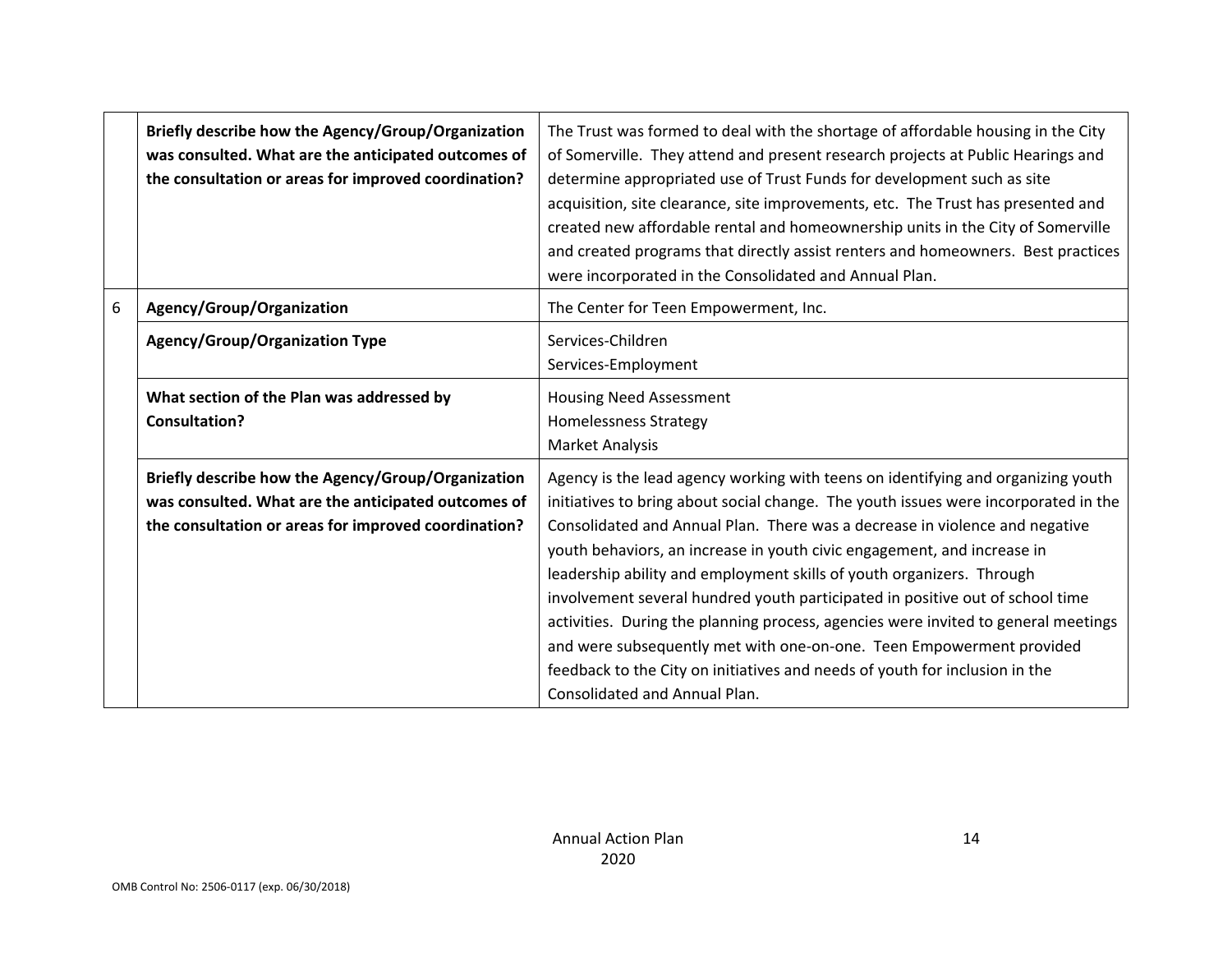| 7 | Agency/Group/Organization                                                                                                                                         | Somerville Council on Aging                                                                                                                                                                                                                                                                                                                                                                                                                                                                                                                       |
|---|-------------------------------------------------------------------------------------------------------------------------------------------------------------------|---------------------------------------------------------------------------------------------------------------------------------------------------------------------------------------------------------------------------------------------------------------------------------------------------------------------------------------------------------------------------------------------------------------------------------------------------------------------------------------------------------------------------------------------------|
|   | <b>Agency/Group/Organization Type</b>                                                                                                                             | Services - Housing<br>Services-Elderly Persons<br>Services-Persons with Disabilities<br>Service-Fair Housing<br>Other government - Local                                                                                                                                                                                                                                                                                                                                                                                                          |
|   | What section of the Plan was addressed by<br><b>Consultation?</b>                                                                                                 | <b>Housing Need Assessment</b><br><b>Public Housing Needs</b><br>Non-Homeless Special Needs                                                                                                                                                                                                                                                                                                                                                                                                                                                       |
|   | Briefly describe how the Agency/Group/Organization<br>was consulted. What are the anticipated outcomes of<br>the consultation or areas for improved coordination? | Staff meets monthly with residents in Senior Public Housing and provides<br>documentation on the unmet needs of this growing population. Programming at<br>3 Senior Centers is designed to engage and meet the needs of the elder<br>community. Quality and supported affordable housing has promoted better<br>mental and physical health, improved quality of life and independence for low<br>income seniors. The Council on Aging shared information about the senior<br>community that was incorporated in the Consolidated and Annual Plan. |
| 8 | Agency/Group/Organization                                                                                                                                         | Massachusetts Alliance of Portuguese Speakers                                                                                                                                                                                                                                                                                                                                                                                                                                                                                                     |
|   | <b>Agency/Group/Organization Type</b>                                                                                                                             | Services - Housing<br><b>Services-Elderly Persons</b><br>Services-Persons with HIV/AIDS<br>Services-Victims of Domestic Violence<br>Services-Health<br>Service-Fair Housing<br>Non-English Speaking Senior                                                                                                                                                                                                                                                                                                                                        |
|   | What section of the Plan was addressed by<br><b>Consultation?</b>                                                                                                 | <b>Housing Need Assessment</b><br>Homeless Needs - Families with children                                                                                                                                                                                                                                                                                                                                                                                                                                                                         |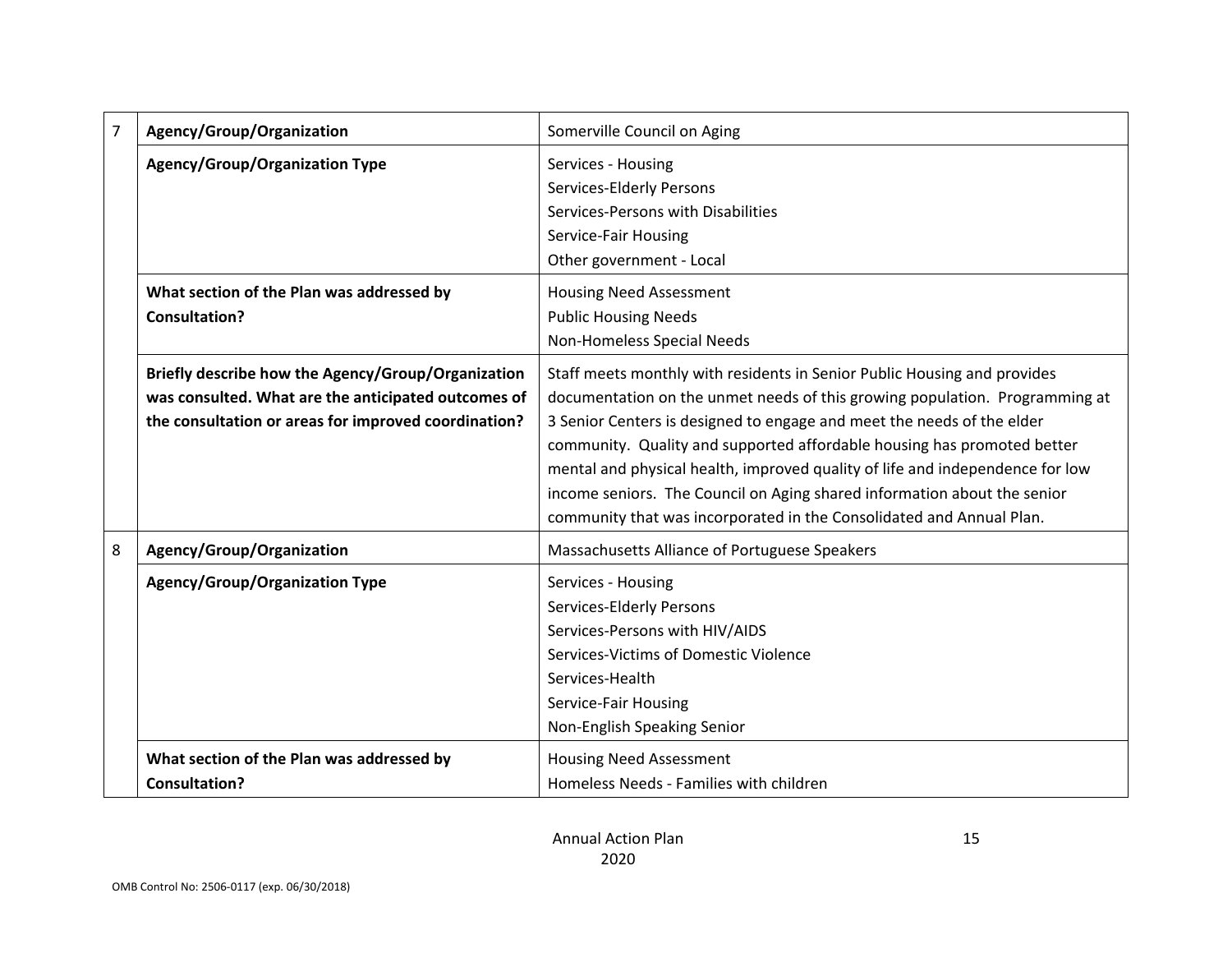|   | Briefly describe how the Agency/Group/Organization<br>was consulted. What are the anticipated outcomes of<br>the consultation or areas for improved coordination? | MAPS identifies the unmet needs of the non-English speaking Portuguese<br>community in Somerville, enables this community access to services and provides<br>support and a path to citizenship and participation in the community. The unmet<br>needs of non-English speakers were met by providing services that broke down<br>linguistic, cultural and other barriers. Services promoted self-sufficiency, health<br>lifestyles and participation in the local society. The City reviewed relevant<br>updates from MAPS when working on the Consolidated and Annual Plan. |
|---|-------------------------------------------------------------------------------------------------------------------------------------------------------------------|-----------------------------------------------------------------------------------------------------------------------------------------------------------------------------------------------------------------------------------------------------------------------------------------------------------------------------------------------------------------------------------------------------------------------------------------------------------------------------------------------------------------------------------------------------------------------------|
| 9 | Agency/Group/Organization                                                                                                                                         | <b>RESPOND INC</b>                                                                                                                                                                                                                                                                                                                                                                                                                                                                                                                                                          |
|   | <b>Agency/Group/Organization Type</b>                                                                                                                             | <b>Housing</b><br>Services - Housing<br>Services-Children<br>Services-Victims of Domestic Violence<br>Service-Fair Housing<br>Services - Victims<br><b>Child Welfare Agency</b>                                                                                                                                                                                                                                                                                                                                                                                             |
|   | What section of the Plan was addressed by<br><b>Consultation?</b>                                                                                                 | Housing Need Assessment<br><b>Public Housing Needs</b><br>Homeless Needs - Families with children                                                                                                                                                                                                                                                                                                                                                                                                                                                                           |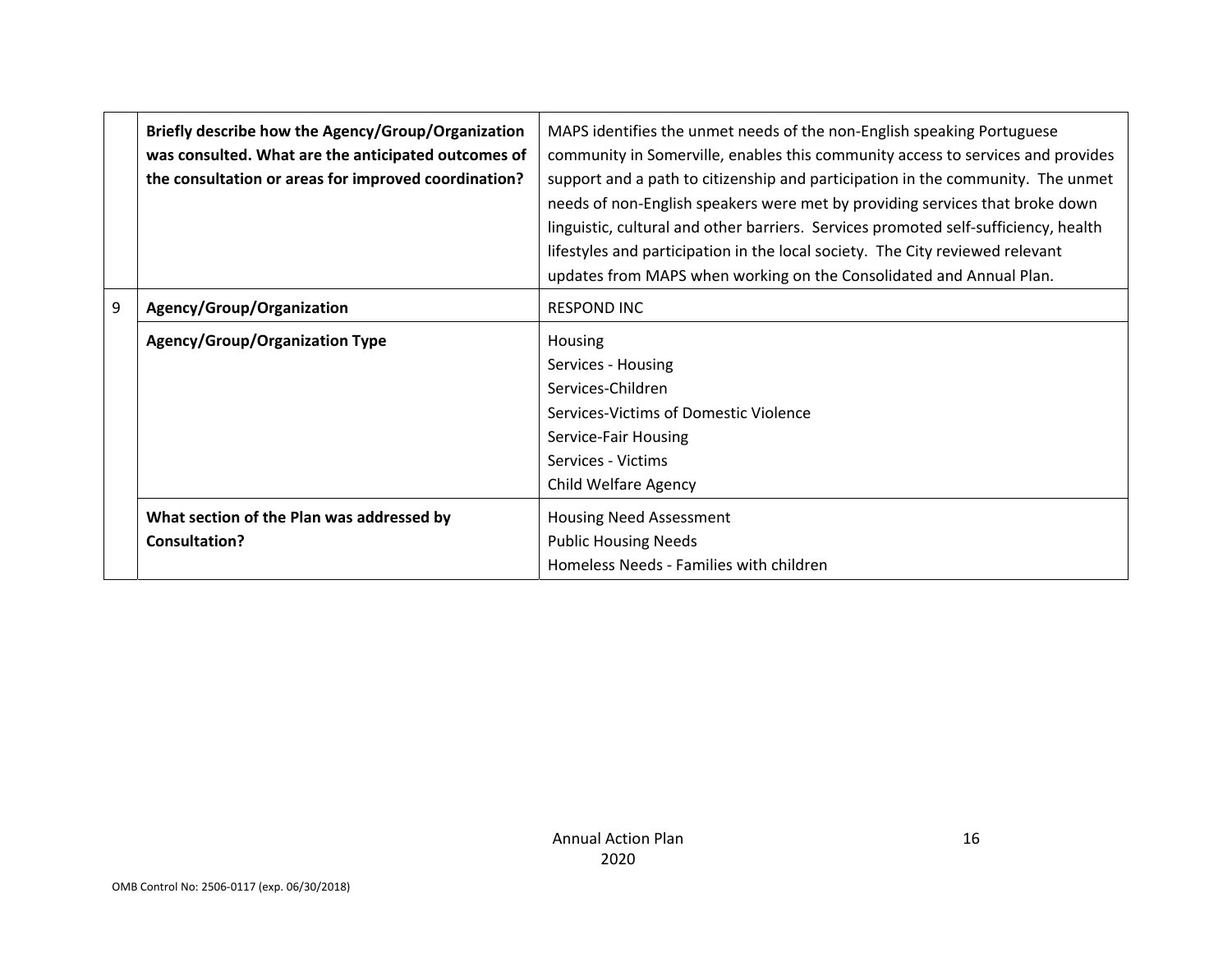|    | Briefly describe how the Agency/Group/Organization<br>was consulted. What are the anticipated outcomes of<br>the consultation or areas for improved coordination? | Respond is a lead agency on the Somerville High Risk Assessment Team,<br>collaborating with Somerville Law enforcement and service providers, working to<br>identify and build a safety net around domestic violence survivors. The agency<br>operates a 24 hour crisis hotline with support and safety net planning for victims<br>of domestic violence. Survivors with access to support services are more likely to<br>leave an abusive situation. The rates of domestic violence homicides and injuries<br>are reduced. The rate of homelessness for victims with children is reduced.<br>Survivors and their children receive the help they need to cope with post-<br>traumatic stress. Families thrive and break the cycle of violence. Best practices<br>were incorporated in the Consolidated and Annual Plan. |
|----|-------------------------------------------------------------------------------------------------------------------------------------------------------------------|-------------------------------------------------------------------------------------------------------------------------------------------------------------------------------------------------------------------------------------------------------------------------------------------------------------------------------------------------------------------------------------------------------------------------------------------------------------------------------------------------------------------------------------------------------------------------------------------------------------------------------------------------------------------------------------------------------------------------------------------------------------------------------------------------------------------------|
| 10 | Agency/Group/Organization                                                                                                                                         | <b>SCM Community Transportation Corporation</b>                                                                                                                                                                                                                                                                                                                                                                                                                                                                                                                                                                                                                                                                                                                                                                         |
|    | Agency/Group/Organization Type                                                                                                                                    | Services-Elderly Persons<br>Services-Persons with Disabilities<br>Services-Health<br>Transportation for seniors and persons with disabilities                                                                                                                                                                                                                                                                                                                                                                                                                                                                                                                                                                                                                                                                           |
|    | What section of the Plan was addressed by<br><b>Consultation?</b>                                                                                                 | Non-Homeless Special Needs                                                                                                                                                                                                                                                                                                                                                                                                                                                                                                                                                                                                                                                                                                                                                                                              |
|    | Briefly describe how the Agency/Group/Organization<br>was consulted. What are the anticipated outcomes of<br>the consultation or areas for improved coordination? | SCM provides transportation services to seniors and disabled residents to remain<br>independent. Transportation is the primary need for seniors and disabled people<br>to enable them to remain living on their own. During the planning process,<br>agencies were invited to attend general meetings and were subsequently met<br>with one-on-one. Coordination with SCM included communication on how to<br>design transportation services to meet the needs of this low income community.                                                                                                                                                                                                                                                                                                                            |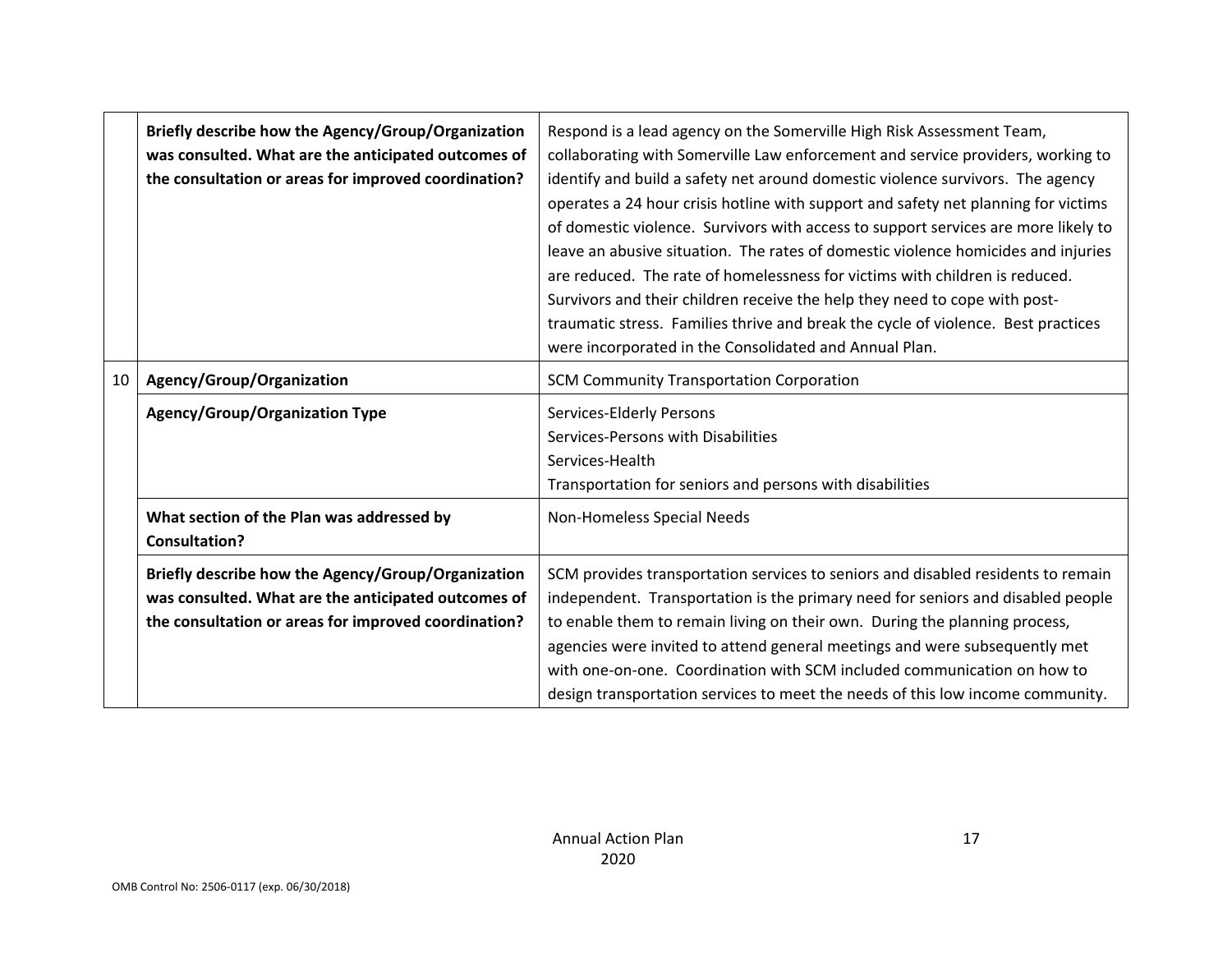| 11 | Agency/Group/Organization                                                                                                                                         | Cambridge and Somerville Legal Services                                                                                                                                                                                                                                                                                                                                                                                    |
|----|-------------------------------------------------------------------------------------------------------------------------------------------------------------------|----------------------------------------------------------------------------------------------------------------------------------------------------------------------------------------------------------------------------------------------------------------------------------------------------------------------------------------------------------------------------------------------------------------------------|
|    | <b>Agency/Group/Organization Type</b>                                                                                                                             | Services - Housing<br>Services-homeless<br>Service-Fair Housing<br><b>Eviction Prevention</b>                                                                                                                                                                                                                                                                                                                              |
|    | What section of the Plan was addressed by<br><b>Consultation?</b>                                                                                                 | <b>Housing Need Assessment</b><br><b>Homelessness Strategy</b>                                                                                                                                                                                                                                                                                                                                                             |
|    | Briefly describe how the Agency/Group/Organization<br>was consulted. What are the anticipated outcomes of<br>the consultation or areas for improved coordination? | Agency works with income eligible clients on eviction prevention. Agency attends<br>Homeless Providers monthly meetings, consults on strategies to improve services,<br>provides training on housing and benefits issues, works closely with the<br>community organizations on policy changes and raises funds for homeless<br>prevention. CASLS participated by providing input into problems affecting their<br>clients. |
| 12 | Agency/Group/Organization                                                                                                                                         | <b>Volunteers of America</b>                                                                                                                                                                                                                                                                                                                                                                                               |
|    | <b>Agency/Group/Organization Type</b>                                                                                                                             | Housing<br>Services - Housing<br>Services-Education<br>Services-Employment<br>Service-Fair Housing<br>Veterans services                                                                                                                                                                                                                                                                                                    |
|    | What section of the Plan was addressed by<br><b>Consultation?</b>                                                                                                 | <b>Housing Need Assessment</b><br>Homeless Needs - Chronically homeless<br>Homelessness Needs - Veterans                                                                                                                                                                                                                                                                                                                   |
|    |                                                                                                                                                                   |                                                                                                                                                                                                                                                                                                                                                                                                                            |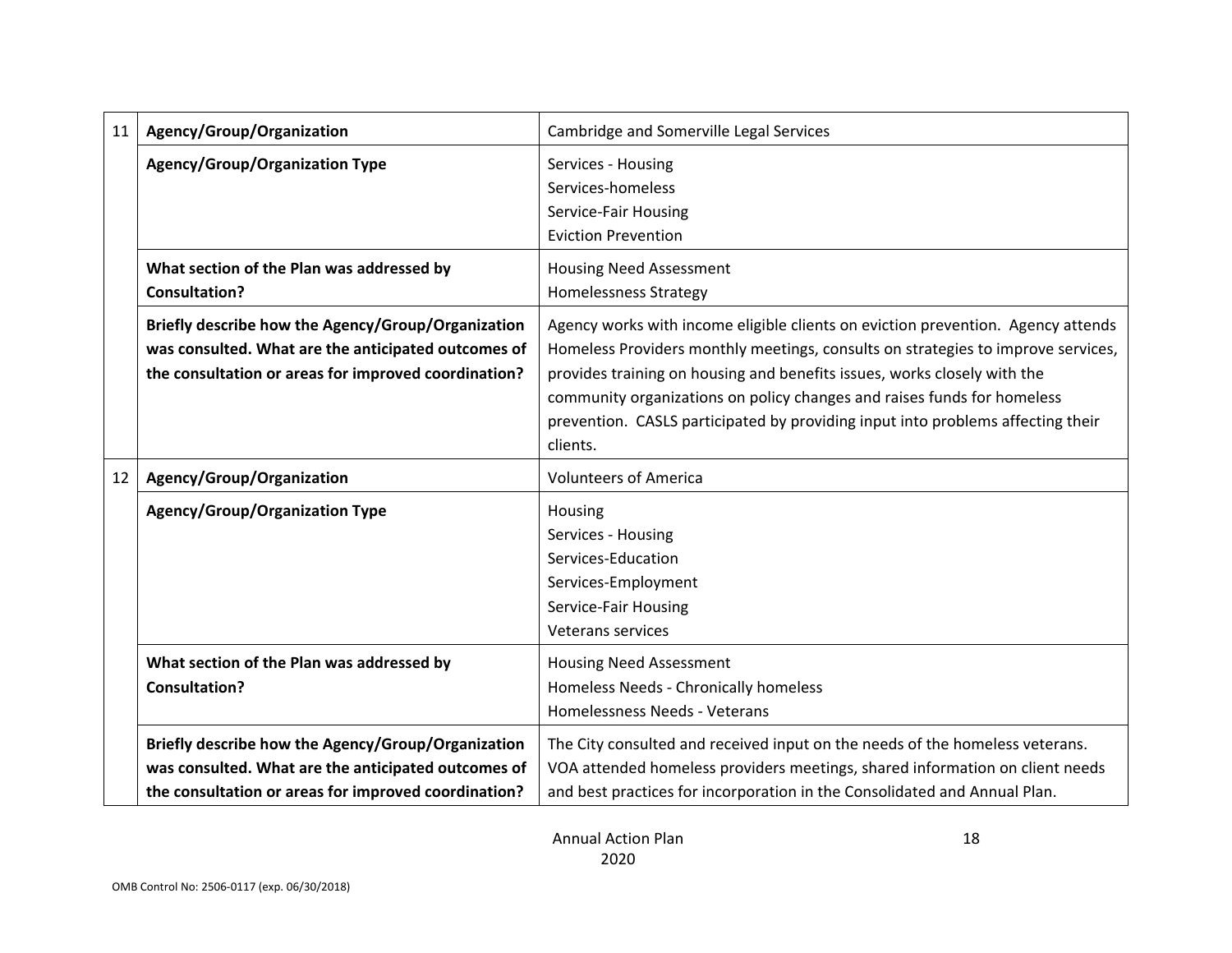| 13 | Agency/Group/Organization                            | <b>JUST A START CORP</b>                                                     |
|----|------------------------------------------------------|------------------------------------------------------------------------------|
|    | <b>Agency/Group/Organization Type</b>                | Housing                                                                      |
|    |                                                      | Services - Housing                                                           |
|    |                                                      | Services-Children                                                            |
|    |                                                      | Services-Victims of Domestic Violence                                        |
|    |                                                      | Services-homeless                                                            |
|    |                                                      | Service-Fair Housing                                                         |
|    | What section of the Plan was addressed by            | <b>Housing Need Assessment</b>                                               |
|    | <b>Consultation?</b>                                 | Homeless Needs - Families with children                                      |
|    |                                                      | <b>Homelessness Strategy</b>                                                 |
|    | Briefly describe how the Agency/Group/Organization   | Identified and brainstormed about the needs of homeless mothers and their    |
|    | was consulted. What are the anticipated outcomes of  | children. Attended homeless providers meetings and shared best practices.    |
|    | the consultation or areas for improved coordination? | Information was incorporated in the Consolidated and Annual Plan.            |
| 14 | Agency/Group/Organization                            | <b>Community Action Agency of Somerville</b>                                 |
|    | <b>Agency/Group/Organization Type</b>                | Services - Housing                                                           |
|    |                                                      | Services-Children                                                            |
|    |                                                      | Services-Education                                                           |
|    |                                                      | Service-Fair Housing                                                         |
|    |                                                      | Neighborhood Organization                                                    |
|    | What section of the Plan was addressed by            | Housing Need Assessment                                                      |
|    | <b>Consultation?</b>                                 | Homeless Needs - Families with children                                      |
|    |                                                      | Anti-poverty Strategy                                                        |
|    | Briefly describe how the Agency/Group/Organization   | CAAS is anti-poverty agency in Somerville since 1981, and was consulted with |
|    | was consulted. What are the anticipated outcomes of  | them on eviction prevention and housing equity issues facing low-income      |
|    | the consultation or areas for improved coordination? | residents in Somerville.                                                     |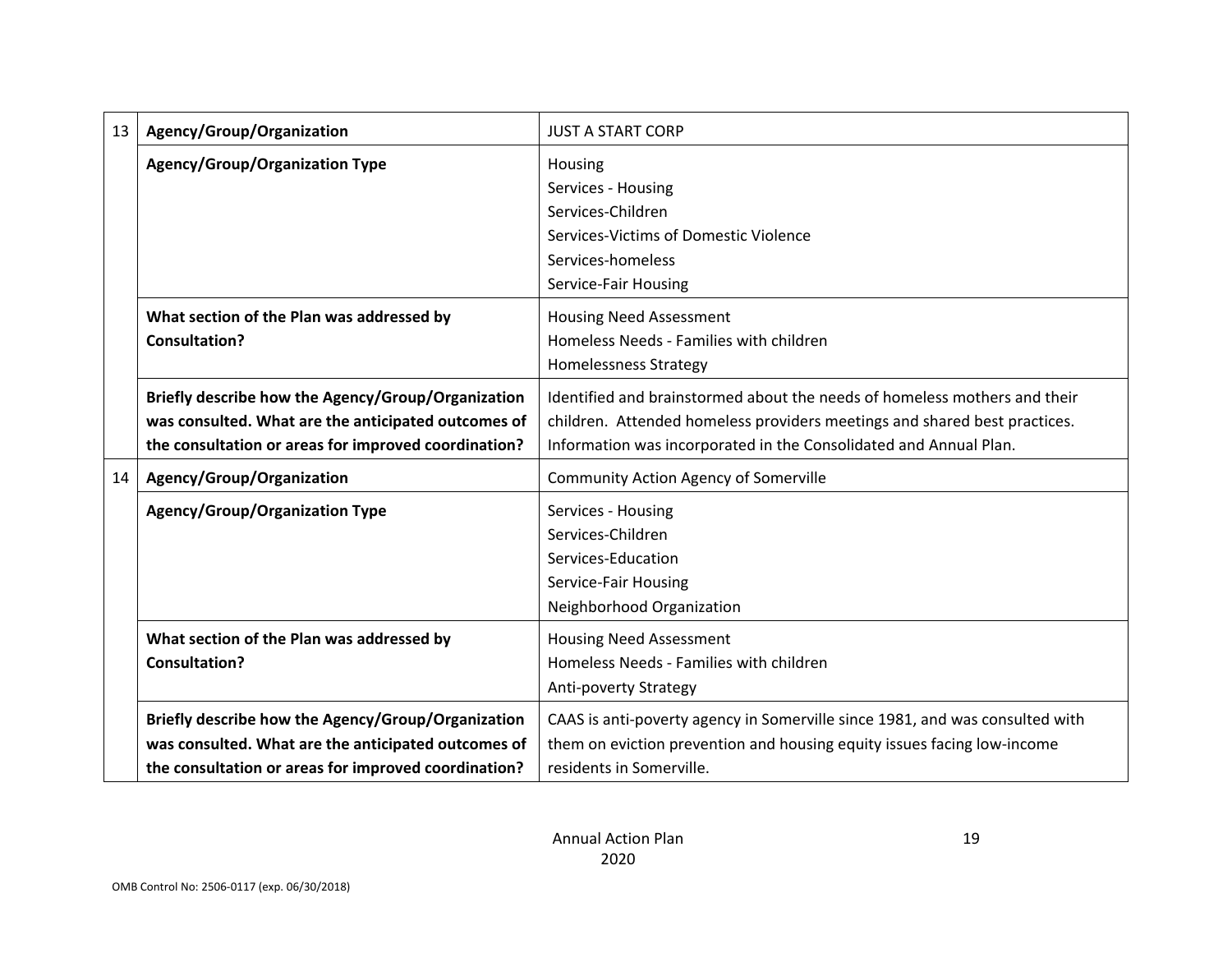| 15 | Agency/Group/Organization                                                                                                                                         | The Welcome Project                                                                                                                                                                                                                                                                                                                                                                                                                                                         |  |  |  |  |
|----|-------------------------------------------------------------------------------------------------------------------------------------------------------------------|-----------------------------------------------------------------------------------------------------------------------------------------------------------------------------------------------------------------------------------------------------------------------------------------------------------------------------------------------------------------------------------------------------------------------------------------------------------------------------|--|--|--|--|
|    | <b>Agency/Group/Organization Type</b>                                                                                                                             | Services-Children<br>Services-Education<br>Services-Employment                                                                                                                                                                                                                                                                                                                                                                                                              |  |  |  |  |
|    | What section of the Plan was addressed by<br><b>Consultation?</b>                                                                                                 | <b>Housing Need Assessment</b><br><b>Public Housing Needs</b><br>Non-Homeless Special Needs<br>Anti-poverty Strategy                                                                                                                                                                                                                                                                                                                                                        |  |  |  |  |
|    | Briefly describe how the Agency/Group/Organization<br>was consulted. What are the anticipated outcomes of<br>the consultation or areas for improved coordination? | The Welcome Project located in Somerville public housing works with non-English<br>speakers on ESOL classes to increase their employment opportunities.<br>Additionally they work with youth providing tutoring and interpreter training<br>employment opportunities for bilingual youth. The Welcome Project is a wealth of<br>information on the needs of minority in the public housing community.                                                                       |  |  |  |  |
| 16 | Agency/Group/Organization                                                                                                                                         | <b>EAST SOMERVILLE MAIN STREETS</b>                                                                                                                                                                                                                                                                                                                                                                                                                                         |  |  |  |  |
|    | <b>Agency/Group/Organization Type</b>                                                                                                                             | Services-Employment<br><b>Business and Civic Leaders</b><br>Neighborhood Organization                                                                                                                                                                                                                                                                                                                                                                                       |  |  |  |  |
|    | What section of the Plan was addressed by<br><b>Consultation?</b>                                                                                                 | <b>Market Analysis</b><br><b>Economic Development</b><br>Non-Housing Community Needs Assessment                                                                                                                                                                                                                                                                                                                                                                             |  |  |  |  |
|    | Briefly describe how the Agency/Group/Organization<br>was consulted. What are the anticipated outcomes of<br>the consultation or areas for improved coordination? | The coalition's goal is to strengthen the role of the East Broadway Business<br>District as a commercial center for the eastern half of Somerville and western part<br>of Charlestown, enhance social connectedness within neighborhood, and<br>promote the East Broadway Business District. Identified and brainstormed about<br>the economic development and business needs of low income businesses.<br>Attended trainings and invited to participate in public meetings |  |  |  |  |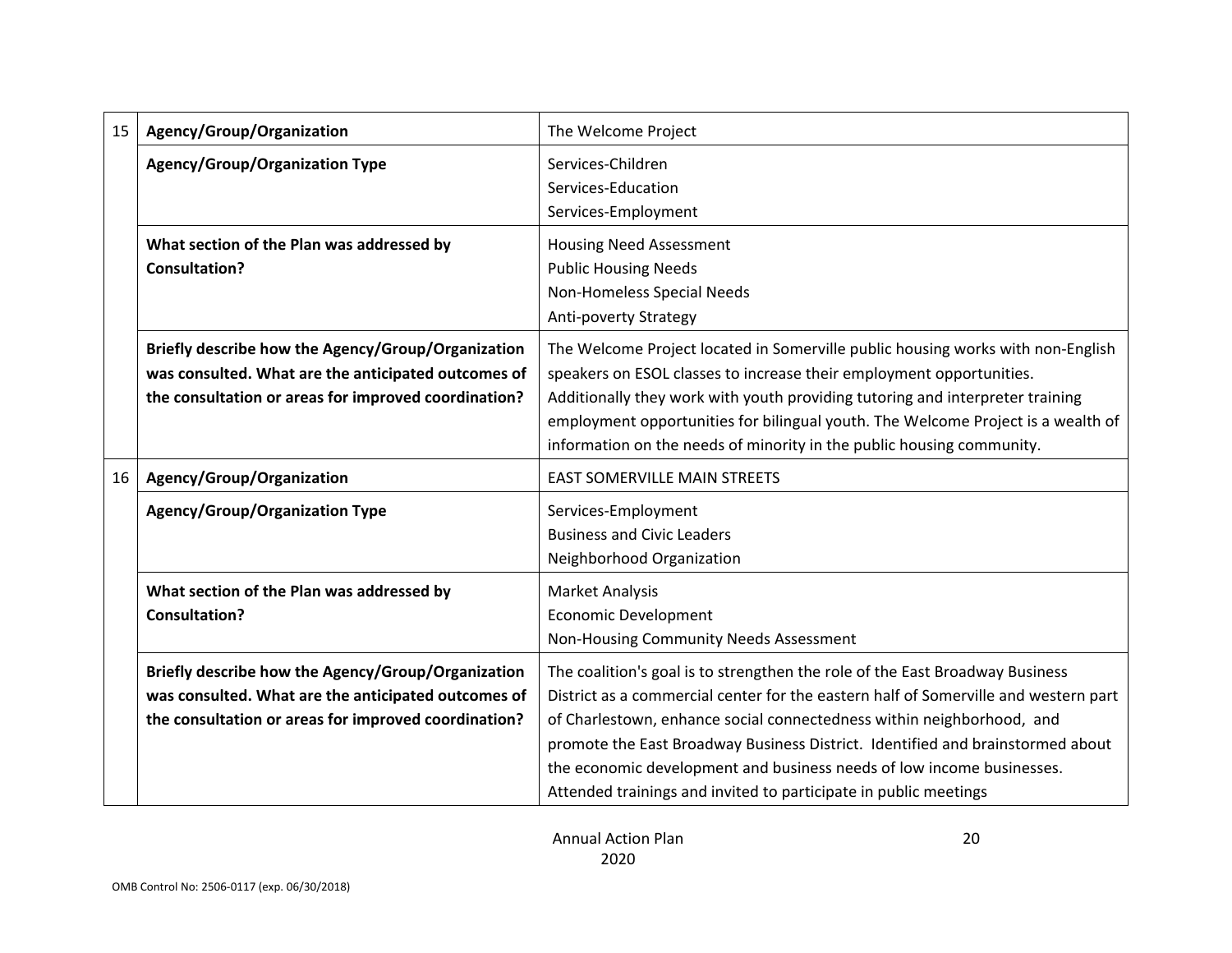| 17 | Agency/Group/Organization                                                                                                                                         | UNION SQUARE MAIN STREETS                                                                                                                                                                                                                           |  |  |  |  |
|----|-------------------------------------------------------------------------------------------------------------------------------------------------------------------|-----------------------------------------------------------------------------------------------------------------------------------------------------------------------------------------------------------------------------------------------------|--|--|--|--|
|    | <b>Agency/Group/Organization Type</b>                                                                                                                             | Services-Employment<br><b>Business and Civic Leaders</b>                                                                                                                                                                                            |  |  |  |  |
|    |                                                                                                                                                                   | Neighborhood Organization                                                                                                                                                                                                                           |  |  |  |  |
|    | What section of the Plan was addressed by                                                                                                                         | <b>Market Analysis</b>                                                                                                                                                                                                                              |  |  |  |  |
|    | <b>Consultation?</b>                                                                                                                                              | <b>Economic Development</b>                                                                                                                                                                                                                         |  |  |  |  |
|    | Briefly describe how the Agency/Group/Organization<br>was consulted. What are the anticipated outcomes of<br>the consultation or areas for improved coordination? | Union Square Main Streets works support and advance the economic<br>development of the Union Square business district and community. USMS<br>provided narrative on areas in need of great support for economic development                          |  |  |  |  |
|    |                                                                                                                                                                   | in Somerville. Discussed, identified and brainstormed about the economic<br>development and business needs of low-income residents. Attending trainings<br>and was invited to public meetings.                                                      |  |  |  |  |
| 18 | Agency/Group/Organization                                                                                                                                         | Somerville Fair Housing Commission                                                                                                                                                                                                                  |  |  |  |  |
|    | <b>Agency/Group/Organization Type</b>                                                                                                                             | Housing<br>Services - Housing<br>Services-Persons with Disabilities<br>Service-Fair Housing                                                                                                                                                         |  |  |  |  |
|    | What section of the Plan was addressed by<br><b>Consultation?</b>                                                                                                 | <b>Housing Need Assessment</b>                                                                                                                                                                                                                      |  |  |  |  |
|    | Briefly describe how the Agency/Group/Organization<br>was consulted. What are the anticipated outcomes of<br>the consultation or areas for improved coordination? | The commission provided information regarding the issues and experience<br>regarding housing for throughout Somerville and input of activities that promote<br>housing stability, provide information and assistance about fair housing violations. |  |  |  |  |
| 19 | Agency/Group/Organization                                                                                                                                         | Somerville Sustainable Neighborhoods Working Group                                                                                                                                                                                                  |  |  |  |  |
|    | <b>Agency/Group/Organization Type</b>                                                                                                                             | Housing<br><b>City Commissioned Working Group</b>                                                                                                                                                                                                   |  |  |  |  |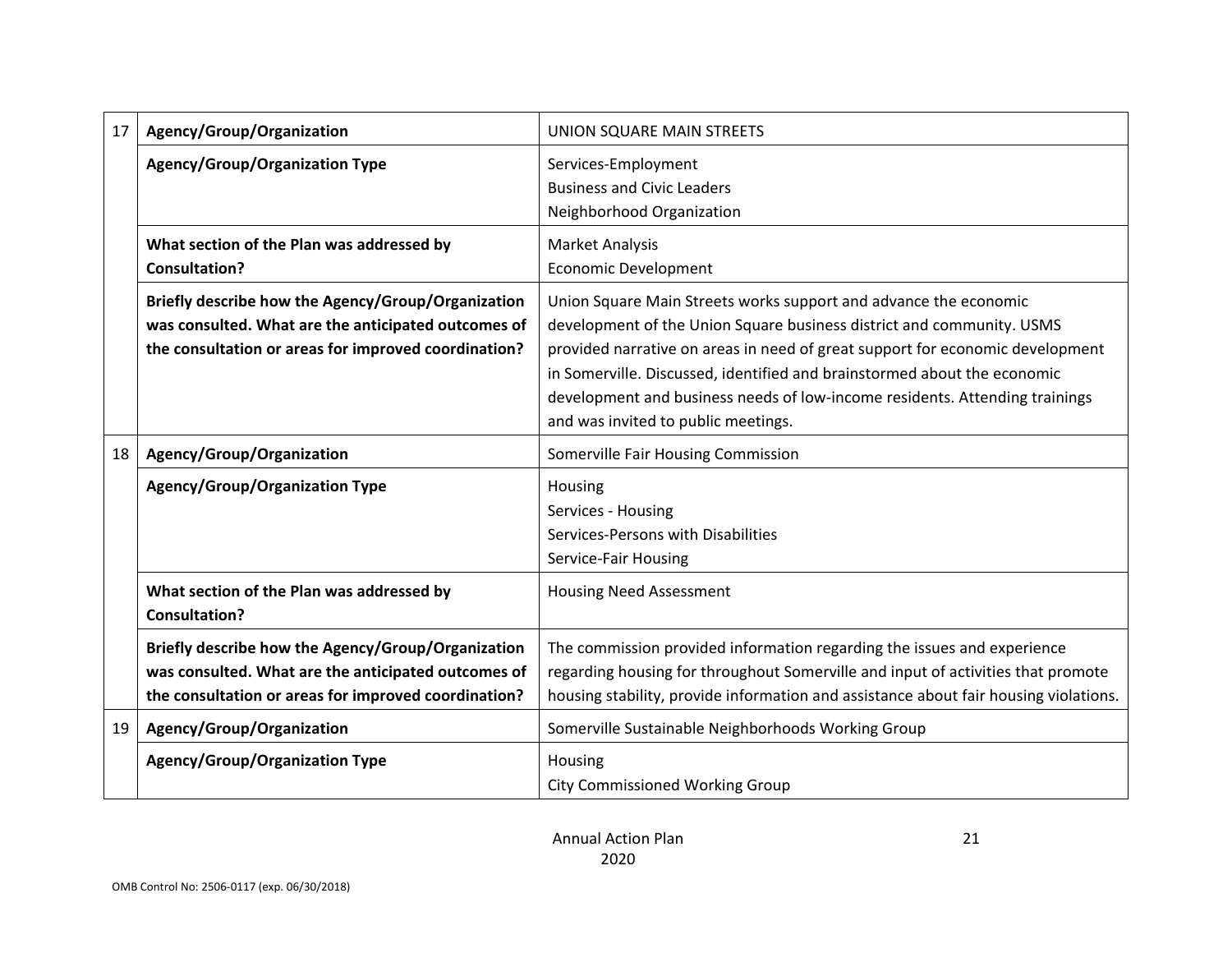|    | What section of the Plan was addressed by            | <b>Housing Need Assessment</b>                                                 |
|----|------------------------------------------------------|--------------------------------------------------------------------------------|
|    | <b>Consultation?</b>                                 | <b>Market Analysis</b>                                                         |
|    | Briefly describe how the Agency/Group/Organization   | Provided expertise and perspectives on housing affordability and while working |
|    | was consulted. What are the anticipated outcomes of  | closely with municipal planning and housing.                                   |
|    | the consultation or areas for improved coordination? |                                                                                |
| 20 | Agency/Group/Organization                            | Office of Sustainability and Environment                                       |
|    | <b>Agency/Group/Organization Type</b>                | Other government - Local                                                       |
|    | What section of the Plan was addressed by            | Non-Housing Community Needs Assessments                                        |
|    | <b>Consultation?</b>                                 |                                                                                |
|    | Briefly describe how the Agency/Group/Organization   | Provided consultation for strategies that continually improve the environments |
|    | was consulted. What are the anticipated outcomes of  | that result in better environments for communities served.                     |
|    | the consultation or areas for improved coordination? |                                                                                |
| 21 | Agency/Group/Organization                            | Office of Health and Human Services                                            |
|    | Agency/Group/Organization Type                       | Services - Housing                                                             |
|    |                                                      | Services-Children                                                              |
|    |                                                      | Services-Elderly Persons                                                       |
|    |                                                      | Services-Persons with Disabilities                                             |
|    |                                                      | Services-Health                                                                |
|    |                                                      | Services-Education                                                             |
|    |                                                      | Other government - Local                                                       |
|    | What section of the Plan was addressed by            | Housing and Non Housing Community Needs                                        |
|    | <b>Consultation?</b>                                 |                                                                                |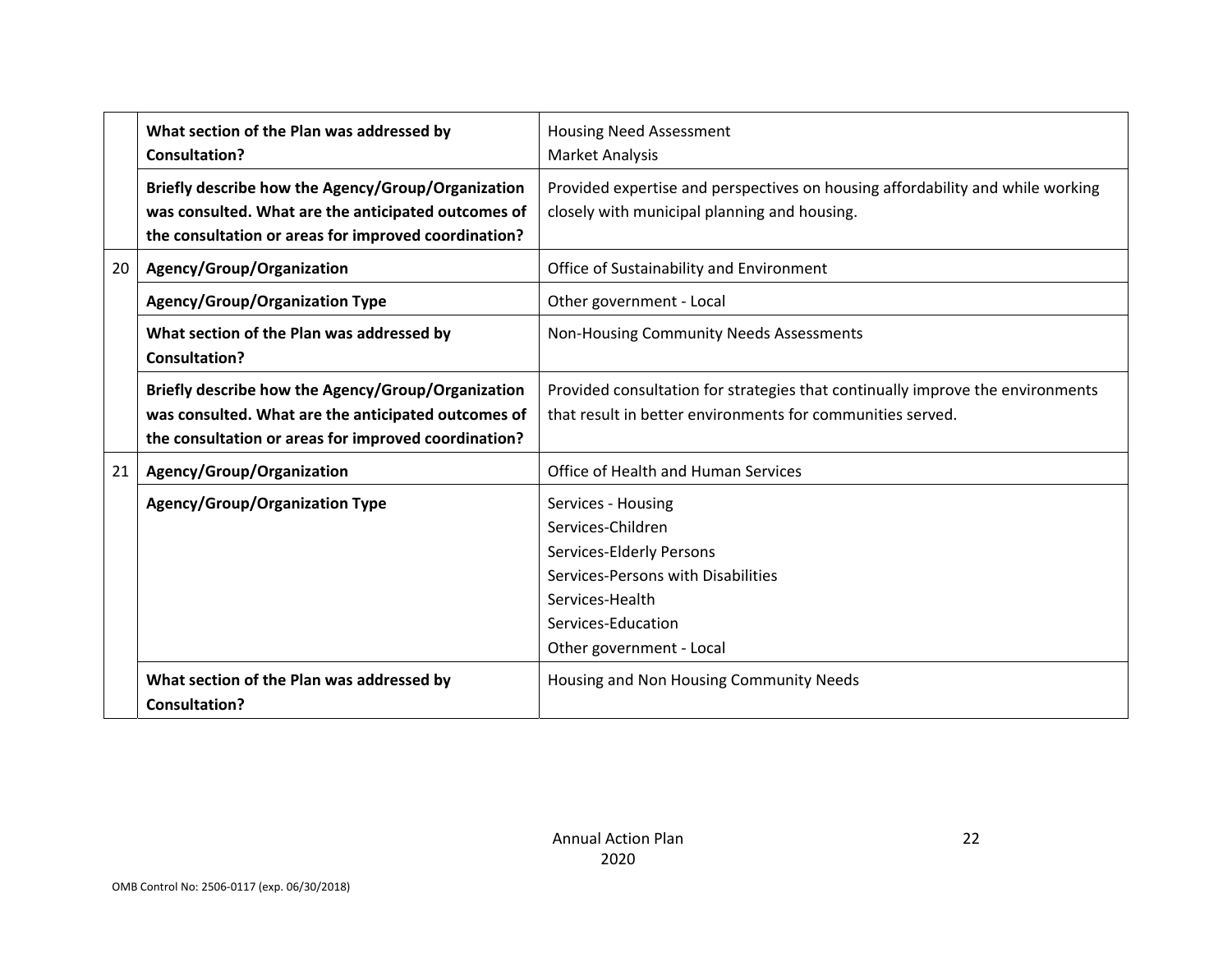|    | Briefly describe how the Agency/Group/Organization<br>was consulted. What are the anticipated outcomes of<br>the consultation or areas for improved coordination? | The City of Somerville Health and Human Services Department is committed to<br>the protection of the health of Somerville community through disease prevention,<br>community engagement, and promotion of healthy behaviors. The health<br>department provided expertise on key areas of concern and priority and how to<br>improve outcomes. |
|----|-------------------------------------------------------------------------------------------------------------------------------------------------------------------|-----------------------------------------------------------------------------------------------------------------------------------------------------------------------------------------------------------------------------------------------------------------------------------------------------------------------------------------------|
| 22 | Agency/Group/Organization                                                                                                                                         | MASSACHUSETTS DEPARTMENT OF HOUSING AND COMMUNITY DEVELOPMENT                                                                                                                                                                                                                                                                                 |
|    | <b>Agency/Group/Organization Type</b>                                                                                                                             | Housing<br>Services - Housing                                                                                                                                                                                                                                                                                                                 |
|    | What section of the Plan was addressed by<br><b>Consultation?</b>                                                                                                 | <b>Housing Need Assessment</b><br>Homeless Needs - Chronically homeless<br>Homeless Needs - Families with children<br>Homelessness Needs - Veterans<br>Homelessness Needs - Unaccompanied youth<br><b>Homelessness Strategy</b>                                                                                                               |
|    | Briefly describe how the Agency/Group/Organization<br>was consulted. What are the anticipated outcomes of<br>the consultation or areas for improved coordination? | In conjunction with the HUD regulation, the Balance of State Continuum of Care<br>(MA-516) sets guidelines for strategies, standard client intake information,<br>Coordinated Entry Policy and Procedures and referral services to address<br>homelessness for families and individuals at-risk of homelessness.                              |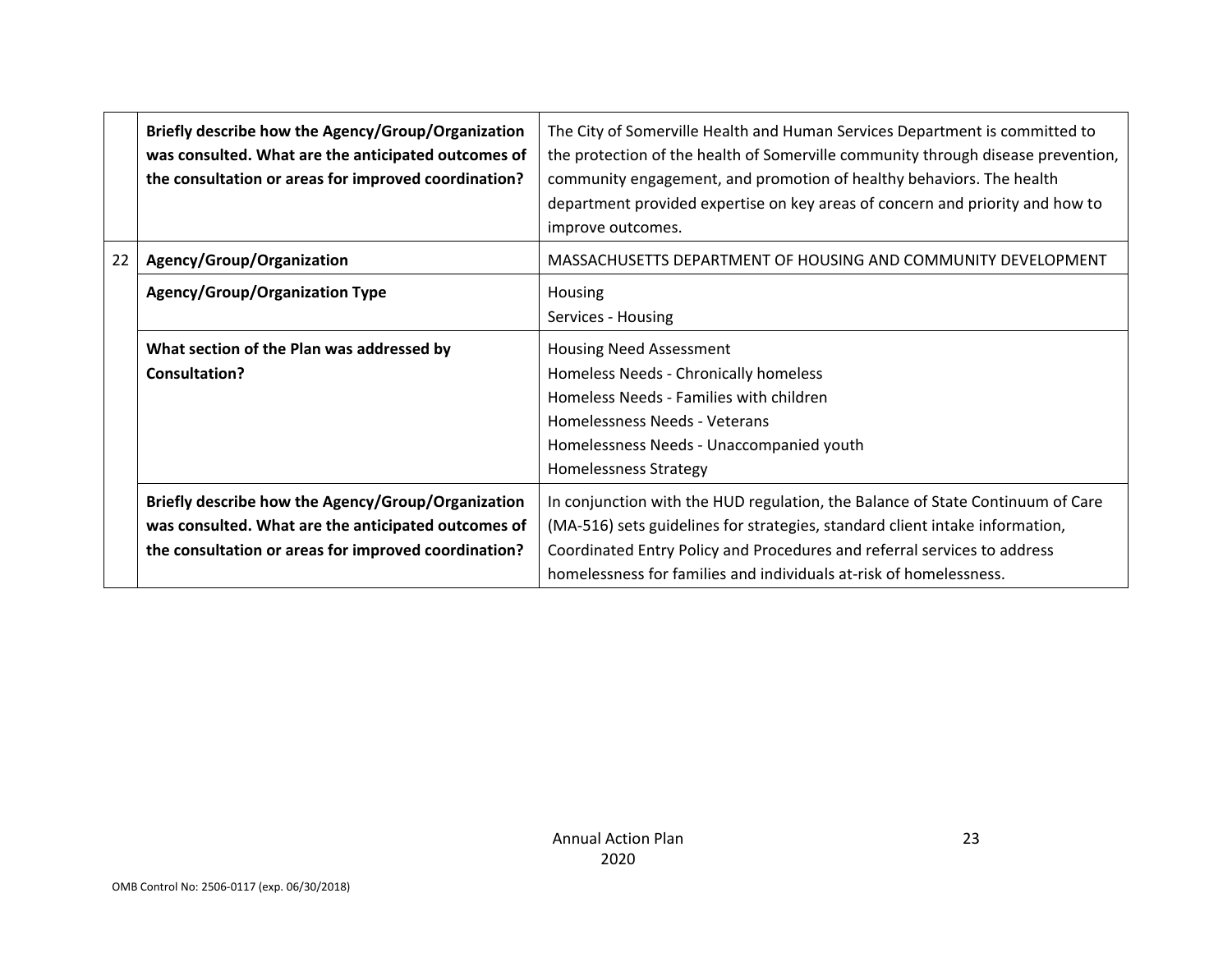| 23 | Agency/Group/Organization                            | Somerville-Arlington Continuum of Care                                          |
|----|------------------------------------------------------|---------------------------------------------------------------------------------|
|    | <b>Agency/Group/Organization Type</b>                | Housing                                                                         |
|    |                                                      | Services - Housing                                                              |
|    |                                                      | Services-Children                                                               |
|    |                                                      | Services-Elderly Persons                                                        |
|    |                                                      | Services-Persons with Disabilities                                              |
|    |                                                      | Services-Victims of Domestic Violence                                           |
|    |                                                      | Services-homeless                                                               |
|    |                                                      | Services-Health                                                                 |
|    |                                                      | Services-Education                                                              |
|    |                                                      | Services-Employment                                                             |
|    |                                                      | Service-Fair Housing                                                            |
|    | What section of the Plan was addressed by            | Homeless Needs - Chronically homeless                                           |
|    | <b>Consultation?</b>                                 | Homeless Needs - Families with children                                         |
|    |                                                      | Homelessness Needs - Unaccompanied youth                                        |
|    |                                                      | Non-Homeless Special Needs                                                      |
|    |                                                      | Anti-poverty Strategy                                                           |
|    | Briefly describe how the Agency/Group/Organization   | A local organization that coordinates housing and services funding for homeless |
|    | was consulted. What are the anticipated outcomes of  | individuals and families in conjunction with HUD regulations. Agency provided   |
|    | the consultation or areas for improved coordination? | input into the Consolidated Plan and Annual Action Plan.                        |

#### **Identify any Agency Types not consulted and provide rationale for not consulting**

The City contacts many organizations through various outreach methods and techniques including meetings, emails, phone calls and surveys to solicit input and participation in the planning process. OSPCD believes that all critical agency types were consulted during the participation and consultation process and did not intentionally fail to consult with any particular agency/interest group.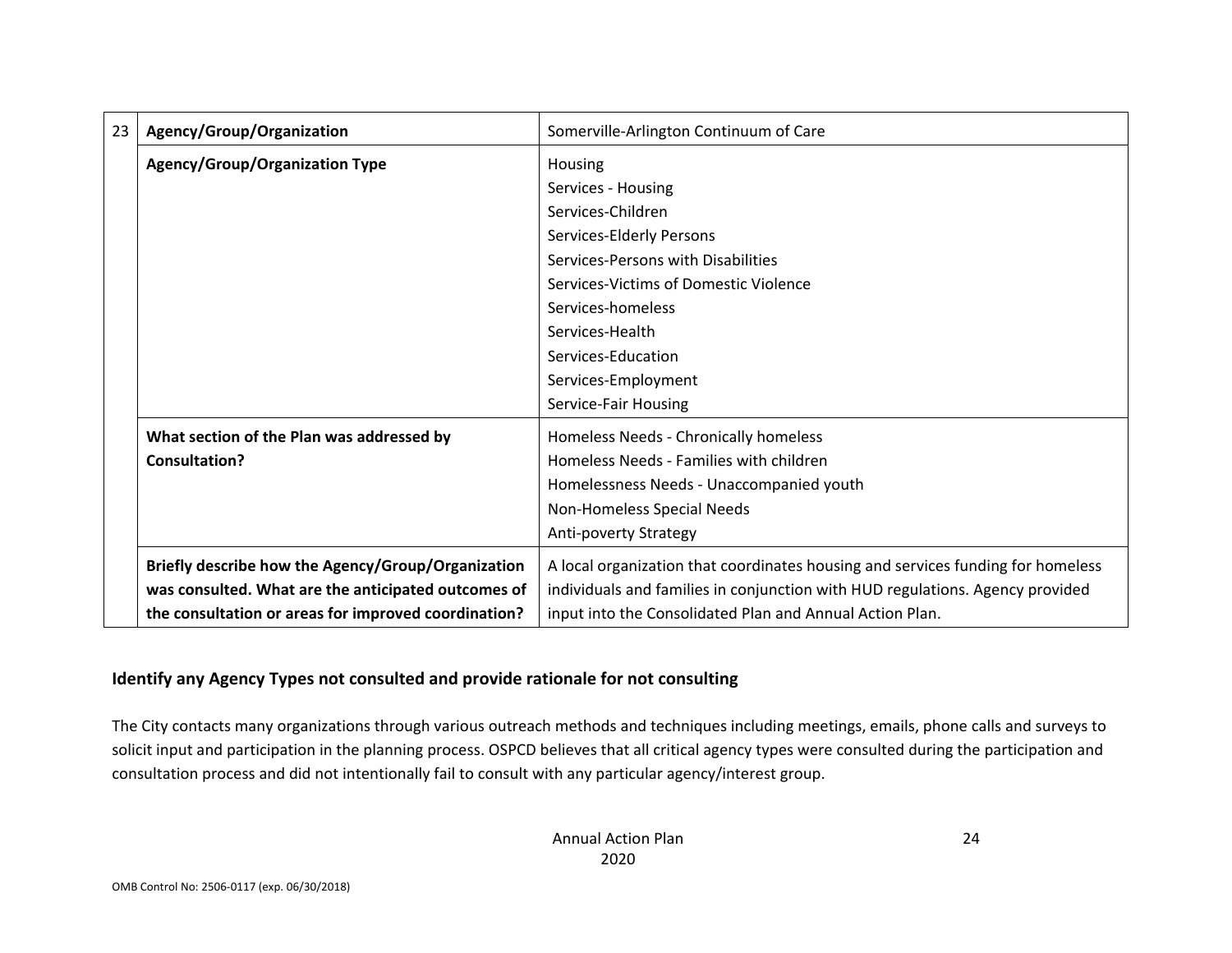#### **Other local/regional/state/federal planning efforts considered when preparing the Plan**

| Name of Plan         | <b>Lead Organization</b>                                                               | How do the goals of your Strategic Plan overlap with the goals of each plan?                                                                                                                                                                                                                                                                                                                                                                                                                                                                                                                                                                                                                                                                                                                                                                                |
|----------------------|----------------------------------------------------------------------------------------|-------------------------------------------------------------------------------------------------------------------------------------------------------------------------------------------------------------------------------------------------------------------------------------------------------------------------------------------------------------------------------------------------------------------------------------------------------------------------------------------------------------------------------------------------------------------------------------------------------------------------------------------------------------------------------------------------------------------------------------------------------------------------------------------------------------------------------------------------------------|
| Continuum of<br>Care | Commonwealth of<br>Massachusetts - Department of<br>Housing & Community<br>Development | The Balance of State CoC administers grants, data collection and provides project<br>evaluation, technical assistance and monitoring for all COC-funded projects. These<br>functions help to provide a framework for specific and effective actionable steps as<br>detailed within the Annual Action Plan including current goals and evaluating past<br>performance efforts.                                                                                                                                                                                                                                                                                                                                                                                                                                                                               |
| SomerVision<br>2040  | City of Somerville                                                                     | Comprehensive plan for the vision of the City of Somerville that engages multiple<br>stakeholders throughout the city, discusses new ideas for the city, examines priorities<br>addresses progress, and scope of plan. The information and participation of stakeholders<br>supports the city's Strategic Plan by providing critical insight of the city's community needs<br>and visions. It also provides a voice for community members and other key stakeholders to<br>encourage empowerment, guide policies, and action steps for addressing housing,<br>economic opportunity, equitable policy, and stability. The plan addresses issues and sets<br>goals in areas such as affordable housing, recreational and open space, job creation, and<br>diversity. These are all areas also addressed in conjunction with and by the annual action<br>plan. |

**Table 3 – Other local / regional / federal planning efforts** 

#### **Narrative (optional)**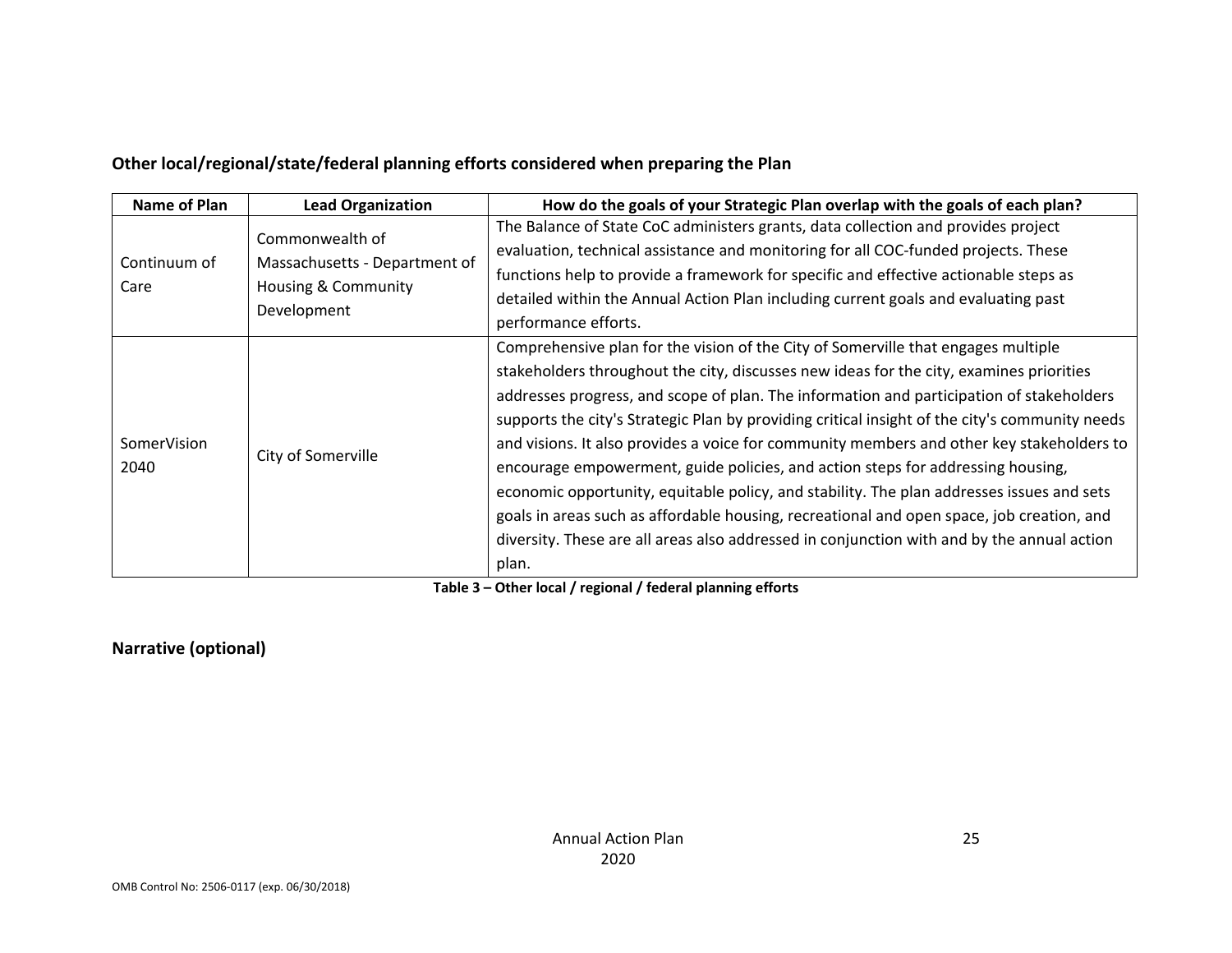#### **AP‐12 Participation – 91.105, 91.200(c)**

#### **1. Summary of citizen participation process/Efforts made to broaden citizen participation Summarize citizen participation process and how it impacted goal‐setting**

The City of Somerville encourages its citizens and local agencies to provide input in the Action Plan Process. In accordance with the City's Citizen Participation Plan, the City conducted a public hearing during the development of the Action Plan. The Public Hearing was advertised in The Somerville Times and flyers were distributed in English, Spanish, Portuguese and Haitian Creole. In addition, the Notice was posted in the Library and other City buildings and on the City's website (www.somervillema.gov). The Notice was widely distributed via email to partners, nonprofit organizations, businesses, neighborhood groups and citizens whose email addresses have been provided to OSPCD. OSPCD encouraged recipients to circulate the Notice among their networks. The public comment period, public hearings and reminders were publicized. Any public comments received during the public hearing, public meeting and during the public comment period are included in the plan. The activities proposed during the 2020‐2021 Program Year will further the priorities of the 2018‐2022 Consolidated Plan which were established after a lengthy planning and public participation process. Citizens and local groups are welcomed and became involved in the development, implementation and evaluation of housing and community development programs.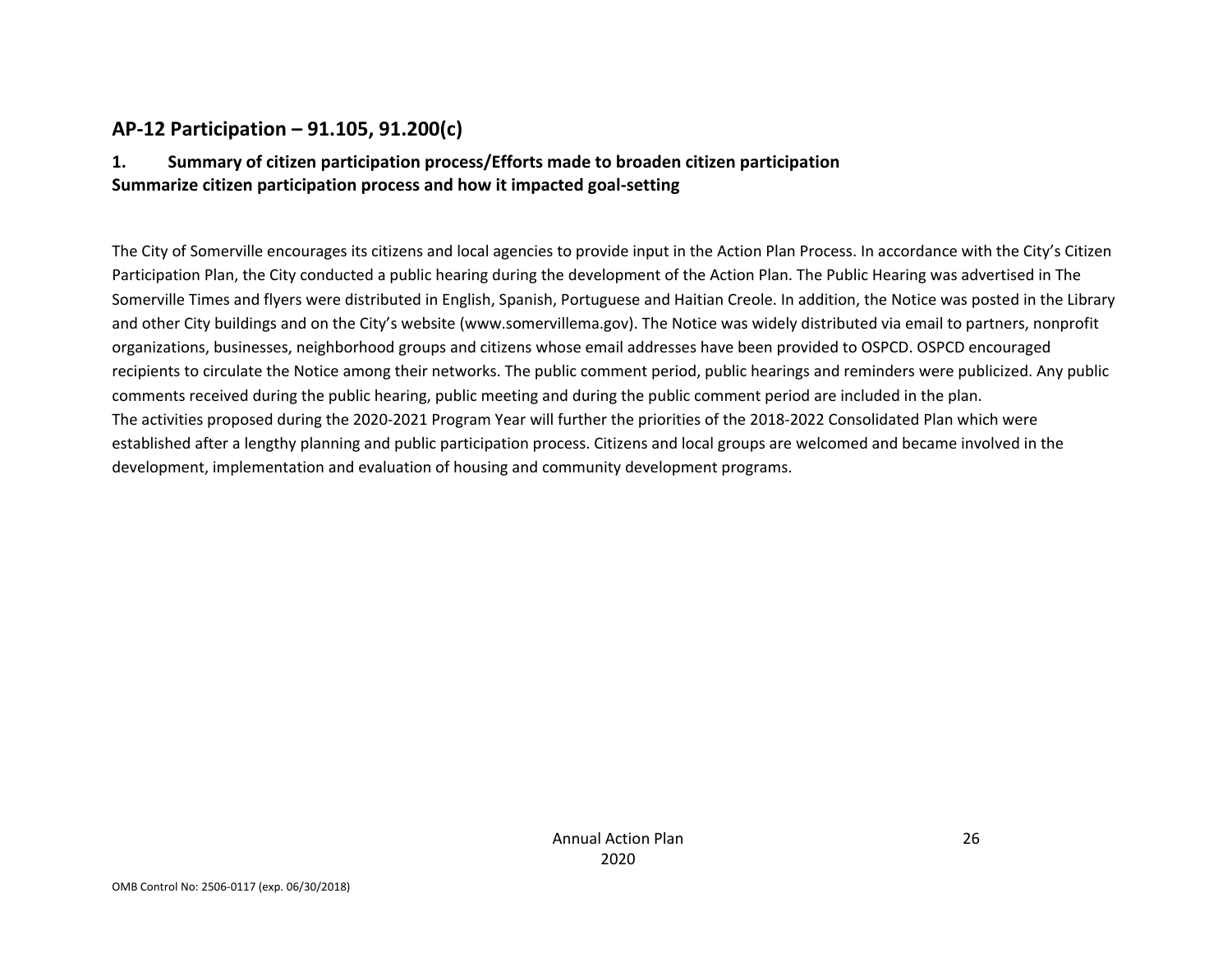#### **Citizen Participation Outreach**

| Sort Or<br>der | <b>Mode of Out</b><br>reach | <b>Target of Ou</b><br>treach           | <b>Summary of</b><br>response/atte<br>ndance                                                                                                                                                                                                                                                | <b>Summary of</b><br>comments re<br>ceived                                                                                                                                                                                                                                                                                               | <b>Summary of co</b><br>mments not<br>accepted<br>and reasons | <b>URL</b> (If applicable) |
|----------------|-----------------------------|-----------------------------------------|---------------------------------------------------------------------------------------------------------------------------------------------------------------------------------------------------------------------------------------------------------------------------------------------|------------------------------------------------------------------------------------------------------------------------------------------------------------------------------------------------------------------------------------------------------------------------------------------------------------------------------------------|---------------------------------------------------------------|----------------------------|
| $\mathbf{1}$   | Public<br>Meeting           | Non-<br>targeted/bro<br>ad<br>community | Meeting was<br>attended by<br>City of<br>Somerville -<br>Office of<br>Strategic<br>Planning and<br>Community<br>Development<br>staff and<br>representative<br>s from local<br>non-profit<br>agencies SCM<br>Transportation<br>and<br>Massachusetts<br>Alliance of<br>Portuguese<br>Speakers | Attendee<br>commented<br>on the<br>importance<br>of funding<br>amounts and<br>ensuring<br>funds are<br>received by<br>agencies in a<br>timely<br>manner.<br>Reiterated<br>information<br>regarding the<br><b>Request For</b><br>Proposals for<br>FY20 funding<br>and resources<br>available to<br>agencies<br>interested in<br>applying. | n/a                                                           |                            |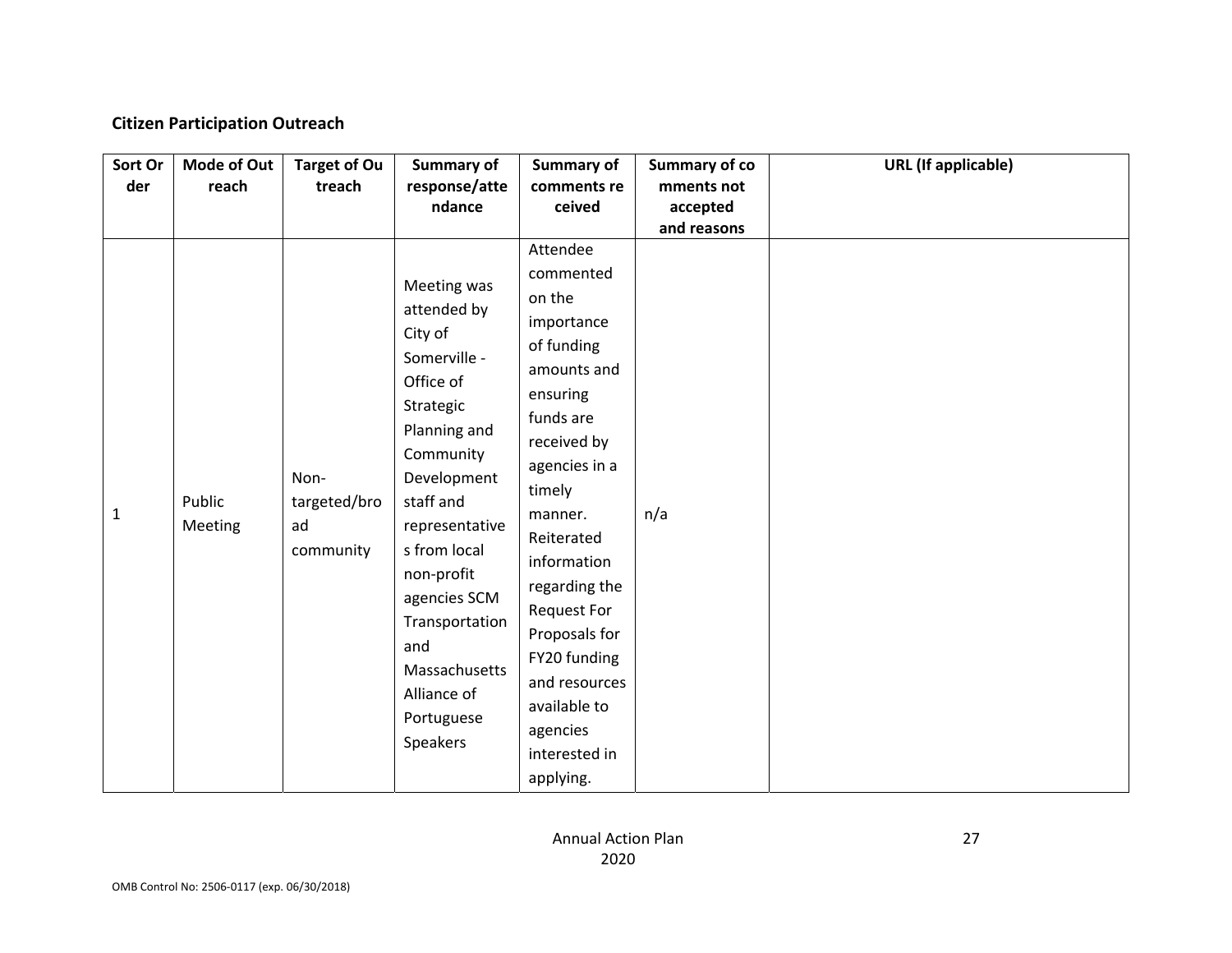| Sort Or<br>der | <b>Mode of Out</b><br>reach | <b>Target of Ou</b><br>treach                                                                                                           | Summary of<br>response/atte<br>ndance | Summary of<br>comments re<br>ceived | <b>Summary of co</b><br>mments not<br>accepted<br>and reasons | <b>URL</b> (If applicable)                                                                  |
|----------------|-----------------------------|-----------------------------------------------------------------------------------------------------------------------------------------|---------------------------------------|-------------------------------------|---------------------------------------------------------------|---------------------------------------------------------------------------------------------|
| $\overline{2}$ | Newspaper<br>Ad             | Non-<br>targeted/bro<br>ad<br>community                                                                                                 | n/a                                   | n/a                                 | n/a                                                           | http://www.thesomervilletimes.com/legals/legal<br>_notices_1_1_20.pdf                       |
| 3              | Flyers                      | Non-English<br>Speaking -<br>Specify other<br>language:<br>Creole,<br>Spanish,<br>Portuguese<br>Non-<br>targeted/bro<br>ad<br>community | n/a                                   | n/a                                 | n/a                                                           | https://www.somervillema.gov/sites/default/file<br>s/Flyer%201-16-20-final-merged0113 0.pdf |

**Table 4 – Citizen Participation Outreach**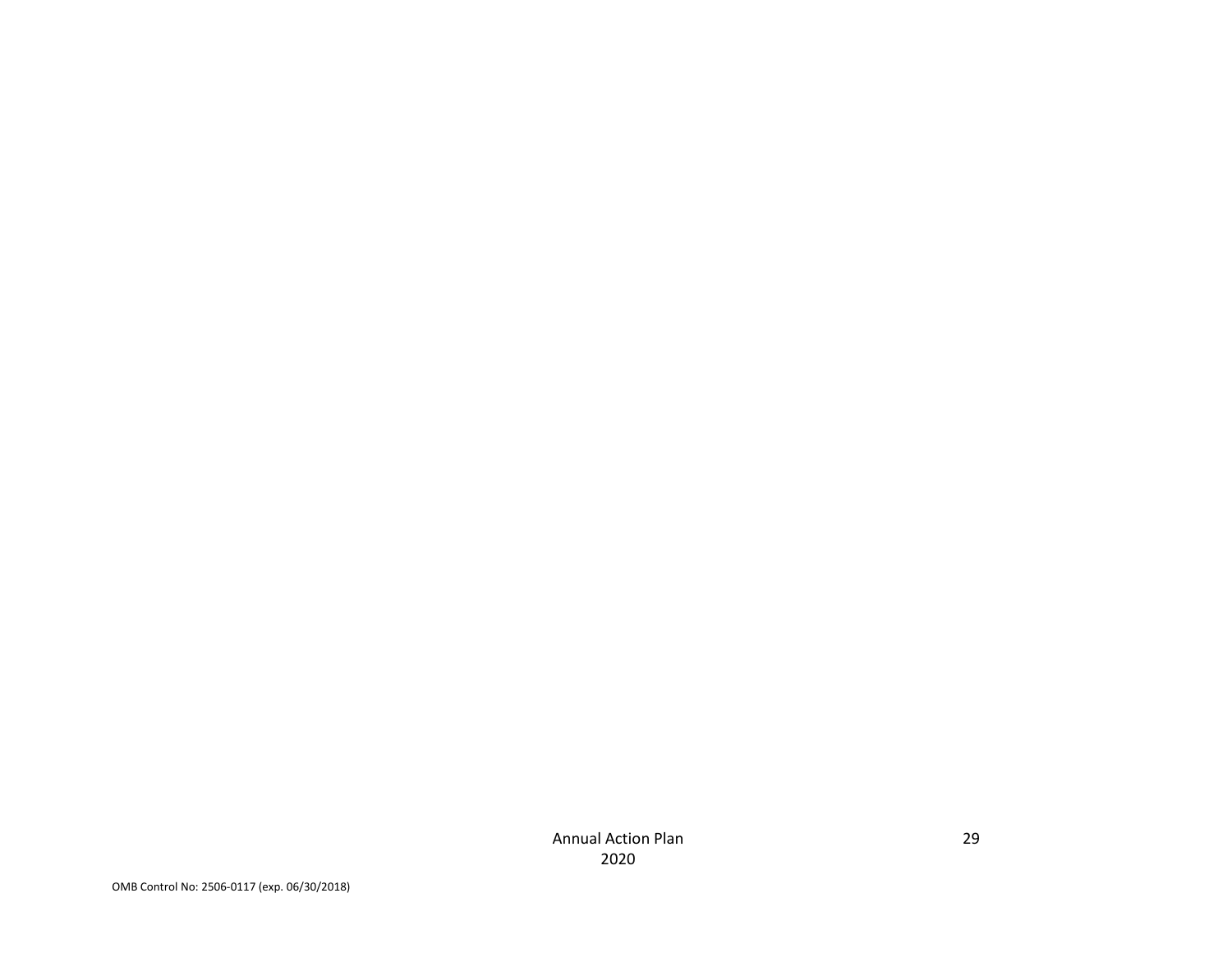### **Expected Resources**

#### **AP‐15 Expected Resources – 91.220(c)(1,2)**

#### **Introduction**

The 2020‐2021 Annual Action Plan details the programs, allocated entitlement funds and other resources that will be used to carry out the objectives of the City's community development and homelessness strategy. The **CDBG** funding is utilized to address a wide range of community development needs. The flexible nature of the CDBG program enables the city to implement a multi-faceted strategy that is intended to provide both short term and long term benefits to its most economically vulnerable residents. These funds are used by delivering activities that address the housing, economic development, and urban environment challenges faced by low to moderate income residents. The **HOME** program is utilized to provide a range of direct housing assistance programs. These programs include rental assistance, homeownership assistance, and the creation of new units in conjunction with a local CHDO and financing partners. The **ESG** program provides funds for emergency shelters and transitional housing to help people reach independent living. ESG funds can be used to rehabilitate and operate facilities, provide essential services, and prevent homelessness. The ESG program strives to help homeless individuals and families, and subpopulations within this group, such as victims of domestic violence, youth people with mental illness, families with children and veterans. ESG funds can also be used to aid people who are at imminent risk of becoming homeless due to eviction, foreclosure, or utility shutoff. Social service agencies receiving ESG funds will demonstrate a match.

#### **Anticipated Resources**

| Program | Source   | <b>Uses of Funds</b> | <b>Expected Amount Available Year 1</b> |         |                   |        | Expected         | <b>Narrative Description</b> |
|---------|----------|----------------------|-----------------------------------------|---------|-------------------|--------|------------------|------------------------------|
|         | of Funds |                      | Annual                                  | Program | <b>Prior Year</b> | Total: | Amount           |                              |
|         |          |                      | <b>Allocation:</b>                      | Income: | <b>Resources:</b> |        | <b>Available</b> |                              |
|         |          |                      |                                         |         |                   |        | Remainder        |                              |
|         |          |                      |                                         |         |                   |        | of ConPlan       |                              |
|         |          |                      |                                         |         |                   |        |                  |                              |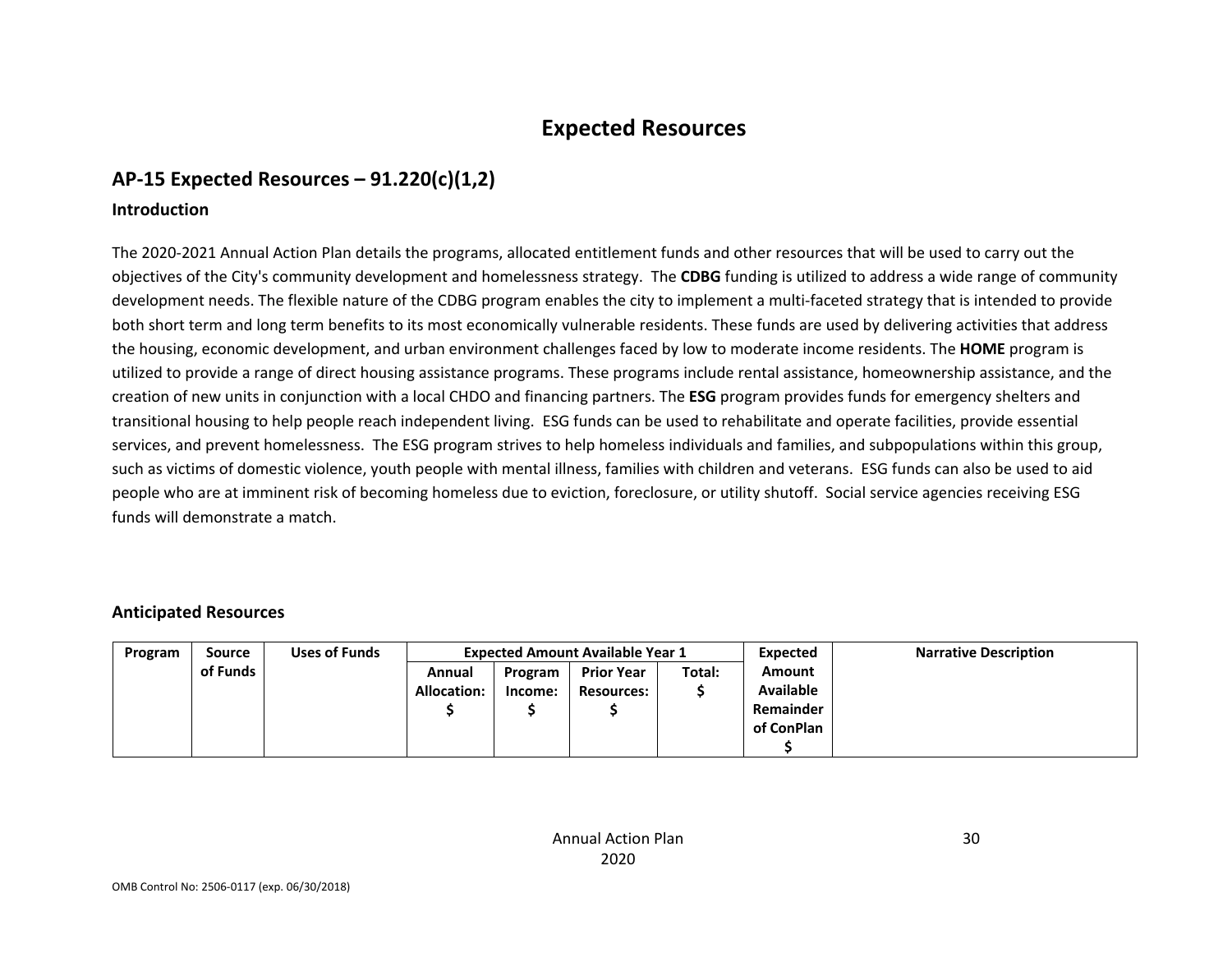| Program     | Source   | <b>Uses of Funds</b>   |                    |               | <b>Expected Amount Available Year 1</b> |           | <b>Expected</b>               | <b>Narrative Description</b>           |
|-------------|----------|------------------------|--------------------|---------------|-----------------------------------------|-----------|-------------------------------|----------------------------------------|
|             | of Funds |                        | Annual             | Program       | <b>Prior Year</b>                       | Total:    | <b>Amount</b>                 |                                        |
|             |          |                        | <b>Allocation:</b> | Income:<br>\$ | <b>Resources:</b><br>\$                 | \$        | Available<br><b>Remainder</b> |                                        |
|             |          |                        |                    |               |                                         |           | of ConPlan                    |                                        |
|             |          |                        |                    |               |                                         |           | \$                            |                                        |
| <b>CDBG</b> | public - | Acquisition            |                    |               |                                         |           |                               | Funding will be spent on a range of    |
|             | federal  | Admin and              |                    |               |                                         |           |                               | programs covering affordable housing,  |
|             |          | Planning               |                    |               |                                         |           |                               | economic development, public           |
|             |          | Economic               |                    |               |                                         |           |                               | infrastructure, and social service     |
|             |          | Development            |                    |               |                                         |           |                               | activities                             |
|             |          | Housing                |                    |               |                                         |           |                               |                                        |
|             |          | Public                 |                    |               |                                         |           |                               |                                        |
|             |          | Improvements           |                    |               |                                         |           |                               |                                        |
|             |          | <b>Public Services</b> | 2,538,597          | 100,000       | 0                                       | 2,638,597 | 2,538,597                     |                                        |
| <b>HOME</b> | public - | Acquisition            |                    |               |                                         |           |                               | Funding will be spent on a range of    |
|             | federal  | Homebuyer              |                    |               |                                         |           |                               | programs targeting various affordable  |
|             |          | assistance             |                    |               |                                         |           |                               | housing needs including rental         |
|             |          | Homeowner              |                    |               |                                         |           |                               | assistance, home ownership assistance, |
|             |          | rehab                  |                    |               |                                         |           |                               | and new housing development.           |
|             |          | Multifamily rental     |                    |               |                                         |           |                               |                                        |
|             |          | new construction       |                    |               |                                         |           |                               |                                        |
|             |          | Multifamily rental     |                    |               |                                         |           |                               |                                        |
|             |          | rehab                  |                    |               |                                         |           |                               |                                        |
|             |          | New construction       |                    |               |                                         |           |                               |                                        |
|             |          | for ownership          |                    |               |                                         |           |                               |                                        |
|             |          | <b>TBRA</b>            | 442,475            | 0             | 0                                       | 442,475   | 442,475                       |                                        |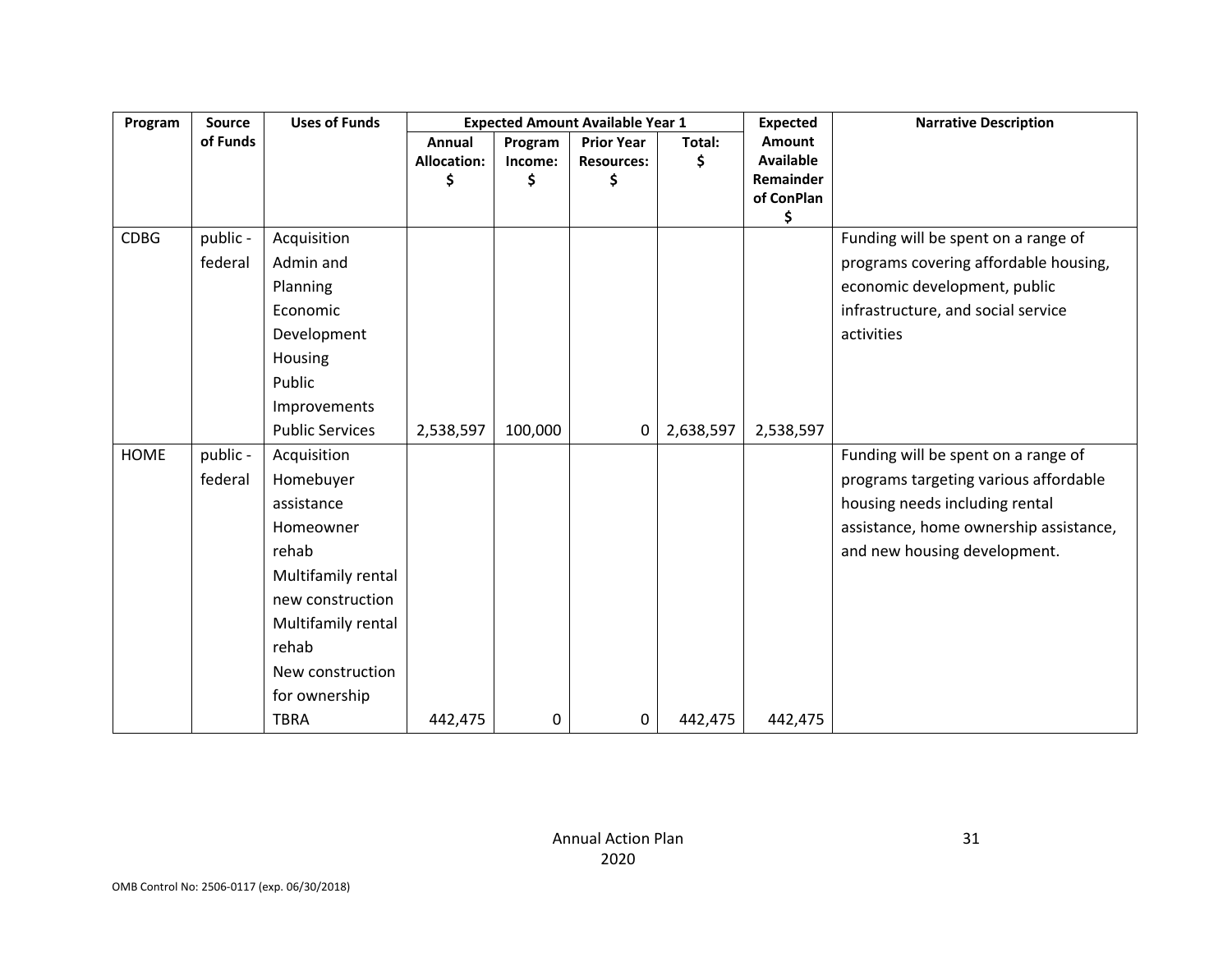| Program    | <b>Source</b> | <b>Uses of Funds</b>     |                    |         | <b>Expected Amount Available Year 1</b> |         | <b>Expected</b>  | <b>Narrative Description</b>              |
|------------|---------------|--------------------------|--------------------|---------|-----------------------------------------|---------|------------------|-------------------------------------------|
|            | of Funds      |                          | Annual             | Program | <b>Prior Year</b>                       | Total:  | Amount           |                                           |
|            |               |                          | <b>Allocation:</b> | Income: | <b>Resources:</b>                       | \$      | <b>Available</b> |                                           |
|            |               |                          |                    | \$      |                                         |         | Remainder        |                                           |
|            |               |                          |                    |         |                                         |         | of ConPlan<br>\$ |                                           |
| <b>ESG</b> | public -      | Conversion and           |                    |         |                                         |         |                  | Funding will be spent on various          |
|            | federal       | rehab for                |                    |         |                                         |         |                  | activities targeted towards shelter       |
|            |               | transitional             |                    |         |                                         |         |                  | operations and street outreach,           |
|            |               | housing                  |                    |         |                                         |         |                  | homelessness prevention and rapid         |
|            |               | Financial                |                    |         |                                         |         |                  | rehousing, HMIS reporting, and            |
|            |               | Assistance               |                    |         |                                         |         |                  | administration.                           |
|            |               | Overnight shelter        |                    |         |                                         |         |                  |                                           |
|            |               | Rapid re-housing         |                    |         |                                         |         |                  |                                           |
|            |               | (rental                  |                    |         |                                         |         |                  |                                           |
|            |               | assistance)              |                    |         |                                         |         |                  |                                           |
|            |               | <b>Rental Assistance</b> |                    |         |                                         |         |                  |                                           |
|            |               | Services                 |                    |         |                                         |         |                  |                                           |
|            |               | Transitional             |                    |         |                                         |         |                  |                                           |
|            |               | housing                  | 217,741            | 0       | 0                                       | 217,741 | 217,741          |                                           |
| Other      | public -      | Homeowner                |                    |         |                                         |         |                  | In 2017 the City received a 3 year award  |
|            | federal       | rehab                    |                    |         |                                         |         |                  | from the HUF Office of Healthy Homes      |
|            |               | Multifamily rental       |                    |         |                                         |         |                  | for a Lead Hazard Reduction Grant of      |
|            |               | rehab                    |                    |         |                                         |         |                  | \$1.7M these funds will be leveraged with |
|            |               |                          | 567,857            | 0       | 0                                       | 567,857 | 567,857          | the City's housing rehab program          |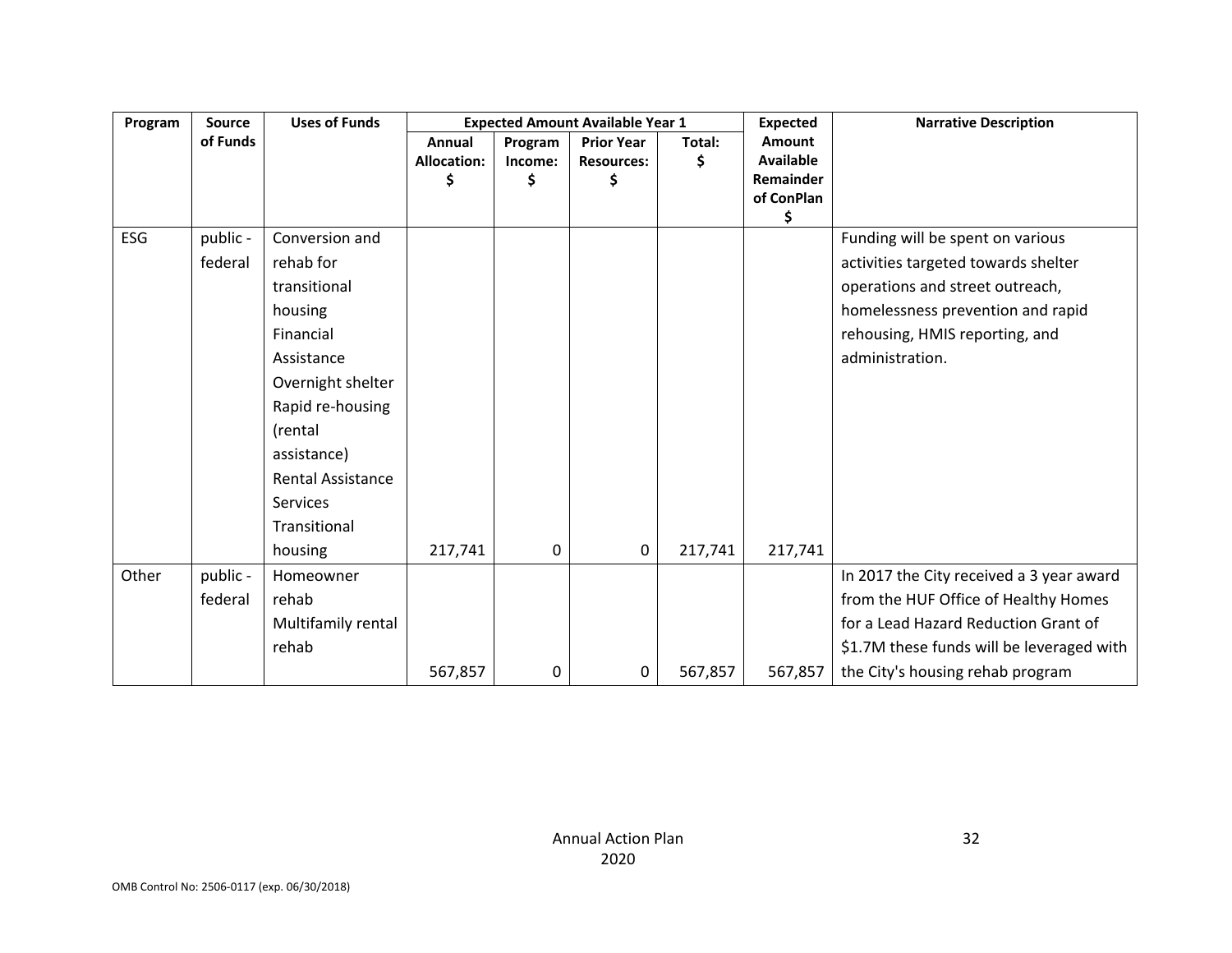| Program | <b>Source</b> | <b>Uses of Funds</b>     |                    |         | <b>Expected Amount Available Year 1</b> |           | <b>Expected</b>  | <b>Narrative Description</b>                |
|---------|---------------|--------------------------|--------------------|---------|-----------------------------------------|-----------|------------------|---------------------------------------------|
|         | of Funds      |                          | <b>Annual</b>      | Program | <b>Prior Year</b>                       | Total:    | Amount           |                                             |
|         |               |                          | <b>Allocation:</b> | Income: | <b>Resources:</b>                       | \$        | <b>Available</b> |                                             |
|         |               |                          | \$                 | \$      | \$                                      |           | Remainder        |                                             |
|         |               |                          |                    |         |                                         |           | of ConPlan<br>\$ |                                             |
| Other   | public -      | Acquisition              |                    |         |                                         |           |                  | Community Preservation Act funds are a      |
|         | local         | Homeowner                |                    |         |                                         |           |                  | local tax surcharge dedicated for           |
|         |               | rehab                    |                    |         |                                         |           |                  | affordable housing, open space, and         |
|         |               | Housing                  |                    |         |                                         |           |                  | historic preservation activities within the |
|         |               | Multifamily rental       |                    |         |                                         |           |                  | city.                                       |
|         |               | new construction         |                    |         |                                         |           |                  |                                             |
|         |               | Multifamily rental       |                    |         |                                         |           |                  |                                             |
|         |               | rehab                    |                    |         |                                         |           |                  |                                             |
|         |               | New construction         |                    |         |                                         |           |                  |                                             |
|         |               | for ownership            |                    |         |                                         |           |                  |                                             |
|         |               | <b>Rental Assistance</b> | 1,263,753          | 0       | $\mathbf 0$                             | 1,263,753 | 1,263,753        |                                             |
| Other   | public -      | Homebuyer                |                    |         |                                         |           |                  | The Somerville Affordable Housing Trust     |
|         | local         | assistance               |                    |         |                                         |           |                  | is a dedicated source of funds that are     |
|         |               | Homeowner                |                    |         |                                         |           |                  | reserved for specific eligible affordable   |
|         |               | rehab                    |                    |         |                                         |           |                  | housing purposes. Trust funds are often     |
|         |               | Housing                  |                    |         |                                         |           |                  | used to supplement many of the same         |
|         |               | Multifamily rental       |                    |         |                                         |           |                  | programs that also receive federal          |
|         |               | new construction         |                    |         |                                         |           |                  | entitlement funding.                        |
|         |               | Multifamily rental       |                    |         |                                         |           |                  |                                             |
|         |               | rehab                    |                    |         |                                         |           |                  |                                             |
|         |               | New construction         |                    |         |                                         |           |                  |                                             |
|         |               | for ownership            |                    |         |                                         |           |                  |                                             |
|         |               | Rental Assistance        |                    |         |                                         |           |                  |                                             |
|         |               | <b>TBRA</b>              | 400,000            | 0       | 0                                       | 400,000   | 800,000          |                                             |

**Table 5 ‐ Expected Resources – Priority Table** 

Annual Action Plan

33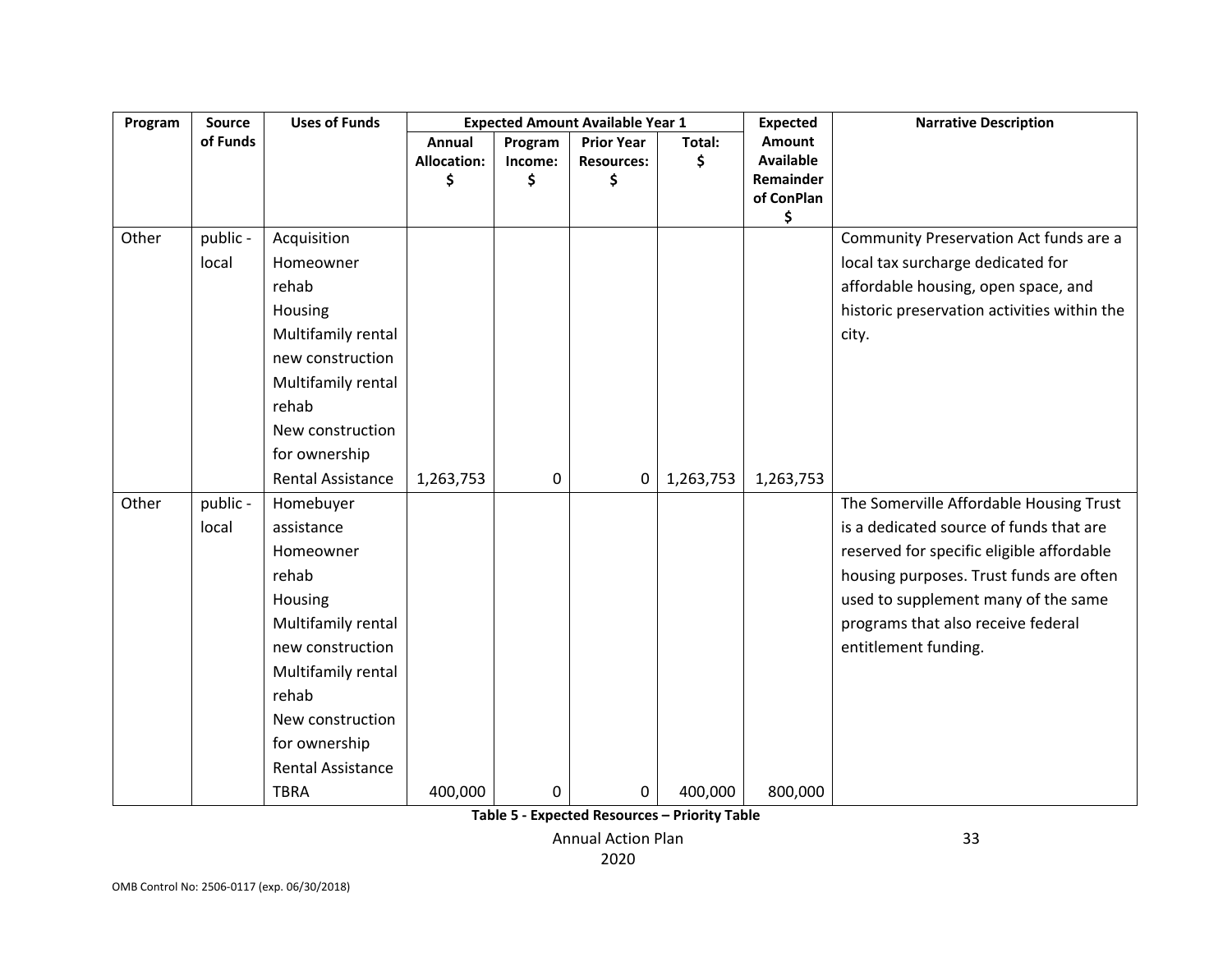#### **Explain how federal funds will leverage those additional resources (private, state and local funds), including a description of how matching requirements will be satisfied**

The City of Somerville has structured programs that maximize the amount of leverage or supplemental funding that can be achieved within each project category. The following is a brief description of the matching strategy for different program areas.

**Housing‐** The city has had a successful track record of using HOME funds as matching funds in larger scale development projects including 181 Washington Street, the Waterworks projects, and 163 Glen St. projects. These projects typically included multiple funding sources including low income tax credit financing and other subsidy sources. Looking ahead the city is exploring opportunities to use HOME funds as a matching source in the Clarendon Hill redevelopment. The rehab program has become a critical component of the 100 Homes program where the city is partnering with the local CHDO in an acquisition and rehab program to preserve existing housing units as permanently affordable units. The rehab subsidy portion of this program enables the city to ensure that acquired units are brought up to code when delivered through this program.

**Economic Development‐** The city encourages any participant of any of the city's economic development programs to demonstrate leverage or provide matching funds during the application process. The business retention and expansion program requires that any business seeking CDBG financing demonstrate the ability to obtain a portion of the financing need from private banks or other lending sources. The city, in turn, will provide gap financing in exchange for compliance with job creation requirements. The city also requires matching funds from any business participating in the Small Business technical assistance program.

**Streetscape and Infrastructure**‐ The city has previously demonstrated the ability to leverage CDBG funding to complete larger scale infrastructure projects. In the cases of both the East Broadway and Beacon Streetscape projects the city utilized CDBG as matching funds to leverage federal and state funding for these projects. Most recently the city has been able to pair CDBG funds with funds obtained from the State's new RideShare surcharge fee to deliver pedestrian safety improvements in eligible neighborhoods.

**Parks and Open Space‐** During the last five year action plan period the City was able to successfully leverage CDBG funding with State PARC grant funds and Community Preservation funds to deliver quality recreational and open space projects in low income neighborhoods. The city will continue to seek out opportunities using this funding model.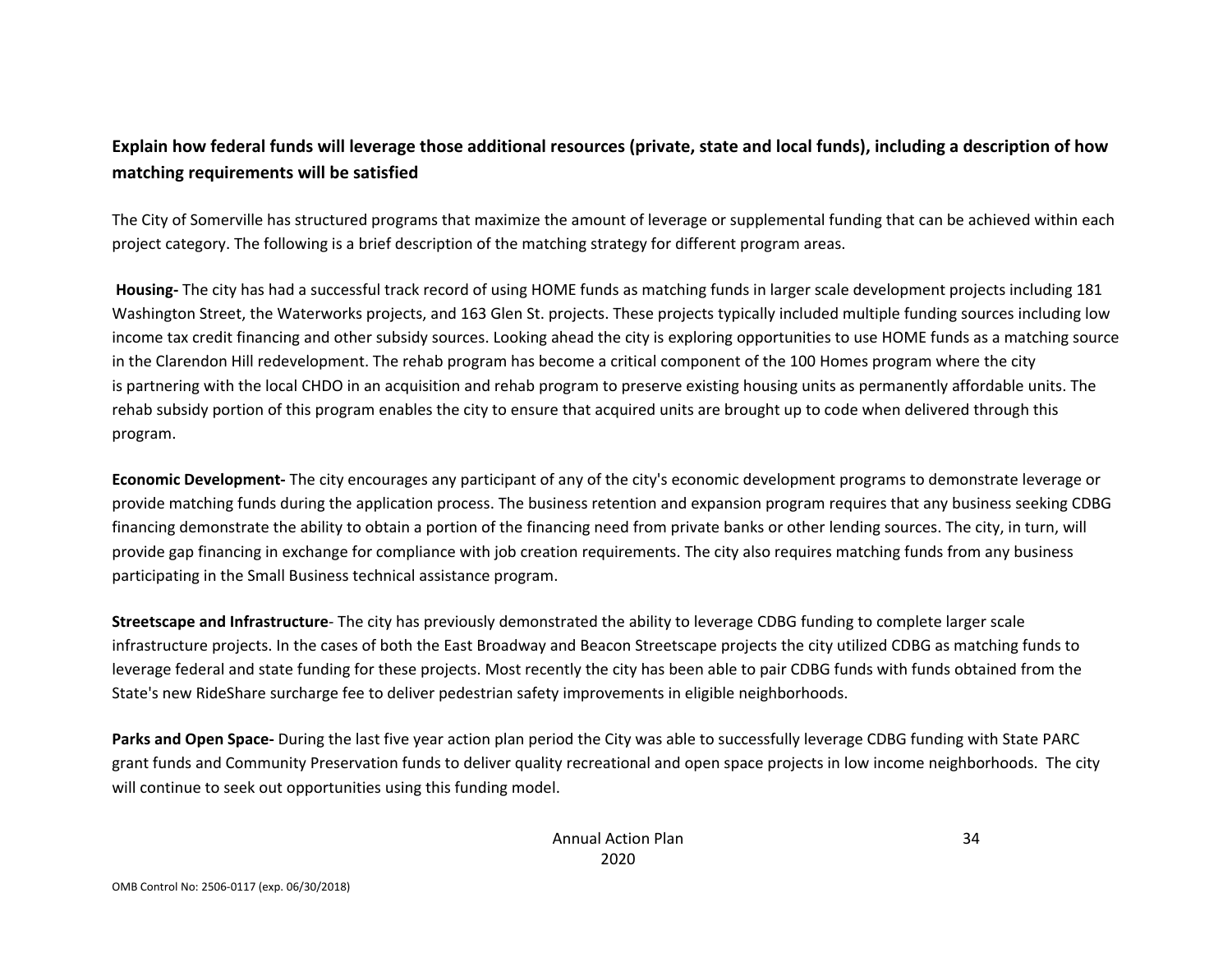Public Service- CDBG public service sub-recipients are expected to collaborate and partner with social service agencies to target resources to meet the needs of the community and reduce the duplication of services. In the request for proposal, public service sub-recipients are asked to demonstrate matching funds for their program and the funding cycle.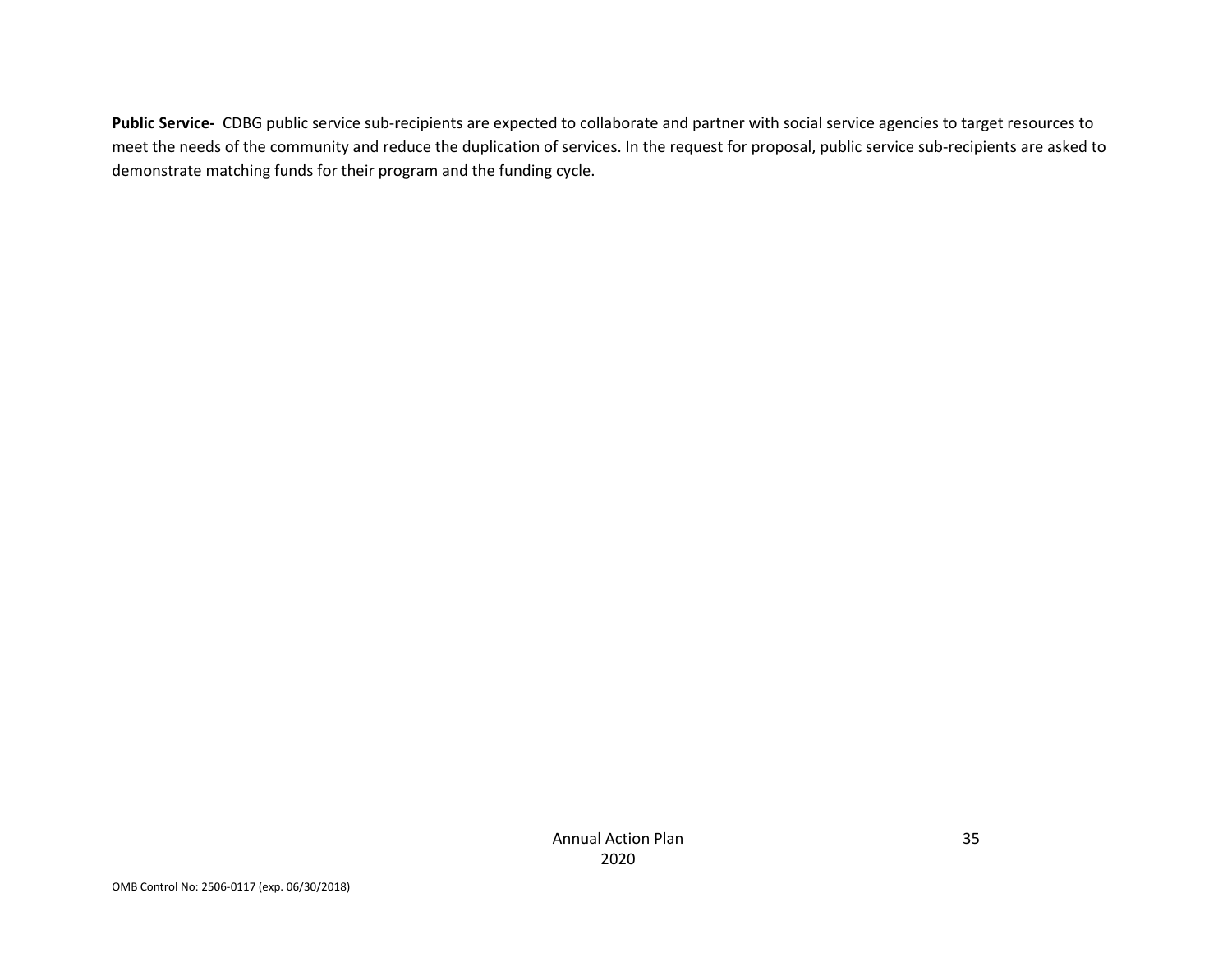## **If appropriate, describe publically owned land or property located within the jurisdiction that may be used to address the needs identified in the plan**

The City of Somerville does not own any public property, at this time that, it intends to invest entitlement funding into. However, much like the city's housing stock, the city's inventory of public facilities is also aged. The city reserves the right, during the duration of the 2018‐2022 period, to utilize entitlement funding for certain neighborhood facilities should the need become imminent. These include facilities such as libraries, public safety, and recreational facilities

### **Discussion**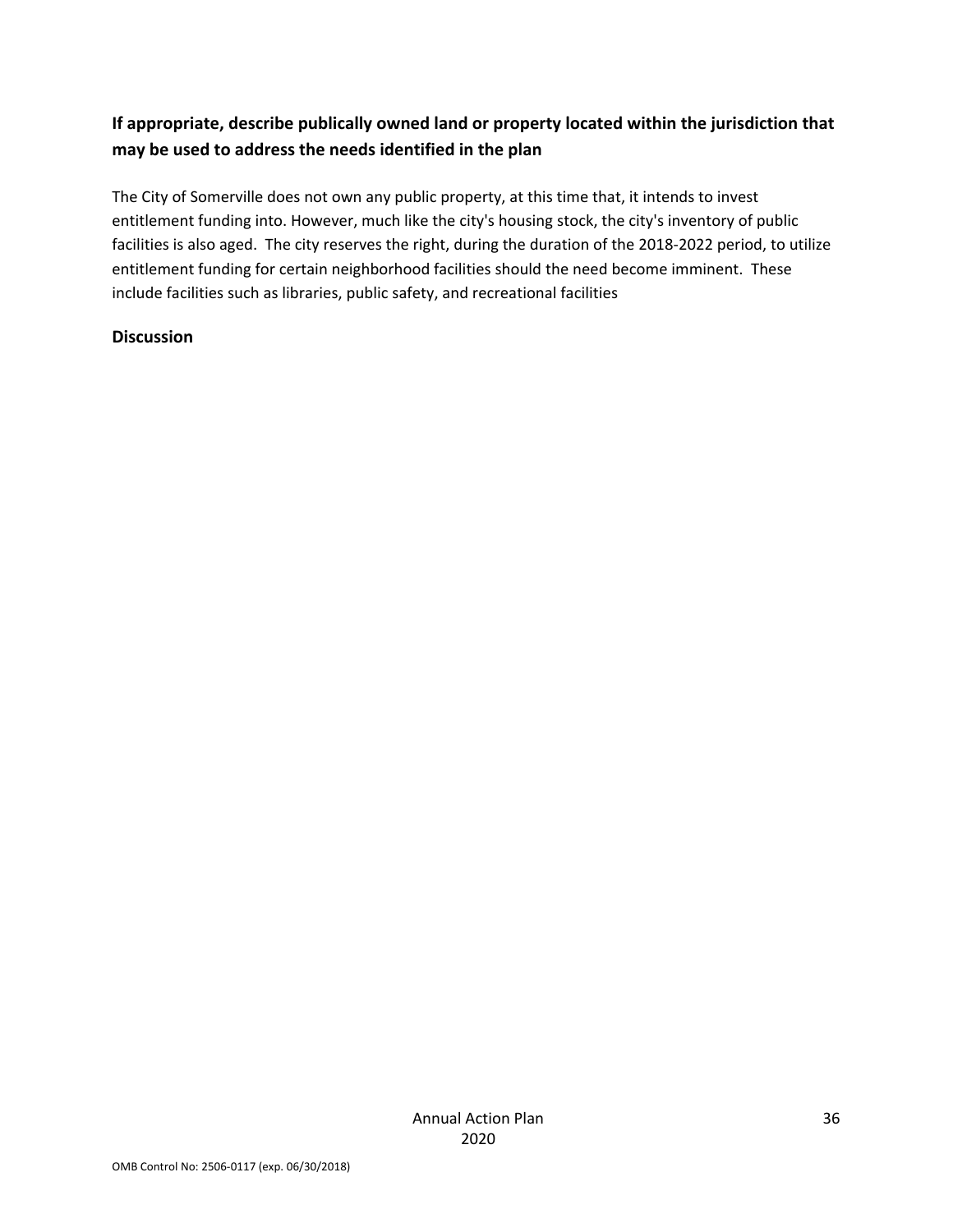## **Annual Goals and Objectives**

## **AP‐20 Annual Goals and Objectives**

### **Goals Summary Information**

| Sort  | <b>Goal Name</b>    | <b>Start</b> | <b>End</b> | Category              | Geographic  | <b>Needs Addressed</b> | <b>Funding</b> | <b>Goal Outcome Indicator</b>  |
|-------|---------------------|--------------|------------|-----------------------|-------------|------------------------|----------------|--------------------------------|
| Order |                     | Year         | Year       |                       | Area        |                        |                |                                |
|       | Create and Preserve | 2018         | 2022       | Affordable            | East        | <b>Building</b>        | CDBG:          | Rental units rehabilitated: 10 |
|       | Affordable Housing  |              |            | <b>Housing</b>        | Somerville  | Communities of         | \$650,088      | <b>Household Housing Unit</b>  |
|       |                     |              |            | <b>Public Housing</b> | Winter Hill | Opportunity            | HOME:          | <b>Homeowner Housing</b>       |
|       |                     |              |            | Homeless              | City Wide   | Serving the Needs      | \$442,475      | Rehabilitated: 5 Household     |
|       |                     |              |            |                       | Union       | of At Risk             |                | <b>Housing Unit</b>            |
|       |                     |              |            |                       | Square      | Populations            |                | Direct Financial Assistance to |
|       |                     |              |            |                       | Inner       |                        |                | Homebuyers: 3 Households       |
|       |                     |              |            |                       | Belt/Brick  |                        |                | Assisted                       |
|       |                     |              |            |                       | Bottom      |                        |                |                                |
|       |                     |              |            |                       | Hillside    |                        |                |                                |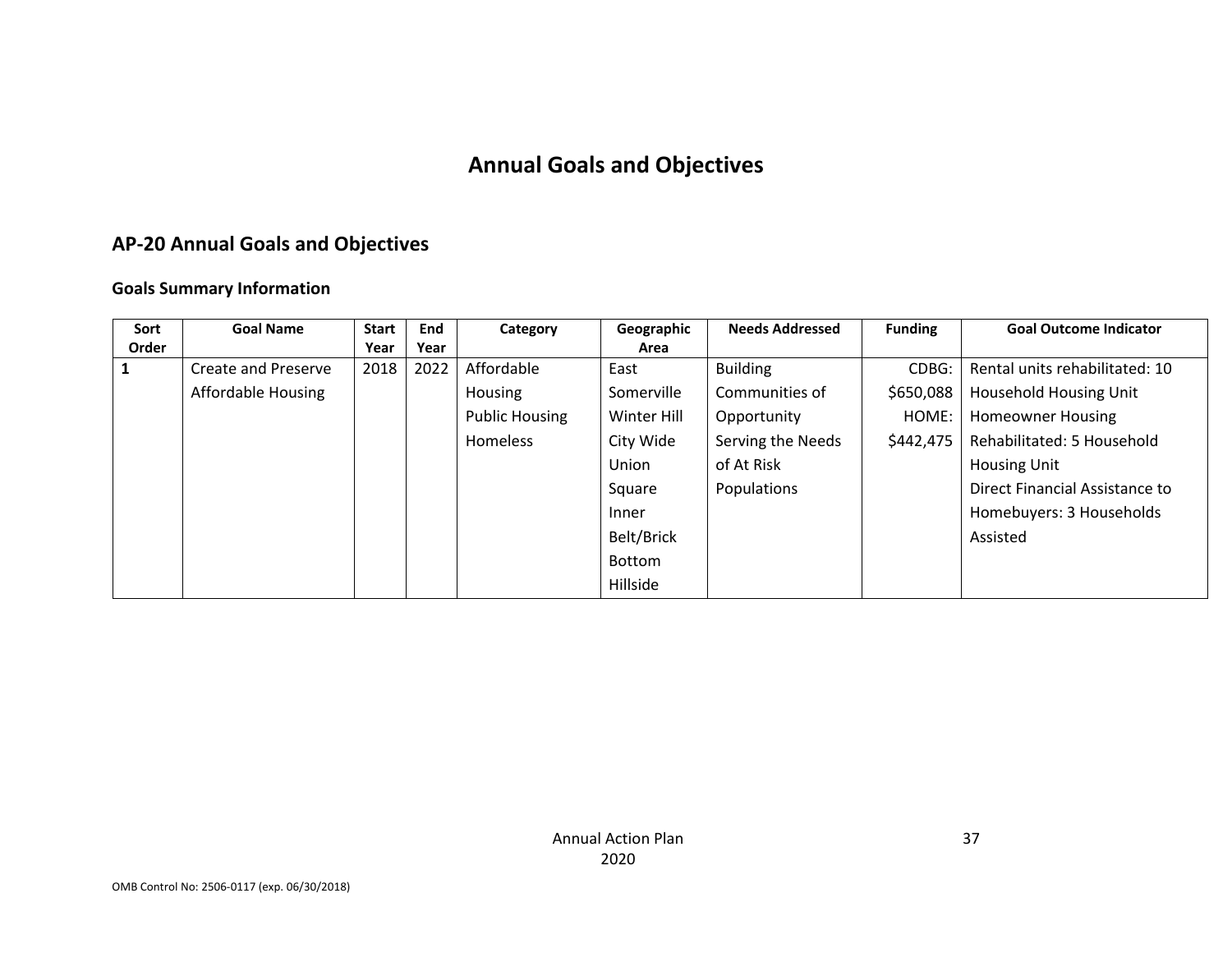| Sort                    | <b>Goal Name</b>            | <b>Start</b> | End  | Category              | Geographic         | <b>Needs Addressed</b>   | <b>Funding</b> | <b>Goal Outcome Indicator</b>     |
|-------------------------|-----------------------------|--------------|------|-----------------------|--------------------|--------------------------|----------------|-----------------------------------|
| Order                   |                             | Year         | Year |                       | Area               |                          |                |                                   |
| $\overline{2}$          | Stabilize and               | 2018         | 2022 | Non-Housing           | East               | <b>Building</b>          | CDBG:          | Housing for Homeless added: 15    |
|                         | <b>Revitalize Diverse</b>   |              |      | Community             | Somerville         | Communities of           | \$230,000      | Household Housing Unit            |
|                         | Neighborhoods               |              |      | Development           | Winter Hill        | Opportunity              |                |                                   |
|                         |                             |              |      | Job Creation and      | City Wide          |                          |                |                                   |
|                         |                             |              |      | Retention             | Union              |                          |                |                                   |
|                         |                             |              |      |                       | Square             |                          |                |                                   |
|                         |                             |              |      |                       | Inner              |                          |                |                                   |
|                         |                             |              |      |                       | Belt/Brick         |                          |                |                                   |
|                         |                             |              |      |                       | <b>Bottom</b>      |                          |                |                                   |
|                         |                             |              |      |                       | Hillside           |                          |                |                                   |
| $\overline{\mathbf{3}}$ | Infrastructure and          | 2018         | 2022 | Non-Housing           | East               | Enhancing and            | CDBG:          | Public Facility or Infrastructure |
|                         | <b>Urban Environment</b>    |              |      | Community             | Somerville         | Improving the            | \$880,000      | Activities other than             |
|                         | Improvements                |              |      | Development           | <b>Winter Hill</b> | <b>Urban Environment</b> |                | Low/Moderate Income Housing       |
|                         |                             |              |      | Suitable Living       | Union              |                          |                | Benefit: 2100 Persons Assisted    |
|                         |                             |              |      | Conditions            | Square             |                          |                |                                   |
|                         |                             |              |      |                       | Inner              |                          |                |                                   |
|                         |                             |              |      |                       | Belt/Brick         |                          |                |                                   |
|                         |                             |              |      |                       | Bottom             |                          |                |                                   |
| 4                       | <b>Family Stabilization</b> | 2018         | 2022 | Affordable            | City Wide          | <b>Building</b>          | CDBG:          | Public service activities other   |
|                         | and Workforce               |              |      | Housing               |                    | Communities of           | \$380,790      | than Low/Moderate Income          |
|                         | Readiness                   |              |      | <b>Public Housing</b> |                    | Opportunity              |                | Housing Benefit: 1500 Persons     |
|                         |                             |              |      | <b>Homeless</b>       |                    | Serving the Needs        |                | Assisted                          |
|                         |                             |              |      | Non-Homeless          |                    | of At Risk               |                |                                   |
|                         |                             |              |      | <b>Special Needs</b>  |                    | Populations              |                |                                   |
|                         |                             |              |      | Non-Housing           |                    |                          |                |                                   |
|                         |                             |              |      | Community             |                    |                          |                |                                   |
|                         |                             |              |      | Development           |                    |                          |                |                                   |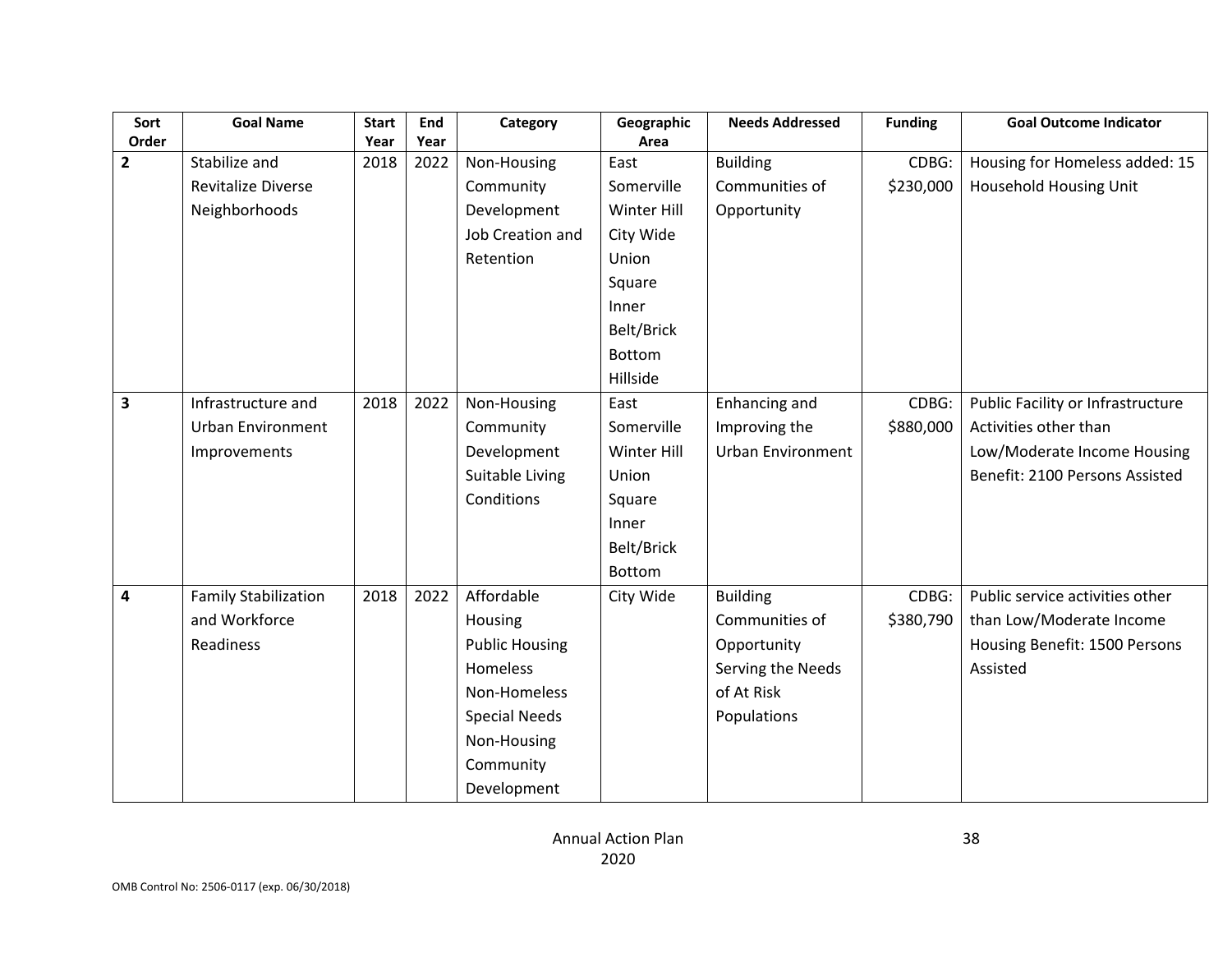| Sort  | <b>Goal Name</b>    | <b>Start</b> | End  | Category              | Geographic | <b>Needs Addressed</b> | <b>Funding</b> | <b>Goal Outcome Indicator</b> |
|-------|---------------------|--------------|------|-----------------------|------------|------------------------|----------------|-------------------------------|
| Order |                     | Year         | Year |                       | Area       |                        |                |                               |
|       | Reducing and Ending | 2018         | 2022 | Affordable            | City Wide  | Serving the Needs      | ESG:           | Homeless Person Overnight     |
|       | Homelessness        |              |      | Housing               |            | of At Risk             | \$217,741      | Shelter: 55 Persons Assisted  |
|       |                     |              |      | <b>Public Housing</b> |            | Populations            |                | Homelessness Prevention: 45   |
|       |                     |              |      | Homeless              |            |                        |                | <b>Persons Assisted</b>       |
|       |                     |              |      | Non-Homeless          |            |                        |                |                               |
|       |                     |              |      | <b>Special Needs</b>  |            |                        |                |                               |

**Table 6 – Goals Summary** 

## **Goal Descriptions**

| 1              | <b>Goal Name</b>        | Create and Preserve Affordable Housing              |
|----------------|-------------------------|-----------------------------------------------------|
|                | <b>Goal Description</b> |                                                     |
| $\overline{2}$ | <b>Goal Name</b>        | Stabilize and Revitalize Diverse Neighborhoods      |
|                | <b>Goal Description</b> |                                                     |
| 3              | <b>Goal Name</b>        | Infrastructure and Urban Environment Improvements   |
|                | <b>Goal Description</b> |                                                     |
| 4              | <b>Goal Name</b>        | <b>Family Stabilization and Workforce Readiness</b> |
|                | <b>Goal Description</b> |                                                     |
| 5              | <b>Goal Name</b>        | Reducing and Ending Homelessness                    |
|                | <b>Goal Description</b> |                                                     |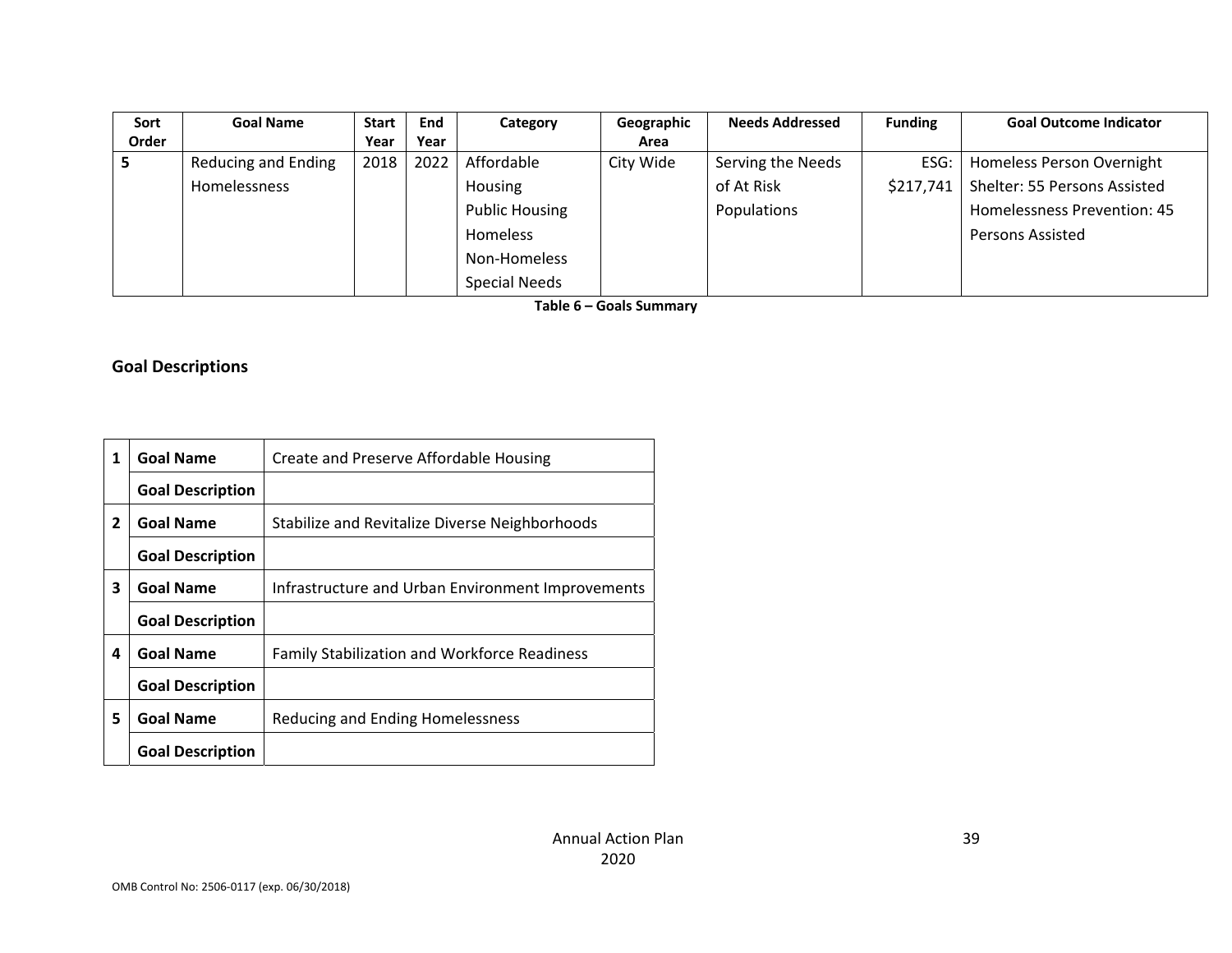## **Projects**

## **AP‐35 Projects – 91.220(d)**

#### **Introduction**

The projects and programs identified in the 2020‐2021 Annual Action Plan remain consistent with the programs and strategies identified in the Consolidated Plan to address the needs of the cities low to moderate income residents. The Office of Strategic Planning and Community Development will focus its efforts in its previously identified target areas. The city has allocated funds in the HOME Investment Partnership grant, Emergency Solutions grant, and Public Services programs in accordance with the federally mandated expenditure caps and guidelines for those programs. The city increased its allocations in certain areas to take advantage of select cap waiver provisions and other flexibilities intended to address community needs arising from the response to the Covid‐19 pandemic. The city also reserves the right to pursue section 108 financing; should an eligible and viable project be identified it would be subject to the approval and additional eligibility and underwriting review criteria of the Office of Housing and Urban Development.

#### **Projects**

| #              | <b>Project Name</b>                         |
|----------------|---------------------------------------------|
| 1              | <b>Housing Preservation and Rehab</b>       |
| $\overline{2}$ | Neighborhood Infrastructure Program         |
| 3              | Parks and Open Space Improvements           |
| 4              | Green Infrastructure and Urban Forestry     |
| 5              | <b>Small Business Resiliency Program</b>    |
| 6              | <b>Business Retention and Expansion</b>     |
| $\overline{7}$ | <b>Public Services</b>                      |
| 8              | Administration                              |
| 9              | <b>Tenant Base Rental Assistance</b>        |
| 10             | HOME Admin                                  |
| 11             | <b>Housing Development Special Projects</b> |
| 12             | First Time Home Buyer Assistance            |
| 13             | <b>CHDO Set-Aside</b>                       |
| 14             | <b>CHDO Operating Set Aside</b>             |
| 15             | <b>ESG20 City of Somerville</b>             |

#### **Table 7 ‐ Project Information**

#### **Describe the reasons for allocation priorities and any obstacles to addressing underserved**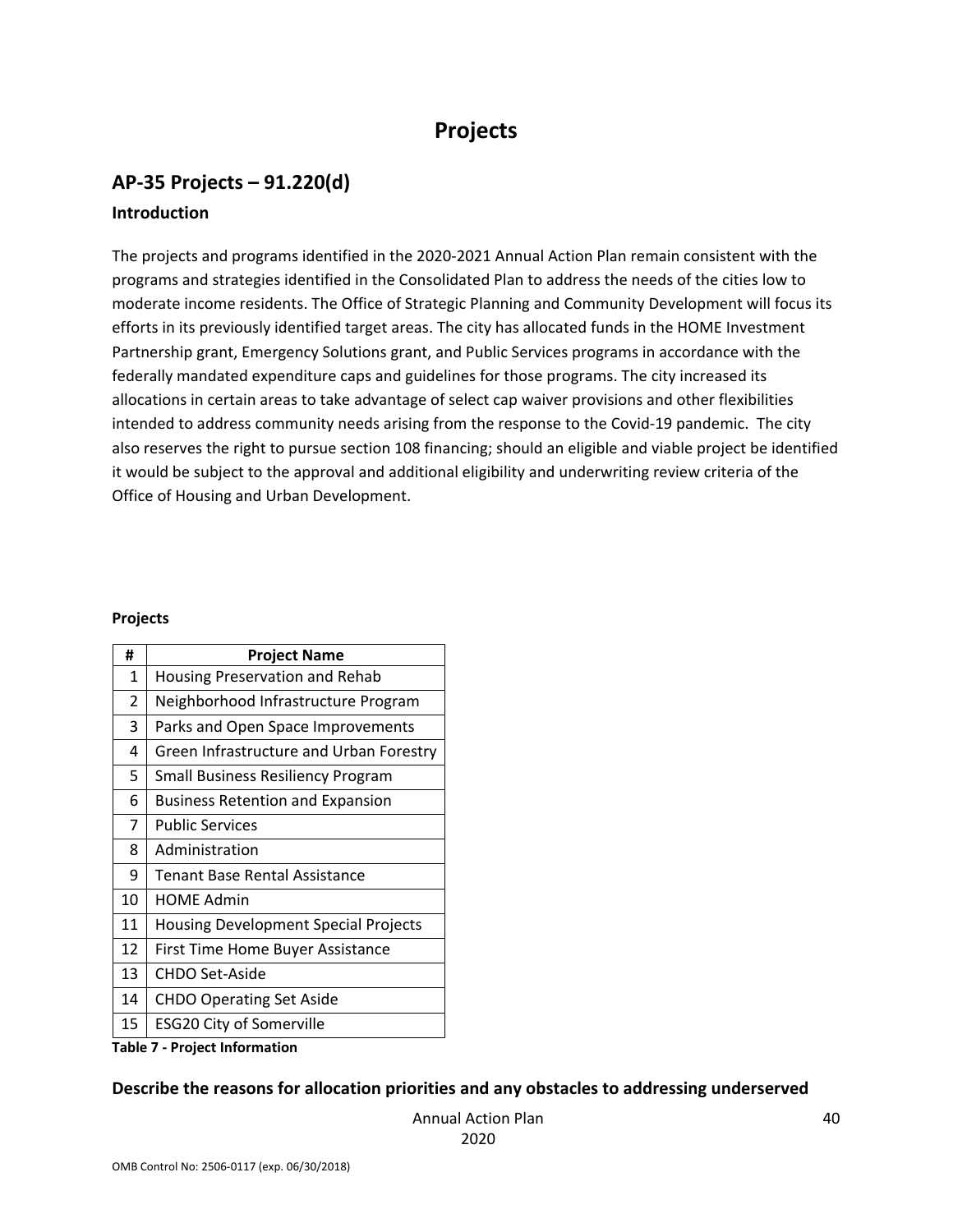#### **needs**

The city has based its funding allocations consistent with the demand and utilization for its current programs and in staying in line with the goals and priorities set forth in the Action Plans and planning process. In the past couple of years, the city has increased its allocation to the acquisition and rehabilitation program to meet the growing demand coming from the success of the 100 Homes initiative. The city has also made modest increases to the parks and open space program and the neighborhood infrastructure program in response to growing needs and infrastructure concerns in certain eligible areas. The city also continues to fund its public services programs and admin budgets at the statutory caps.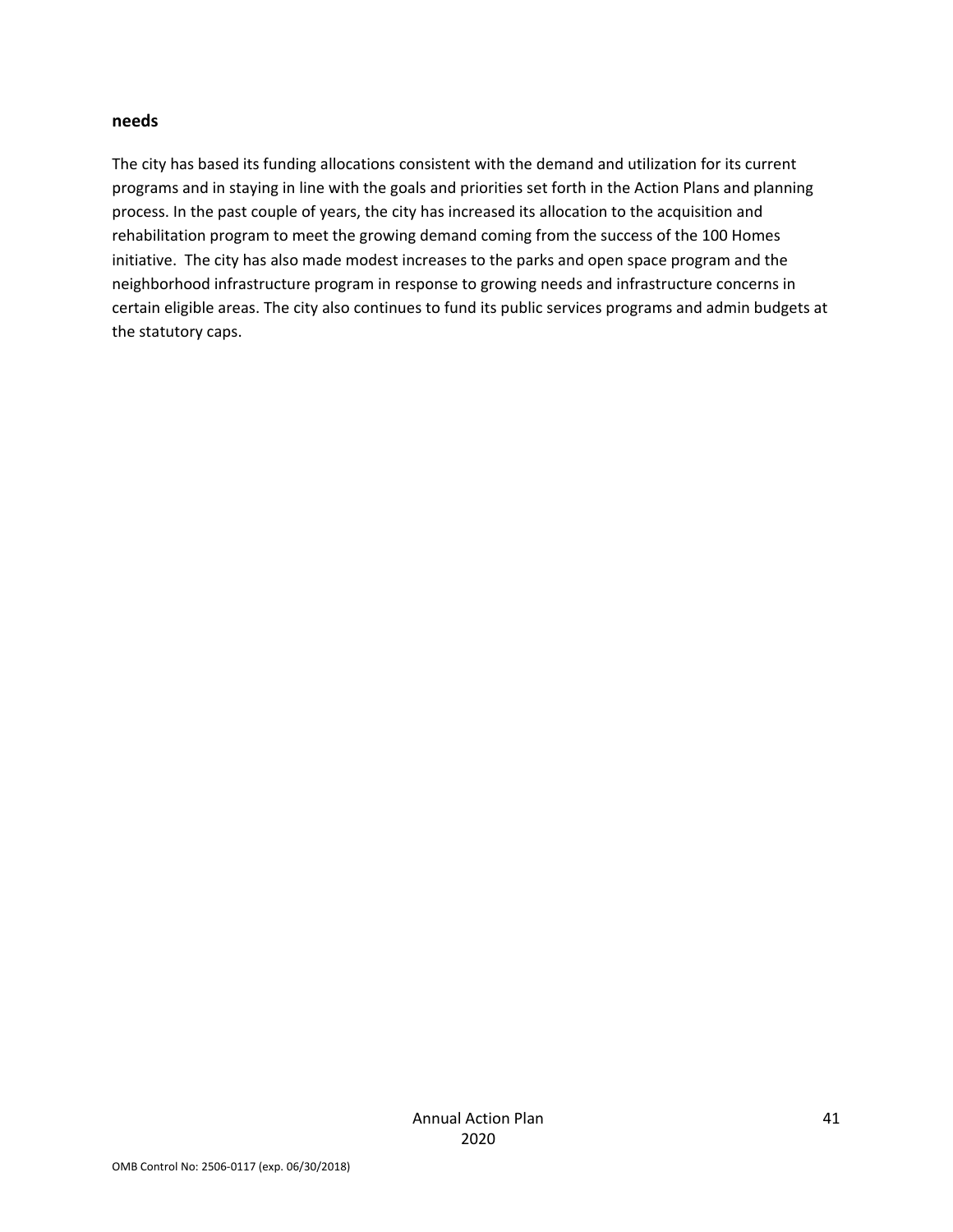## **AP‐38 Project Summary**

**Project Summary Information**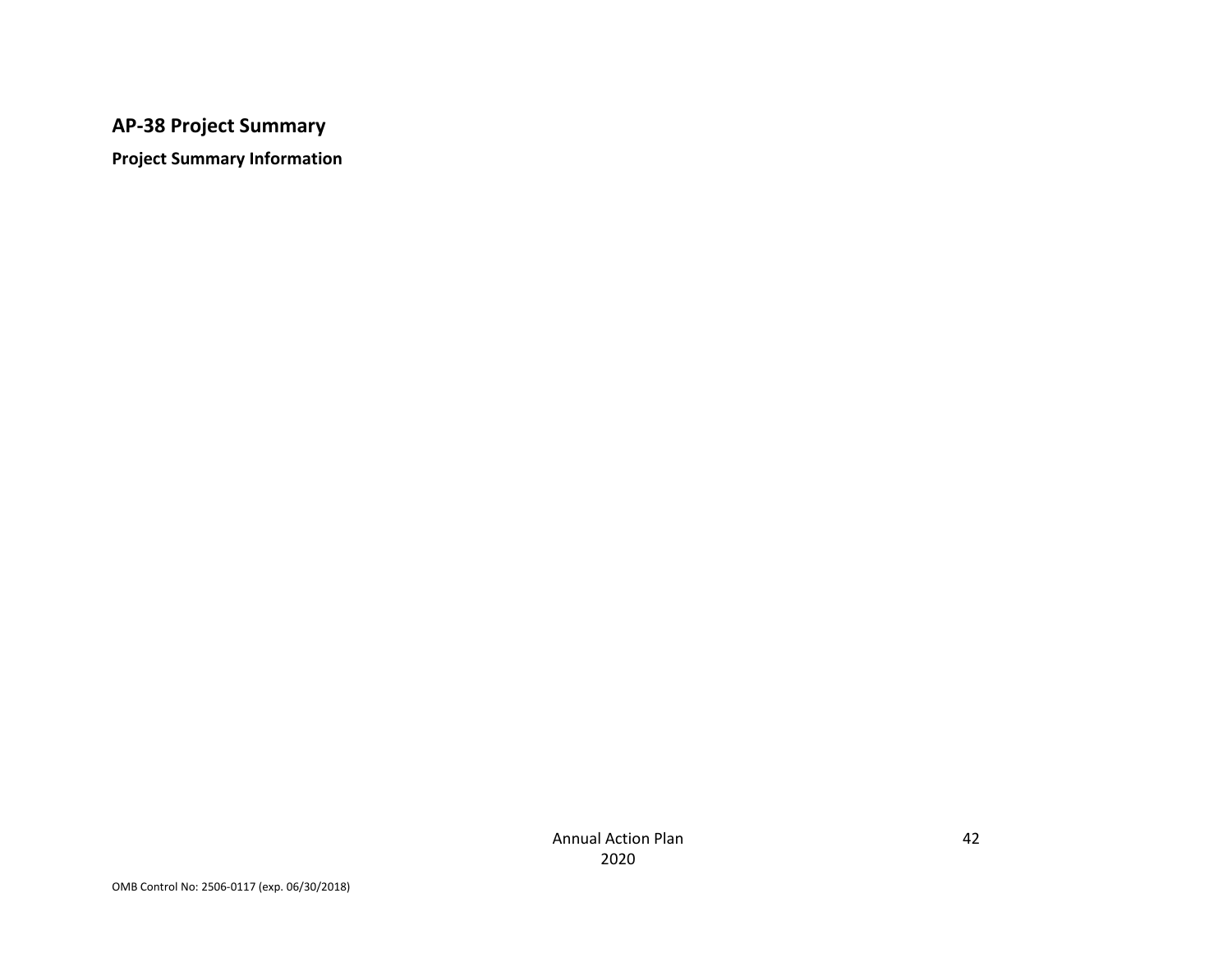| $\mathbf{1}$   | <b>Project Name</b>                                                                                     | Housing Preservation and Rehab                                                                                                                                                                                                                                                                                                                    |
|----------------|---------------------------------------------------------------------------------------------------------|---------------------------------------------------------------------------------------------------------------------------------------------------------------------------------------------------------------------------------------------------------------------------------------------------------------------------------------------------|
|                | <b>Target Area</b>                                                                                      | City Wide                                                                                                                                                                                                                                                                                                                                         |
|                | <b>Goals Supported</b>                                                                                  | Create and Preserve Affordable Housing                                                                                                                                                                                                                                                                                                            |
|                | <b>Needs Addressed</b>                                                                                  | <b>Building Communities of Opportunity</b><br>Serving the Needs of At Risk Populations                                                                                                                                                                                                                                                            |
|                | <b>Funding</b>                                                                                          | CDBG: \$500,000                                                                                                                                                                                                                                                                                                                                   |
|                | <b>Description</b>                                                                                      | This program will continue to support the city's 100 Homes program.<br>CDBG funds will primarily be used to undertake rehabilitation work but<br>may also fund housing acquisition activities on a limited basis. The city<br>will also continue to operate its existing Home Rehab program to income<br>eligible resident's city wide.           |
|                | <b>Target Date</b>                                                                                      | 6/30/2021                                                                                                                                                                                                                                                                                                                                         |
|                | <b>Estimate the number</b><br>and type of families<br>that will benefit from<br>the proposed activities | It is estimated that anywhere between 10-20 households will be assisted<br>through this program in PY20. The program will benefit a range of<br>individuals and family types based on the number and type of units that<br>are rehabilitated and/or acquired. Units listed in other section of goal<br>outcome indicators are for units acquired. |
|                | <b>Location Description</b>                                                                             | The program is based on homeowner and/or tenant eligibility so is<br>therefore eligible citywide.                                                                                                                                                                                                                                                 |
|                | <b>Planned Activities</b>                                                                               | The city will continue to operate its traditional Housing Rehab program<br>and provide support to the 100 Homes program.                                                                                                                                                                                                                          |
|                |                                                                                                         |                                                                                                                                                                                                                                                                                                                                                   |
| $\overline{2}$ | <b>Project Name</b>                                                                                     | Neighborhood Infrastructure Program                                                                                                                                                                                                                                                                                                               |
|                | <b>Target Area</b>                                                                                      | <b>East Somerville</b><br>Winter Hill<br><b>Union Square</b><br>Inner Belt/Brick Bottom                                                                                                                                                                                                                                                           |
|                | <b>Goals Supported</b>                                                                                  | Infrastructure and Urban Environment Improvements                                                                                                                                                                                                                                                                                                 |
|                | <b>Needs Addressed</b>                                                                                  | Enhancing and Improving the Urban Environment                                                                                                                                                                                                                                                                                                     |
|                | <b>Funding</b>                                                                                          | CDBG: \$300,000                                                                                                                                                                                                                                                                                                                                   |
|                | <b>Description</b>                                                                                      | This project will focus on making infrastructure, streetscape, and multi-<br>modal safety improvements including traffic calming, ADA<br>improvements, and utility improvements in underserved and income<br>eligible areas.                                                                                                                      |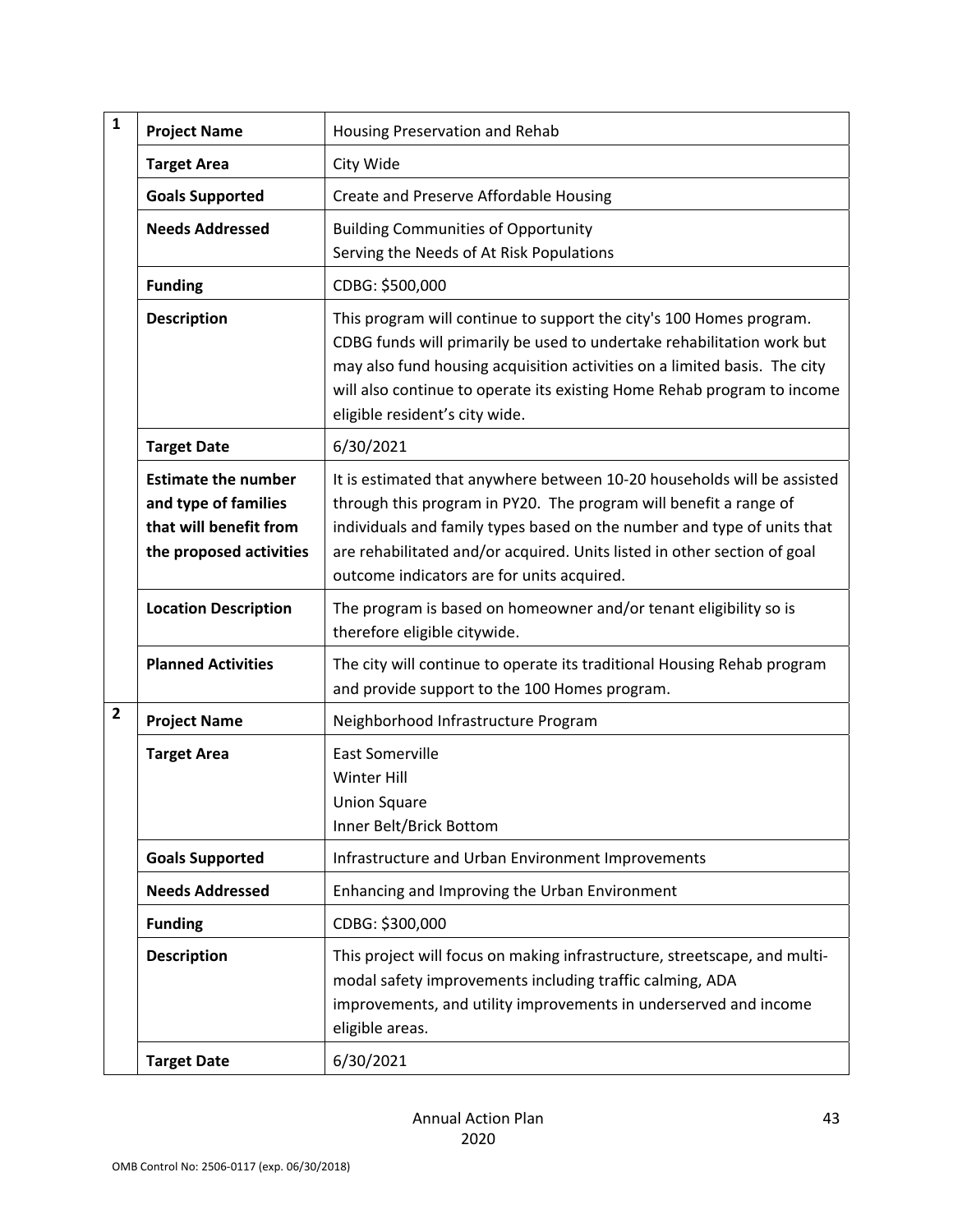|   | <b>Estimate the number</b><br>and type of families<br>that will benefit from<br>the proposed activities | The City will target its infrastructure investments in the previously<br>identified target areas. The activities identified will be aimed at<br>benefitting area's that serve a minimum of 800-1,000 low to moderate<br>income residents. As a result of the densely populated nature of<br>Somerville's neighborhoods, OSPCD is confident that most activities will<br>serve a much higher number of low to moderate income persons. |
|---|---------------------------------------------------------------------------------------------------------|---------------------------------------------------------------------------------------------------------------------------------------------------------------------------------------------------------------------------------------------------------------------------------------------------------------------------------------------------------------------------------------------------------------------------------------|
|   | <b>Location Description</b>                                                                             | The city will focus its streetscape and infrastructure activities on the low<br>to moderate income neighborhoods that are expected to be most<br>impacted by the forthcoming transit stations. These neighborhoods<br>include, Union Square, Central Broadway, East Somerville, and Gilman<br>Square.                                                                                                                                 |
|   | <b>Planned Activities</b>                                                                               | The city will undertake streetscape and infrastructure investments that<br>will improve pedestrian and multi-modal safety and provide equitable<br>access to transit. The city will also seek opportunities to invest in utility<br>improvements, when and if needed.                                                                                                                                                                 |
| 3 | <b>Project Name</b>                                                                                     | Parks and Open Space Improvements                                                                                                                                                                                                                                                                                                                                                                                                     |
|   | <b>Target Area</b>                                                                                      | <b>East Somerville</b><br>Winter Hill<br><b>Union Square</b><br>Inner Belt/Brick Bottom                                                                                                                                                                                                                                                                                                                                               |
|   | <b>Goals Supported</b>                                                                                  | Infrastructure and Urban Environment Improvements                                                                                                                                                                                                                                                                                                                                                                                     |
|   | <b>Needs Addressed</b>                                                                                  | Enhancing and Improving the Urban Environment                                                                                                                                                                                                                                                                                                                                                                                         |
|   | <b>Funding</b>                                                                                          | CDBG: \$400,000                                                                                                                                                                                                                                                                                                                                                                                                                       |
|   | <b>Description</b>                                                                                      | This project will create and revitalize quality recreational open spaces in<br>the city's most densely populated and underserved neighborhoods.                                                                                                                                                                                                                                                                                       |
|   | <b>Target Date</b>                                                                                      | 6/30/2021                                                                                                                                                                                                                                                                                                                                                                                                                             |
|   | <b>Estimate the number</b><br>and type of families<br>that will benefit from<br>the proposed activities | The City will target its Parks and Open Space activities in the previously<br>identified target areas. The activities identified will be aimed at<br>benefitting area's that serve a minimum of 1,100 low to moderate<br>income residents. As a result of the densely populated nature of<br>Somerville's neighborhoods, OSPCD is confident that most activities will<br>serve a much higher number of low to moderate income persons |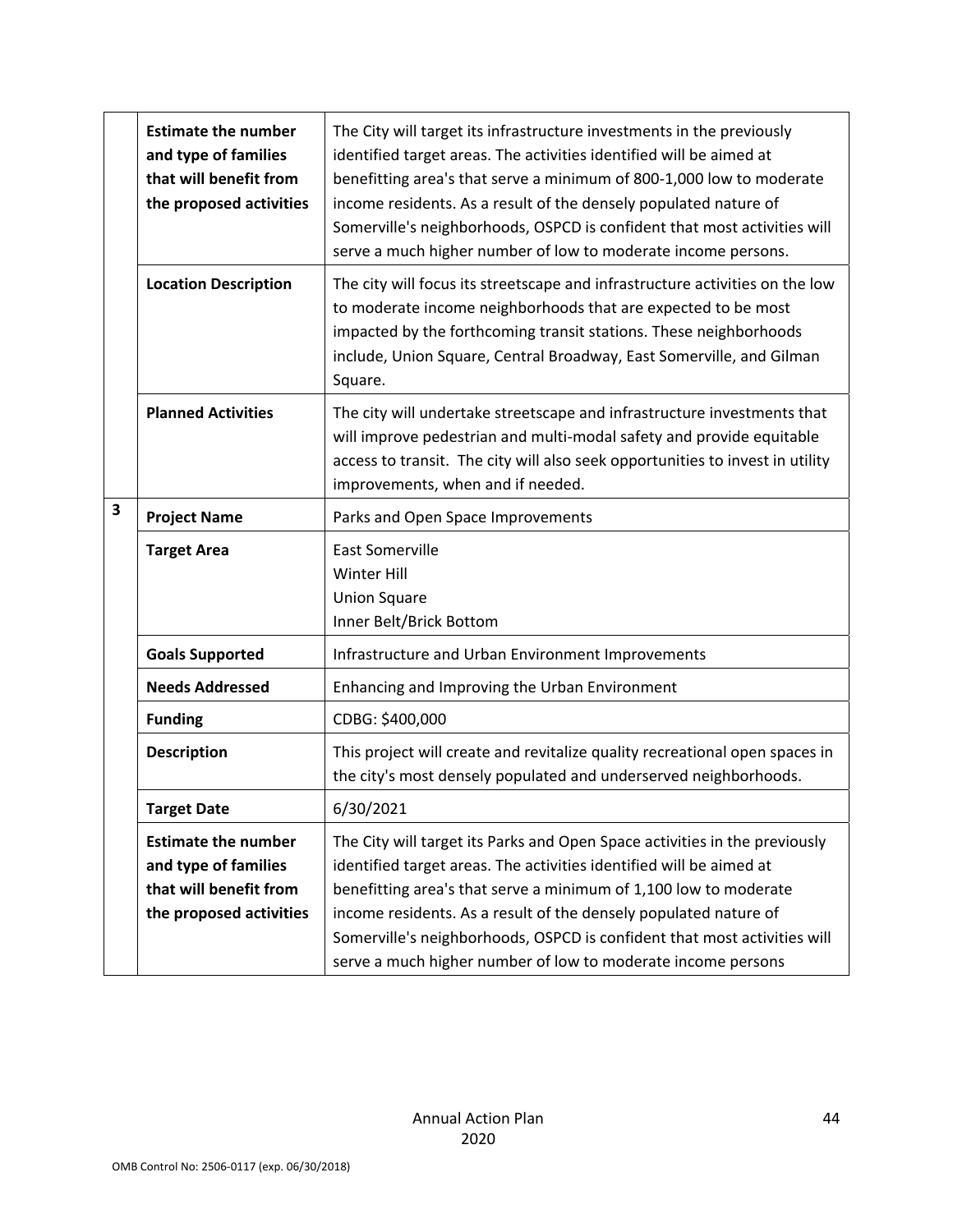|   | <b>Location Description</b>                                                                             | The city will focus its parks and open space activities on the low to<br>moderate income neighborhoods that demonstrate the greatest need<br>and lack of suitable green space and recreational amenities. These<br>neighborhoods include, Union Square, Central Broadway/Mystic<br>Avenue, and East Somerville. Specifically the city aims to begin<br>construction on the Healey school field which will add greatly needed<br>field capacity for youth sports programs.                       |
|---|---------------------------------------------------------------------------------------------------------|-------------------------------------------------------------------------------------------------------------------------------------------------------------------------------------------------------------------------------------------------------------------------------------------------------------------------------------------------------------------------------------------------------------------------------------------------------------------------------------------------|
|   | <b>Planned Activities</b>                                                                               | The city will look to add to the                                                                                                                                                                                                                                                                                                                                                                                                                                                                |
| 4 | <b>Project Name</b>                                                                                     | Green Infrastructure and Urban Forestry                                                                                                                                                                                                                                                                                                                                                                                                                                                         |
|   | <b>Target Area</b>                                                                                      | <b>East Somerville</b><br>Winter Hill<br>City Wide<br><b>Union Square</b><br>Inner Belt/Brick Bottom<br>Hillside                                                                                                                                                                                                                                                                                                                                                                                |
|   | <b>Goals Supported</b>                                                                                  | Infrastructure and Urban Environment Improvements                                                                                                                                                                                                                                                                                                                                                                                                                                               |
|   | <b>Needs Addressed</b>                                                                                  | Enhancing and Improving the Urban Environment                                                                                                                                                                                                                                                                                                                                                                                                                                                   |
|   | <b>Funding</b>                                                                                          | CDBG: \$80,000                                                                                                                                                                                                                                                                                                                                                                                                                                                                                  |
|   | <b>Description</b>                                                                                      | This program will continue to compliment the City's tree planting<br>program in income eligible areas.                                                                                                                                                                                                                                                                                                                                                                                          |
|   | <b>Target Date</b>                                                                                      | 6/30/2021                                                                                                                                                                                                                                                                                                                                                                                                                                                                                       |
|   | <b>Estimate the number</b><br>and type of families<br>that will benefit from<br>the proposed activities | The City will target its Green Infrastructure and Urban Forestry activities<br>in predominantly low to moderate income eligible census tracts across<br>the city. The activities identified will be aimed at benefitting area's that<br>serve a minimum of 500 low to moderate income residents. As a result<br>of the densely populated nature of Somerville's neighborhoods, OSPCD<br>is confident that most activities will serve a much higher number of low<br>to moderate income persons. |
|   | <b>Location Description</b>                                                                             | The city will target tree planting efforts across low income eligible<br>census tracts across the city.                                                                                                                                                                                                                                                                                                                                                                                         |
|   | <b>Planned Activities</b>                                                                               | The city will operate a tree planting in eligible low to moderate income<br>census tracts.                                                                                                                                                                                                                                                                                                                                                                                                      |
| 5 | <b>Project Name</b>                                                                                     | <b>Small Business Resiliency Program</b>                                                                                                                                                                                                                                                                                                                                                                                                                                                        |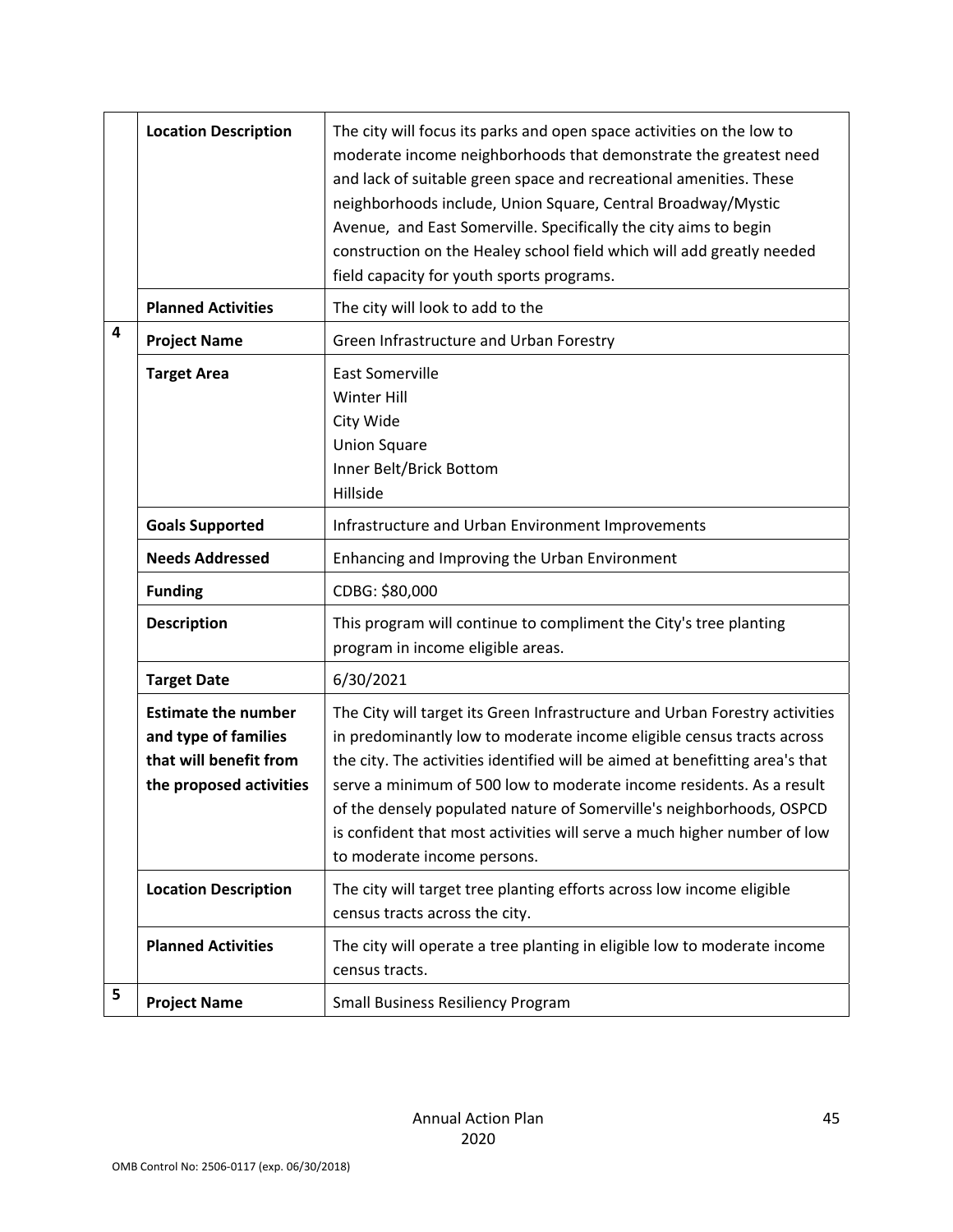|   | <b>Target Area</b>                                                                                      | <b>East Somerville</b><br><b>Winter Hill</b><br><b>Union Square</b><br>Inner Belt/Brick Bottom                                                                                                                                                                                                                                                                                                                                                                                                                                                                            |
|---|---------------------------------------------------------------------------------------------------------|---------------------------------------------------------------------------------------------------------------------------------------------------------------------------------------------------------------------------------------------------------------------------------------------------------------------------------------------------------------------------------------------------------------------------------------------------------------------------------------------------------------------------------------------------------------------------|
|   | <b>Goals Supported</b>                                                                                  | Stabilize and Revitalize Diverse Neighborhoods                                                                                                                                                                                                                                                                                                                                                                                                                                                                                                                            |
|   | <b>Needs Addressed</b>                                                                                  | <b>Building Communities of Opportunity</b>                                                                                                                                                                                                                                                                                                                                                                                                                                                                                                                                |
|   | <b>Funding</b>                                                                                          | CDBG: \$150,000                                                                                                                                                                                                                                                                                                                                                                                                                                                                                                                                                           |
|   | <b>Description</b>                                                                                      | This program will combine technical assistance and direct financial<br>assistance to support micro-enterprises and local small businesses in<br>income eligible areas.                                                                                                                                                                                                                                                                                                                                                                                                    |
|   | <b>Target Date</b>                                                                                      | 6/30/2021                                                                                                                                                                                                                                                                                                                                                                                                                                                                                                                                                                 |
|   | <b>Estimate the number</b><br>and type of families<br>that will benefit from<br>the proposed activities | This project is designed to deliver technical assistance to the city's most<br>economically vulnerable small business or micro-enterprise owners. The<br>city will target low to moderate income business owners or small<br>business located in targeted, underserved neighborhoods that provide<br>essential goods and services to the community. Many of the business<br>owners targeted with this effort will be low income immigrant business<br>owners, many of whom are also first time business owners. The city will<br>aim to assist 10-20 eligible businesses. |
|   | <b>Location Description</b>                                                                             | The city will target its outreach efforts to small businesses located in the<br>previously identified target neighborhoods of Union Square, Winter Hill,<br>East Somerville, and Gilman Square. These neighborhoods have the<br>highest concentration of low income, family operated small businesses<br>in the city. Two of these neighborhoods, Union Square and East<br>Somerville, are also served by local Main Streets organizations that work<br>closely with these businesses on technical assistance issues and<br>coordination with the city.                   |
|   | <b>Planned Activities</b>                                                                               | OSPCD staff will partner with the local Main Street Organizations and<br>other specialized T/A providers to support local small businesses with<br>construction impact mitigation, marketing efforts, OSHA and ServSafe<br>training, financial literacy and other business management needs.                                                                                                                                                                                                                                                                              |
| 6 | <b>Project Name</b>                                                                                     | <b>Business Retention and Expansion</b>                                                                                                                                                                                                                                                                                                                                                                                                                                                                                                                                   |
|   | <b>Target Area</b>                                                                                      | <b>East Somerville</b><br><b>Winter Hill</b><br>City Wide<br><b>Union Square</b>                                                                                                                                                                                                                                                                                                                                                                                                                                                                                          |
|   | <b>Goals Supported</b>                                                                                  | Stabilize and Revitalize Diverse Neighborhoods                                                                                                                                                                                                                                                                                                                                                                                                                                                                                                                            |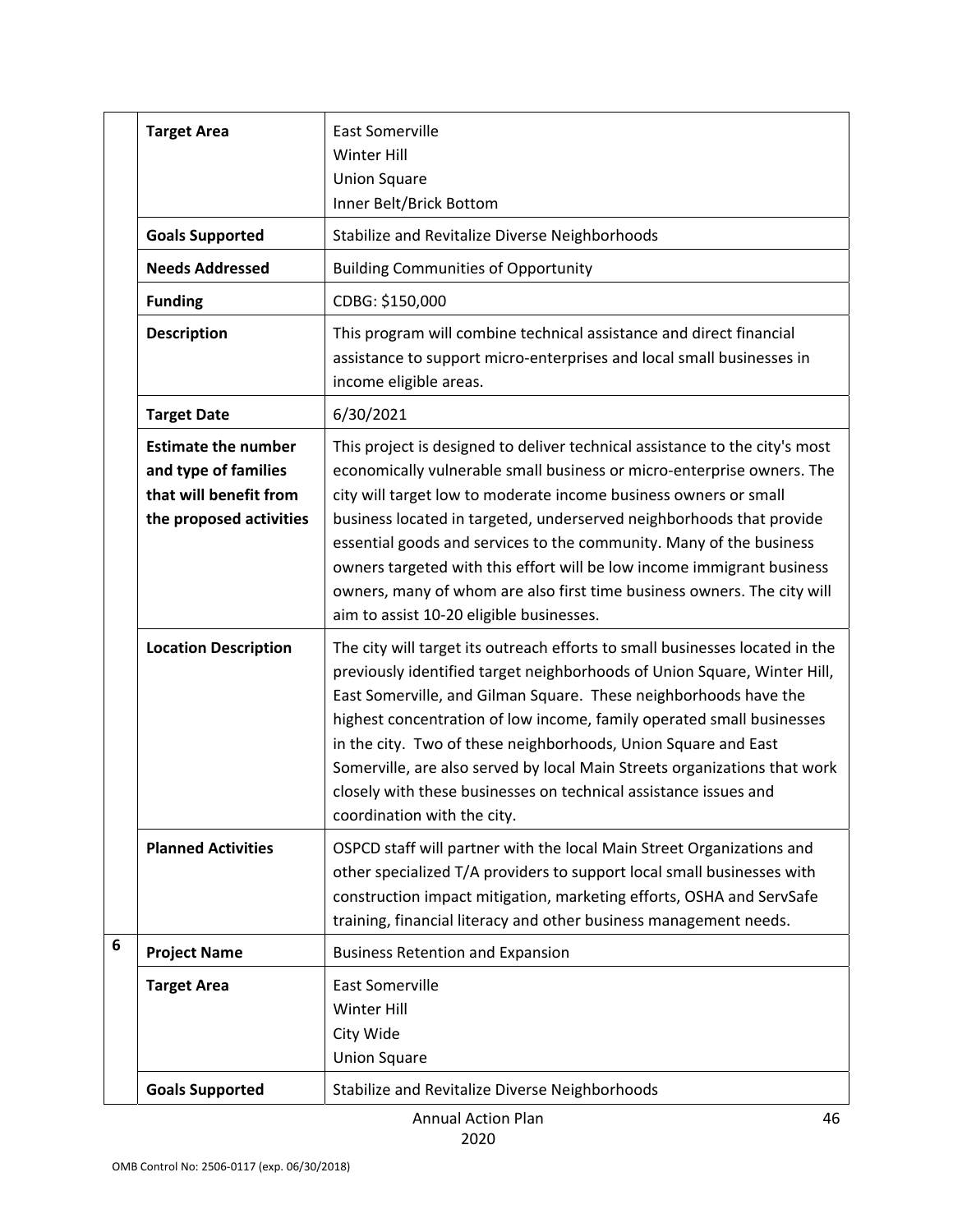|                         | <b>Needs Addressed</b>                                                                                  | <b>Building Communities of Opportunity</b>                                                                                                                                                                                                                                                                                                                                                                                                                                                                                     |
|-------------------------|---------------------------------------------------------------------------------------------------------|--------------------------------------------------------------------------------------------------------------------------------------------------------------------------------------------------------------------------------------------------------------------------------------------------------------------------------------------------------------------------------------------------------------------------------------------------------------------------------------------------------------------------------|
|                         | <b>Funding</b>                                                                                          | CDBG: \$150,000                                                                                                                                                                                                                                                                                                                                                                                                                                                                                                                |
|                         | <b>Description</b>                                                                                      | The allocation to the small business retention and expansion program<br>was increased in 2020 as a result of the overwhelming community need<br>for direct business assistance to small businesses that were directly<br>impacted by Covid-19 related business disruptions.                                                                                                                                                                                                                                                    |
|                         | <b>Target Date</b>                                                                                      | 6/30/2021                                                                                                                                                                                                                                                                                                                                                                                                                                                                                                                      |
|                         | <b>Estimate the number</b><br>and type of families<br>that will benefit from<br>the proposed activities | The Business Retention and Expansion program will seek to assist 15-20<br>businesses with direct financial assistance in return for job creation<br>opportunities.                                                                                                                                                                                                                                                                                                                                                             |
|                         | <b>Location Description</b>                                                                             | The location focus of the program for PY 2020 will be citywide in order<br>to deal with widespread impacts of business disruptions to the small<br>business community as a result of Covid-19.                                                                                                                                                                                                                                                                                                                                 |
|                         | <b>Planned Activities</b>                                                                               | The city will fund a direct financial assistance program. The businesses<br>participating may also be eligible to participate in the small business<br>resiliency program, if appropriate.                                                                                                                                                                                                                                                                                                                                     |
| $\overline{\mathbf{z}}$ | <b>Project Name</b>                                                                                     | <b>Public Services</b>                                                                                                                                                                                                                                                                                                                                                                                                                                                                                                         |
|                         | <b>Target Area</b>                                                                                      | City Wide                                                                                                                                                                                                                                                                                                                                                                                                                                                                                                                      |
|                         | <b>Goals Supported</b>                                                                                  | Family Stabilization and Workforce Readiness                                                                                                                                                                                                                                                                                                                                                                                                                                                                                   |
|                         | <b>Needs Addressed</b>                                                                                  | <b>Building Communities of Opportunity</b><br>Serving the Needs of At Risk Populations                                                                                                                                                                                                                                                                                                                                                                                                                                         |
|                         | <b>Funding</b>                                                                                          | CDBG: \$560,878                                                                                                                                                                                                                                                                                                                                                                                                                                                                                                                |
|                         | <b>Description</b>                                                                                      | This program will fund local nonprofit organizations and agencies that<br>provide vital supportive services to the most economically vulnerable<br>members of the community to include low income individuals and<br>families, seniors and person with disabilities. The city will utilize the<br>public service cap exemption to fund gaps in critical services that may<br>arise as a result of disruptions from Covid-19. This includes rental<br>assistance, food security, and job training, and other critical services. |
|                         | <b>Target Date</b>                                                                                      | 6/30/2021                                                                                                                                                                                                                                                                                                                                                                                                                                                                                                                      |
|                         | <b>Estimate the number</b><br>and type of families<br>that will benefit from<br>the proposed activities | Expect to serve over 4,000 low income residents with Public Service<br>funding. Services will benefit low income individuals, low income<br>families and their children, seniors and disabled adults.                                                                                                                                                                                                                                                                                                                          |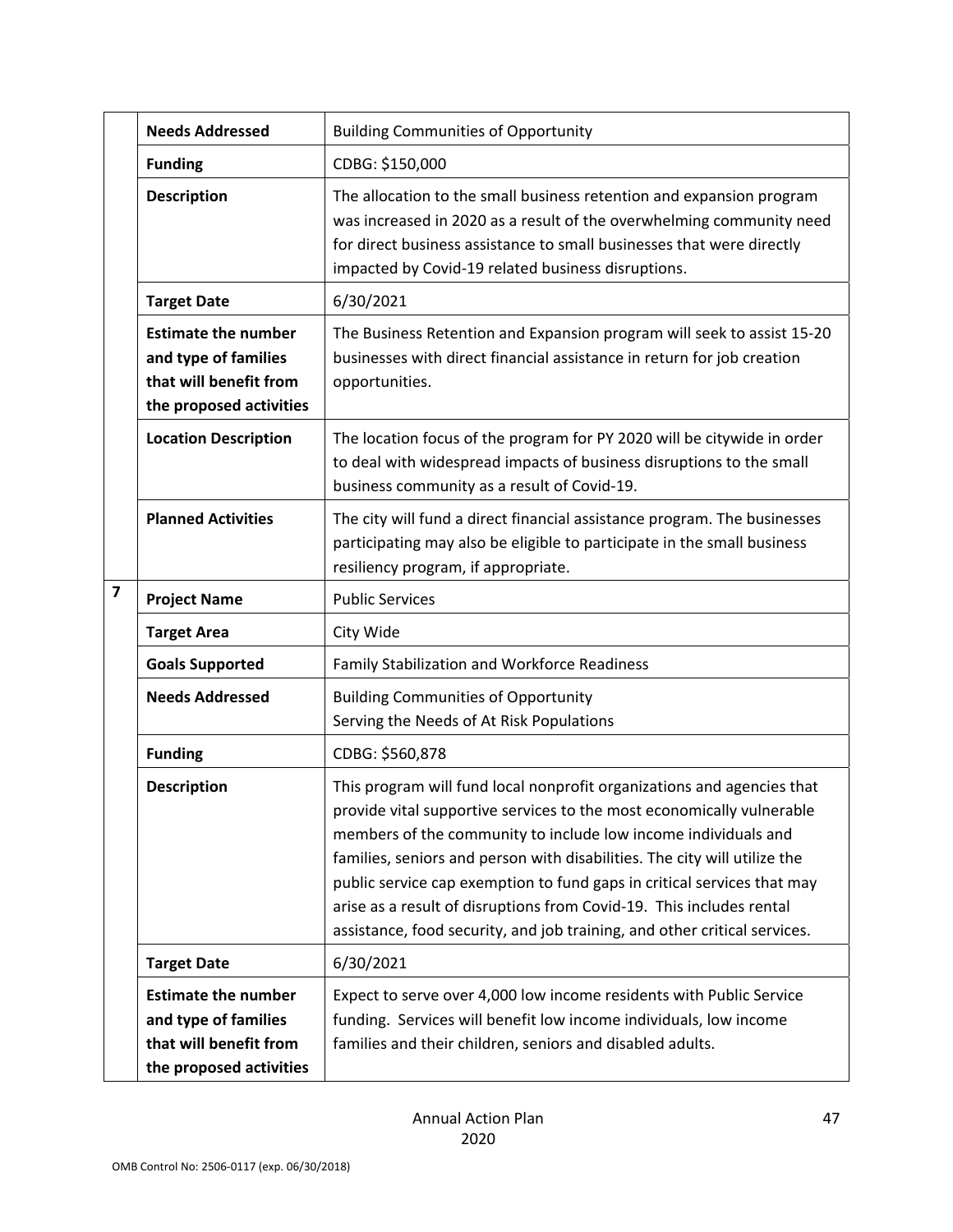|   | <b>Location Description</b>                                                                             | The social services and programs funded under the public services<br>program are available to any eligible low to moderate income individual<br>or household citywide.                                                                                                                                                                                                                                                                                                              |
|---|---------------------------------------------------------------------------------------------------------|-------------------------------------------------------------------------------------------------------------------------------------------------------------------------------------------------------------------------------------------------------------------------------------------------------------------------------------------------------------------------------------------------------------------------------------------------------------------------------------|
|   | <b>Planned Activities</b>                                                                               | The city of Somerville issued a request for proposal to local social service<br>and non-profit organizations and agencies that can provide a wide range<br>of supportive services to benefit the city's most economically vulnerable<br>populations with an added focus on those programs that serve the<br>youth, elderly, and those with disabilities. A number of non-profit<br>organizations responded and the Office of Strategic Planning and<br><b>Community Development</b> |
| 8 | <b>Project Name</b>                                                                                     | Administration                                                                                                                                                                                                                                                                                                                                                                                                                                                                      |
|   | <b>Target Area</b>                                                                                      | City Wide                                                                                                                                                                                                                                                                                                                                                                                                                                                                           |
|   | <b>Goals Supported</b>                                                                                  | Create and Preserve Affordable Housing<br>Stabilize and Revitalize Diverse Neighborhoods<br>Infrastructure and Urban Environment Improvements<br>Family Stabilization and Workforce Readiness<br>Reducing and Ending Homelessness                                                                                                                                                                                                                                                   |
|   | <b>Needs Addressed</b>                                                                                  | <b>Building Communities of Opportunity</b><br>Enhancing and Improving the Urban Environment<br>Serving the Needs of At Risk Populations                                                                                                                                                                                                                                                                                                                                             |
|   | <b>Funding</b>                                                                                          | CDBG: \$507,719                                                                                                                                                                                                                                                                                                                                                                                                                                                                     |
|   | <b>Description</b>                                                                                      | This project will cover the administrative costs of operating and<br>administering the entitlement program.                                                                                                                                                                                                                                                                                                                                                                         |
|   | <b>Target Date</b>                                                                                      | 6/30/2021                                                                                                                                                                                                                                                                                                                                                                                                                                                                           |
|   | <b>Estimate the number</b><br>and type of families<br>that will benefit from<br>the proposed activities | N/A                                                                                                                                                                                                                                                                                                                                                                                                                                                                                 |
|   | <b>Location Description</b>                                                                             | N/A                                                                                                                                                                                                                                                                                                                                                                                                                                                                                 |
|   | <b>Planned Activities</b>                                                                               | This project will cover the administrative costs of operating and<br>administering the entitlement program.                                                                                                                                                                                                                                                                                                                                                                         |
| 9 | <b>Project Name</b>                                                                                     | <b>Tenant Base Rental Assistance</b>                                                                                                                                                                                                                                                                                                                                                                                                                                                |
|   | <b>Target Area</b>                                                                                      | City Wide                                                                                                                                                                                                                                                                                                                                                                                                                                                                           |
|   | <b>Goals Supported</b>                                                                                  | Create and Preserve Affordable Housing                                                                                                                                                                                                                                                                                                                                                                                                                                              |
|   | <b>Needs Addressed</b>                                                                                  | <b>Building Communities of Opportunity</b>                                                                                                                                                                                                                                                                                                                                                                                                                                          |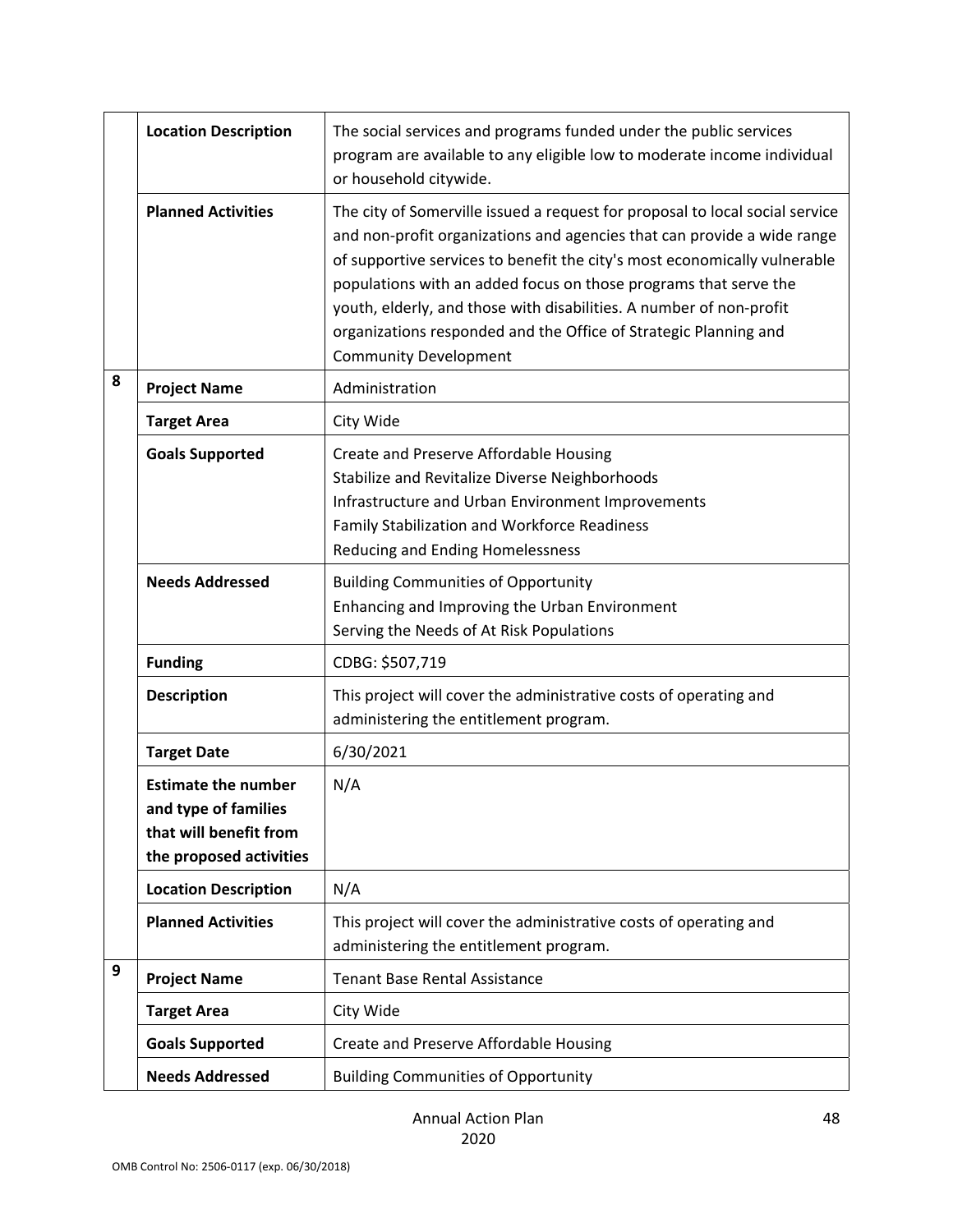|    | <b>Funding</b>                                                                                          | HOME: \$200,000                                                                                                                                                                                                                                                                        |
|----|---------------------------------------------------------------------------------------------------------|----------------------------------------------------------------------------------------------------------------------------------------------------------------------------------------------------------------------------------------------------------------------------------------|
|    | <b>Description</b>                                                                                      | Tenant-Based Rental Assistance funds are available to subsidize and<br>stabilize income-qualified tenants of rental housing units located within<br>the City of Somerville. Funds are targeted to households at risk of<br>homelessness and groups identified as having special needs. |
|    | <b>Target Date</b>                                                                                      | 6/30/2021                                                                                                                                                                                                                                                                              |
|    | <b>Estimate the number</b><br>and type of families<br>that will benefit from<br>the proposed activities | Through its tenant based rental assistance program the city expects to<br>assist fifteen (15) low income households.                                                                                                                                                                   |
|    | <b>Location Description</b>                                                                             | The Tenant Based Rental Assistance program is available to any eligible<br>income qualified household.                                                                                                                                                                                 |
|    | <b>Planned Activities</b>                                                                               | Rental assistance to qualifying individuals and households.                                                                                                                                                                                                                            |
| 10 | <b>Project Name</b>                                                                                     | <b>HOME Admin</b>                                                                                                                                                                                                                                                                      |
|    | <b>Target Area</b>                                                                                      | City Wide                                                                                                                                                                                                                                                                              |
|    | <b>Goals Supported</b>                                                                                  | Create and Preserve Affordable Housing                                                                                                                                                                                                                                                 |
|    | <b>Needs Addressed</b>                                                                                  | <b>Building Communities of Opportunity</b>                                                                                                                                                                                                                                             |
|    | <b>Funding</b>                                                                                          | HOME: \$110,619                                                                                                                                                                                                                                                                        |
|    | <b>Description</b>                                                                                      | Administrative Costs including salary and associated fringe costs.                                                                                                                                                                                                                     |
|    | <b>Target Date</b>                                                                                      | 6/30/2021                                                                                                                                                                                                                                                                              |
|    | <b>Estimate the number</b><br>and type of families<br>that will benefit from<br>the proposed activities | N/A                                                                                                                                                                                                                                                                                    |
|    | <b>Location Description</b>                                                                             | N/A                                                                                                                                                                                                                                                                                    |
|    | <b>Planned Activities</b>                                                                               | Salaries and administrative costs related to the administration of the<br>HOME grant.                                                                                                                                                                                                  |
| 11 | <b>Project Name</b>                                                                                     | <b>Housing Development Special Projects</b>                                                                                                                                                                                                                                            |
|    | <b>Target Area</b>                                                                                      | City Wide                                                                                                                                                                                                                                                                              |
|    | <b>Goals Supported</b>                                                                                  | Create and Preserve Affordable Housing<br>Reducing and Ending Homelessness                                                                                                                                                                                                             |
|    | <b>Needs Addressed</b>                                                                                  | <b>Building Communities of Opportunity</b><br>Serving the Needs of At Risk Populations                                                                                                                                                                                                 |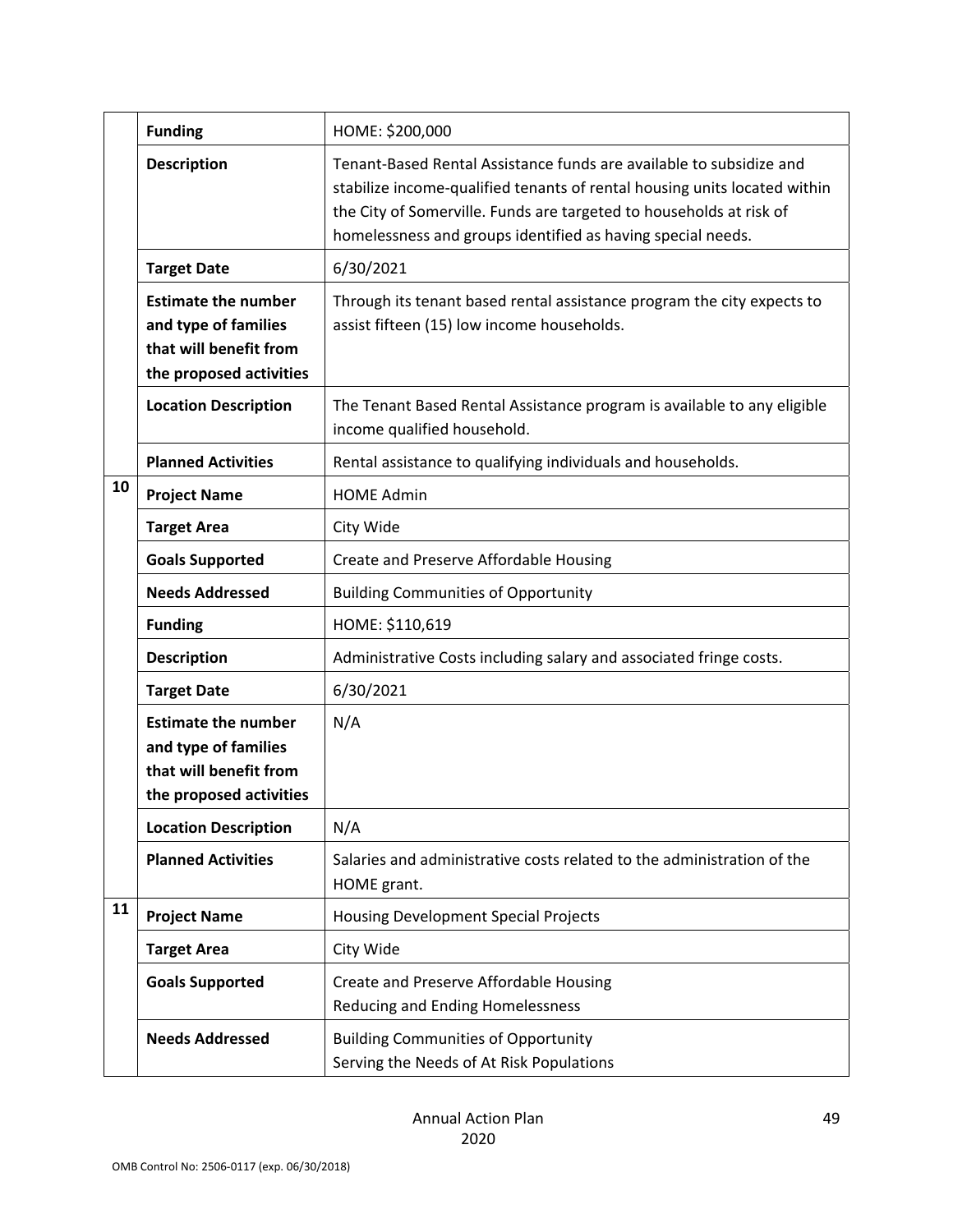|    | <b>Funding</b>                                                                                          | HOME: \$94,733                                                                                                                                                                                                                                                                                                                |
|----|---------------------------------------------------------------------------------------------------------|-------------------------------------------------------------------------------------------------------------------------------------------------------------------------------------------------------------------------------------------------------------------------------------------------------------------------------|
|    | <b>Description</b>                                                                                      | Housing Special Project funds are available to for-profit and non-profit<br>developers of affordable housing for the acquisition, demolition, Pre-<br>development, operating and construction costs of both rental and<br>home-ownership housing projects located within the City of Somerville.                              |
|    | <b>Target Date</b>                                                                                      | 6/30/2021                                                                                                                                                                                                                                                                                                                     |
|    | <b>Estimate the number</b><br>and type of families<br>that will benefit from<br>the proposed activities | The city is finalizing a rehab project on Illinois Ave. That will create 2 low<br>income units. The city is also evaluating options to redevelop the<br>Clarendon Hills public housing complex which would create 216<br>affordable. This project will span across multiple upcoming years of the<br>consolidated plan cycle. |
|    | <b>Location Description</b>                                                                             | The city has current projects active on Illinois Ave. in East Somerville that<br>will create 2 units of affordable housing and is assessing the<br>redevelopment needs of the Clarendon Hills public housing complex<br>located in West Somerville.                                                                           |
|    | <b>Planned Activities</b>                                                                               | The city is evaluating options to redevelop the Clarendon Hills public<br>housing complex. The Clarendon Hills site is one of the most aged<br>properties in the SHA inventory and is in need of redevelopment.                                                                                                               |
| 12 | <b>Project Name</b>                                                                                     | First Time Home Buyer Assistance                                                                                                                                                                                                                                                                                              |
|    | <b>Target Area</b>                                                                                      | City Wide                                                                                                                                                                                                                                                                                                                     |
|    | <b>Goals Supported</b>                                                                                  | Create and Preserve Affordable Housing                                                                                                                                                                                                                                                                                        |
|    | <b>Needs Addressed</b>                                                                                  | <b>Building Communities of Opportunity</b>                                                                                                                                                                                                                                                                                    |
|    | <b>Funding</b>                                                                                          | HOME: \$15,000                                                                                                                                                                                                                                                                                                                |
|    | <b>Description</b>                                                                                      | The homebuyer assistance program provides Closing Cost and Down<br>Payment Assistance to eligible low to moderate income persons.                                                                                                                                                                                             |
|    | <b>Target Date</b>                                                                                      | 6/30/2021                                                                                                                                                                                                                                                                                                                     |
|    | <b>Estimate the number</b><br>and type of families<br>that will benefit from<br>the proposed activities | Allocated funding is estimated to assist 3 households with down<br>payment or closing cost assistance                                                                                                                                                                                                                         |
|    | <b>Location Description</b>                                                                             | The program is available city wide to any income eligible applicant.                                                                                                                                                                                                                                                          |
|    | <b>Planned Activities</b>                                                                               | Provide down payment or closing cost assistance to income eligible<br>applicants.                                                                                                                                                                                                                                             |
| 13 | <b>Project Name</b>                                                                                     | CHDO Set-Aside                                                                                                                                                                                                                                                                                                                |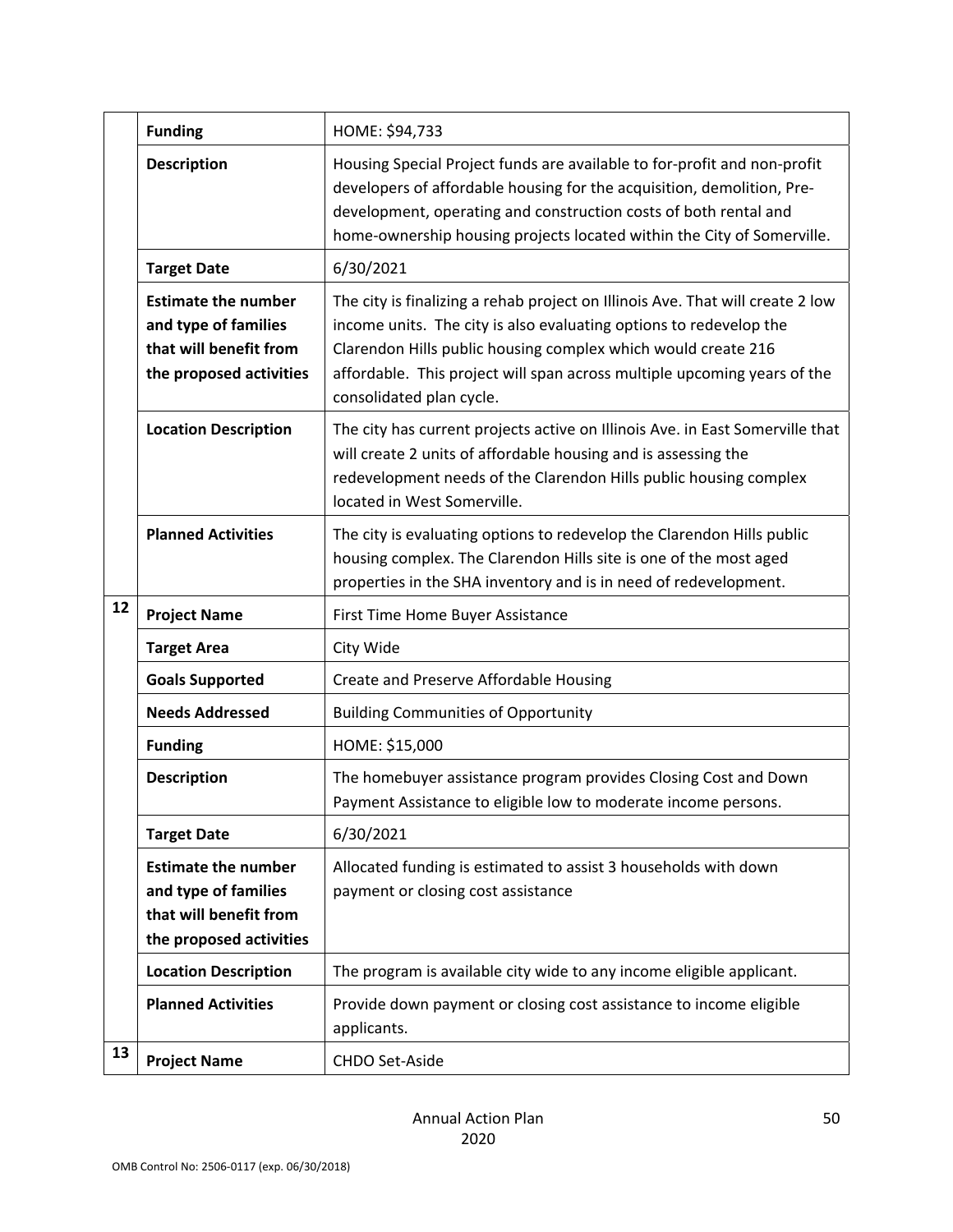|    | <b>Target Area</b>                                                                                      | City Wide                                                                                                                                                                                                                                                                                                                                           |
|----|---------------------------------------------------------------------------------------------------------|-----------------------------------------------------------------------------------------------------------------------------------------------------------------------------------------------------------------------------------------------------------------------------------------------------------------------------------------------------|
|    | <b>Goals Supported</b>                                                                                  | Create and Preserve Affordable Housing                                                                                                                                                                                                                                                                                                              |
|    | <b>Needs Addressed</b>                                                                                  | <b>Building Communities of Opportunity</b>                                                                                                                                                                                                                                                                                                          |
|    | <b>Funding</b>                                                                                          |                                                                                                                                                                                                                                                                                                                                                     |
|    | <b>Description</b>                                                                                      | A minimum of 15% of the annual HOME entitlement is set aside for the<br>City's CHDO, the Somerville Community Corporation.                                                                                                                                                                                                                          |
|    | <b>Target Date</b>                                                                                      | 6/30/2021                                                                                                                                                                                                                                                                                                                                           |
|    | <b>Estimate the number</b><br>and type of families<br>that will benefit from<br>the proposed activities | N/A                                                                                                                                                                                                                                                                                                                                                 |
|    | <b>Location Description</b>                                                                             | This activity is not location specific. It fulfills the required 15% CHDO<br>set-aside requirement set forth in the HOME Investment Partnership<br>program.                                                                                                                                                                                         |
|    | <b>Planned Activities</b>                                                                               | A minimum of 15% of the annual HOME entitlement is set aside for the<br>City's CHDO, the Somerville Community Corporation.                                                                                                                                                                                                                          |
| 14 | <b>Project Name</b>                                                                                     | <b>CHDO Operating Set Aside</b>                                                                                                                                                                                                                                                                                                                     |
|    | <b>Target Area</b>                                                                                      | City Wide                                                                                                                                                                                                                                                                                                                                           |
|    | <b>Goals Supported</b>                                                                                  | Create and Preserve Affordable Housing                                                                                                                                                                                                                                                                                                              |
|    | <b>Needs Addressed</b>                                                                                  | <b>Building Communities of Opportunity</b>                                                                                                                                                                                                                                                                                                          |
|    | <b>Funding</b>                                                                                          | HOME: \$22,124                                                                                                                                                                                                                                                                                                                                      |
|    | <b>Description</b>                                                                                      | As an eligible component of the HOME program, CHDO operating funds<br>of 5% are set-aside from the City's annual HOME Program entitlement<br>grant to assist the City's only Community Housing Development<br>Organization (CHDO), the Somerville Community Corporation with its<br>costs to operate its non-profit housing development department. |
|    | <b>Target Date</b>                                                                                      | 6/30/2021                                                                                                                                                                                                                                                                                                                                           |
|    | <b>Estimate the number</b><br>and type of families<br>that will benefit from<br>the proposed activities | N/A                                                                                                                                                                                                                                                                                                                                                 |
|    | <b>Location Description</b>                                                                             | This activity is not location specific. It is a direct funding to support the<br>local CHDO with its costs to operate its non-profit housing development<br>department.                                                                                                                                                                             |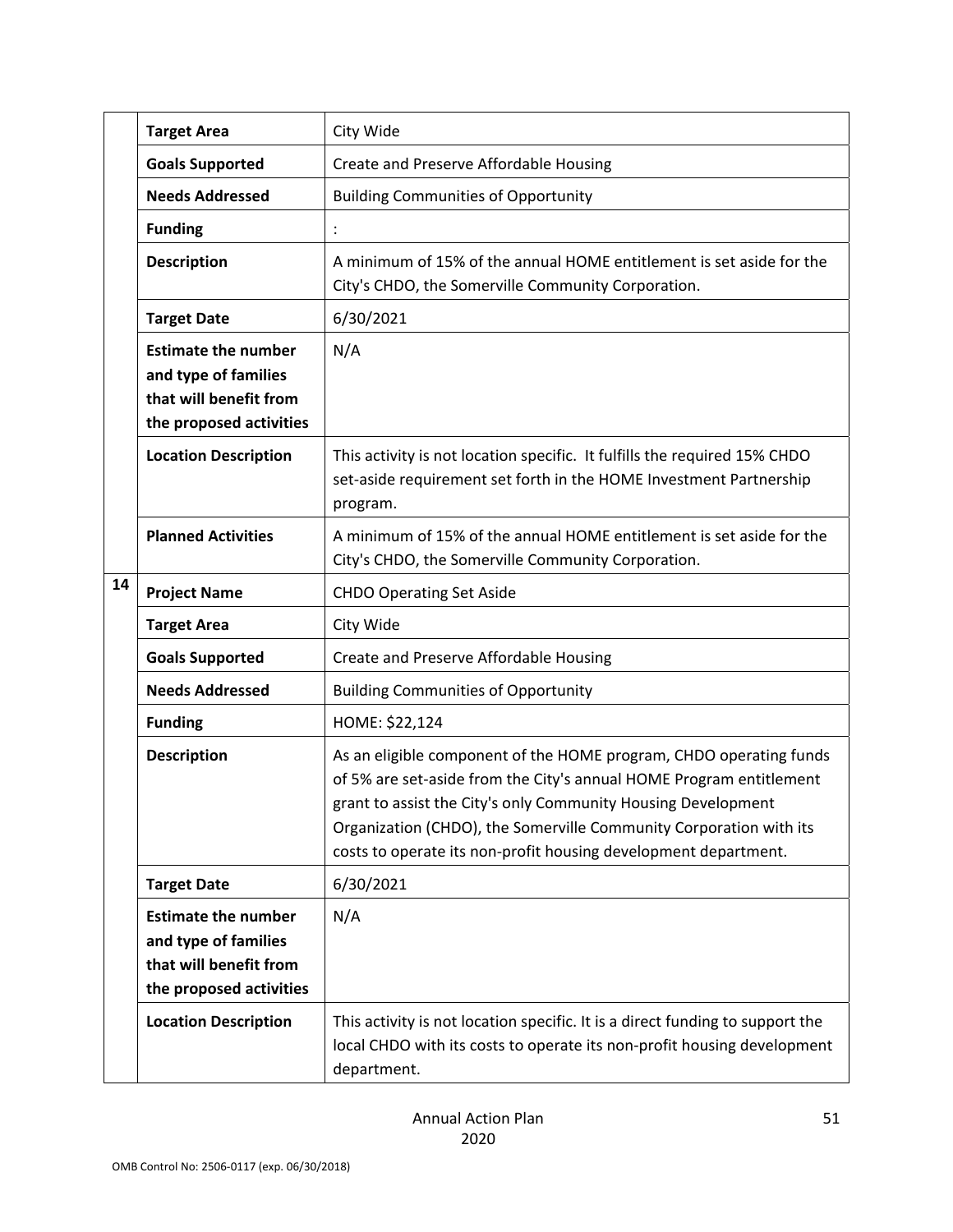|                           | <b>Planned Activities</b>                                                                               | As an eligible component of the HOME program, CHDO operating funds<br>of 5% are set-aside from the City's annual HOME Program entitlement<br>grant to assist the City's only Community Housing Development<br>Organization (CHDO), the Somerville Community Corporation with its<br>costs to operate its non-profit housing development department.                |
|---------------------------|---------------------------------------------------------------------------------------------------------|--------------------------------------------------------------------------------------------------------------------------------------------------------------------------------------------------------------------------------------------------------------------------------------------------------------------------------------------------------------------|
| 15<br><b>Project Name</b> |                                                                                                         | <b>ESG20 City of Somerville</b>                                                                                                                                                                                                                                                                                                                                    |
|                           | <b>Target Area</b>                                                                                      | City Wide                                                                                                                                                                                                                                                                                                                                                          |
|                           | <b>Goals Supported</b>                                                                                  | <b>Reducing and Ending Homelessness</b>                                                                                                                                                                                                                                                                                                                            |
|                           | <b>Needs Addressed</b>                                                                                  | Serving the Needs of At Risk Populations                                                                                                                                                                                                                                                                                                                           |
|                           | <b>Funding</b>                                                                                          | ESG: \$217,741                                                                                                                                                                                                                                                                                                                                                     |
|                           | <b>Description</b>                                                                                      | This project will fund the various programs and activities eligible through<br>the Emergency Solutions Grant program. The four eligible areas for ESG<br>funding are shelter operations and essential services, rapid rehousing,<br>homelessness prevention, and HMIS reporting. Funding will also be used<br>to prevent, prepare for, and respond to Coronavirus. |
|                           | <b>Target Date</b>                                                                                      | 6/30/2021                                                                                                                                                                                                                                                                                                                                                          |
|                           | <b>Estimate the number</b><br>and type of families<br>that will benefit from<br>the proposed activities | Approximately 100 individuals will be assisted through ESG funding.                                                                                                                                                                                                                                                                                                |
|                           | <b>Location Description</b>                                                                             | The ESG program is administered city wide                                                                                                                                                                                                                                                                                                                          |
|                           | <b>Planned Activities</b>                                                                               |                                                                                                                                                                                                                                                                                                                                                                    |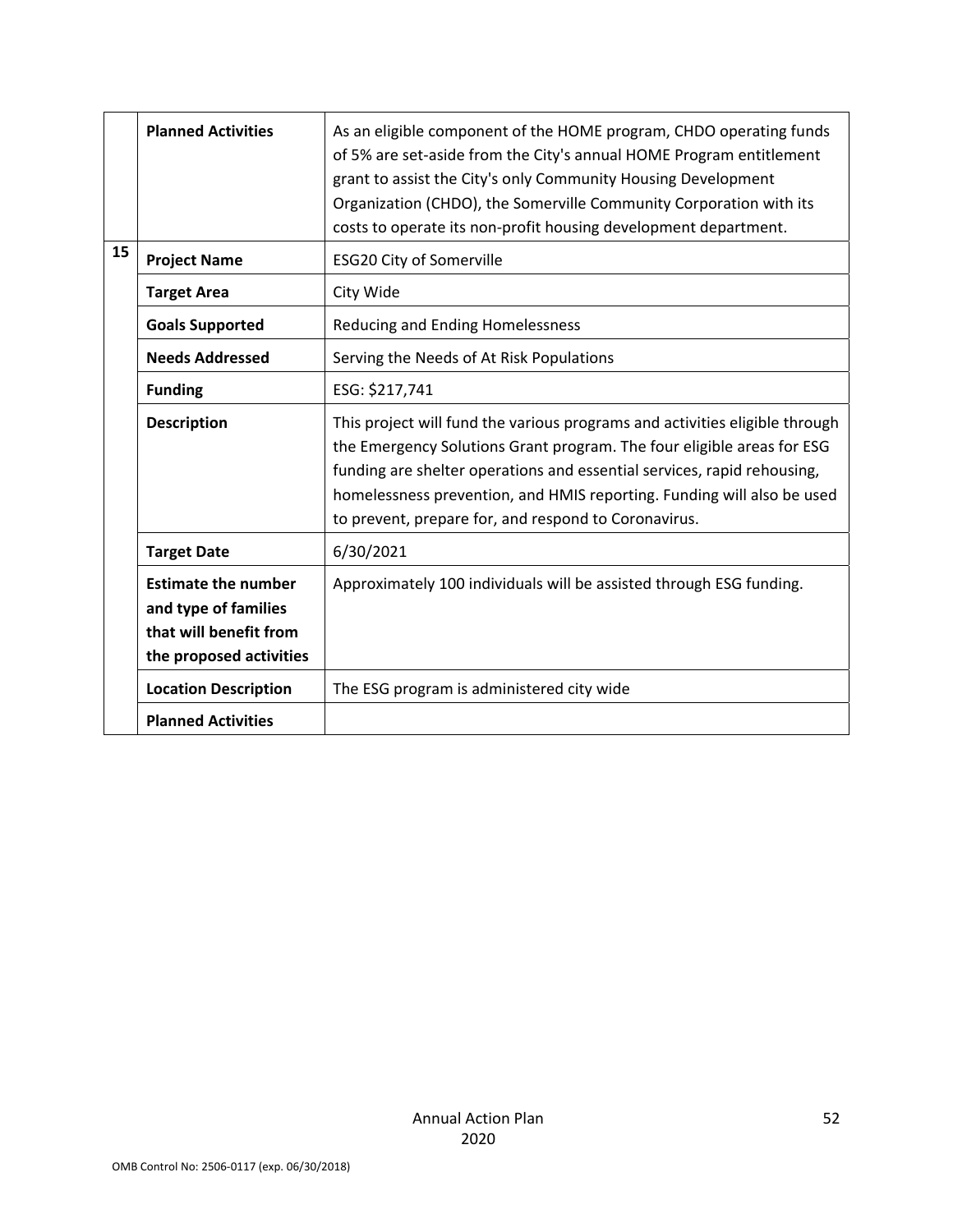## **AP‐50 Geographic Distribution – 91.220(f)**

## **Description of the geographic areas of the entitlement (including areas of low‐income and minority concentration) where assistance will be directed**

In the 2018‐2022 Consolidated Plan ,the city designated local target areas in Union Square, Inner Belt/Brick bottom, East Somerville, Winter Hill, and the Hillside neighborhood. The city will aim to spend 20% in the key districts of Union Square, Winter Hill, East Somerville, and Brick Bottom. The reminder of program funds will be deployed citywide across the various eligible census tracts and on programs where eligibility is determined on an individual applicant basis. PY2020 funds may be more widely dispersed citywide, as needed, in response to economic and public health impacts of the Covid‐19 pandemic.

## **Geographic Distribution**

| <b>Target Area</b>      | <b>Percentage of Funds</b> |
|-------------------------|----------------------------|
| East Somerville         | 25                         |
| <b>Winter Hill</b>      | 25                         |
| City Wide               | 35                         |
| <b>Union Square</b>     | 15                         |
| Inner Belt/Brick Bottom |                            |
| Hillside                |                            |

**Table 8 ‐ Geographic Distribution** 

## **Rationale for the priorities for allocating investments geographically**

In April of 2019, the city was notified by the HUD field office that the primary data set for determining service area eligibility was being updated to the 2011-2015 American Community Survey Data. After evaluating this new data set it was determined that no significant changes are needed to re‐designate new target areas. While some individual census tracts have had demographic shifts the majority of low to moderate income residents remain in the previously identified target areas.

#### **Discussion**

The city believes that by concentrating investments in these target locations it will be able to achieve its intended results in the most efficient and timely manner possible. Additionally the city hopes to employ its entitlement funds to both enhance and mitigate some of the opportunities and risks presented by the planned revitalization efforts in these targeted areas. CPD program funds are critical resources to aid

Annual Action Plan

2020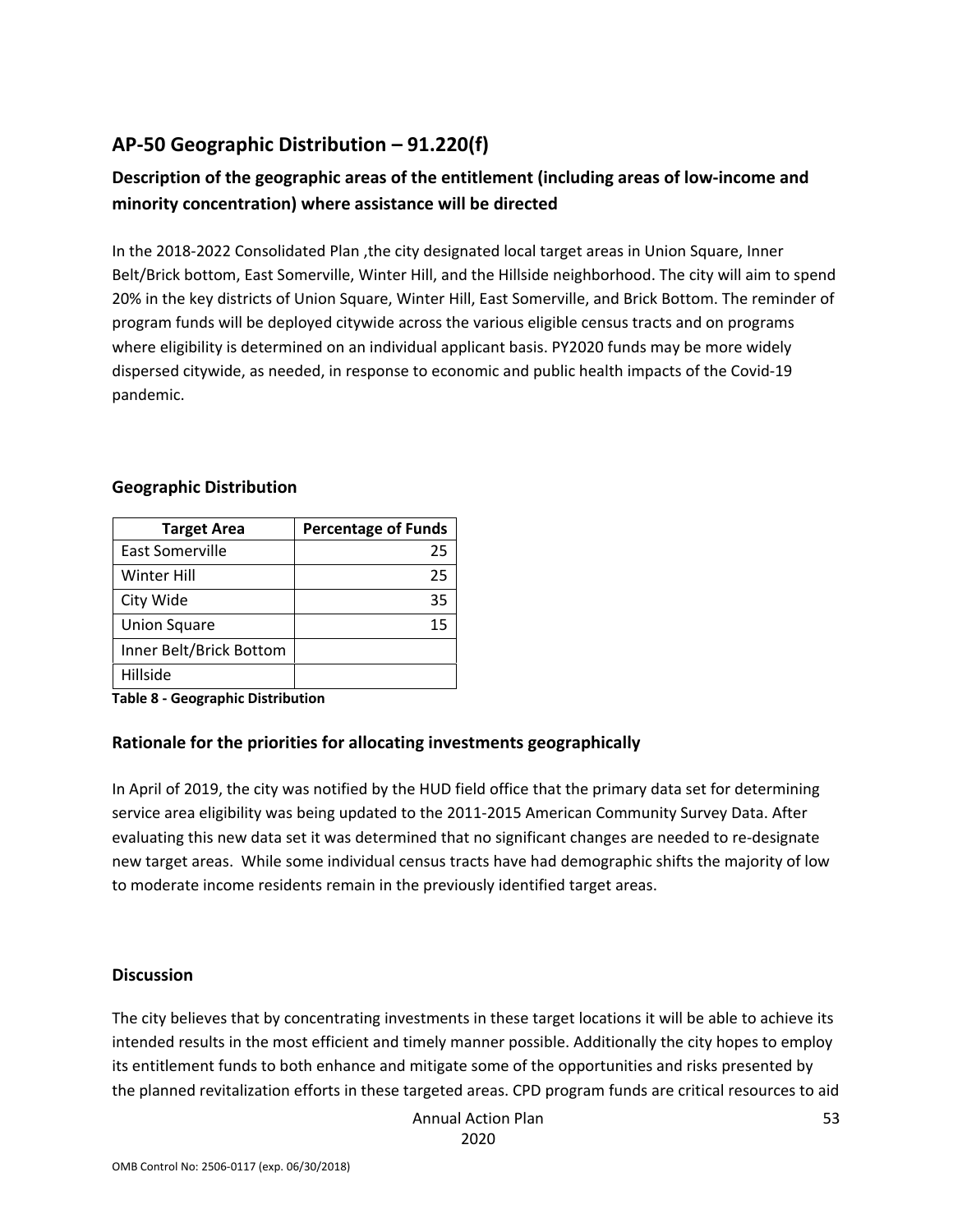local small business dealing with rising rents and cost pressures as well as individuals and families also dealing with issues of cost pressure and displacement.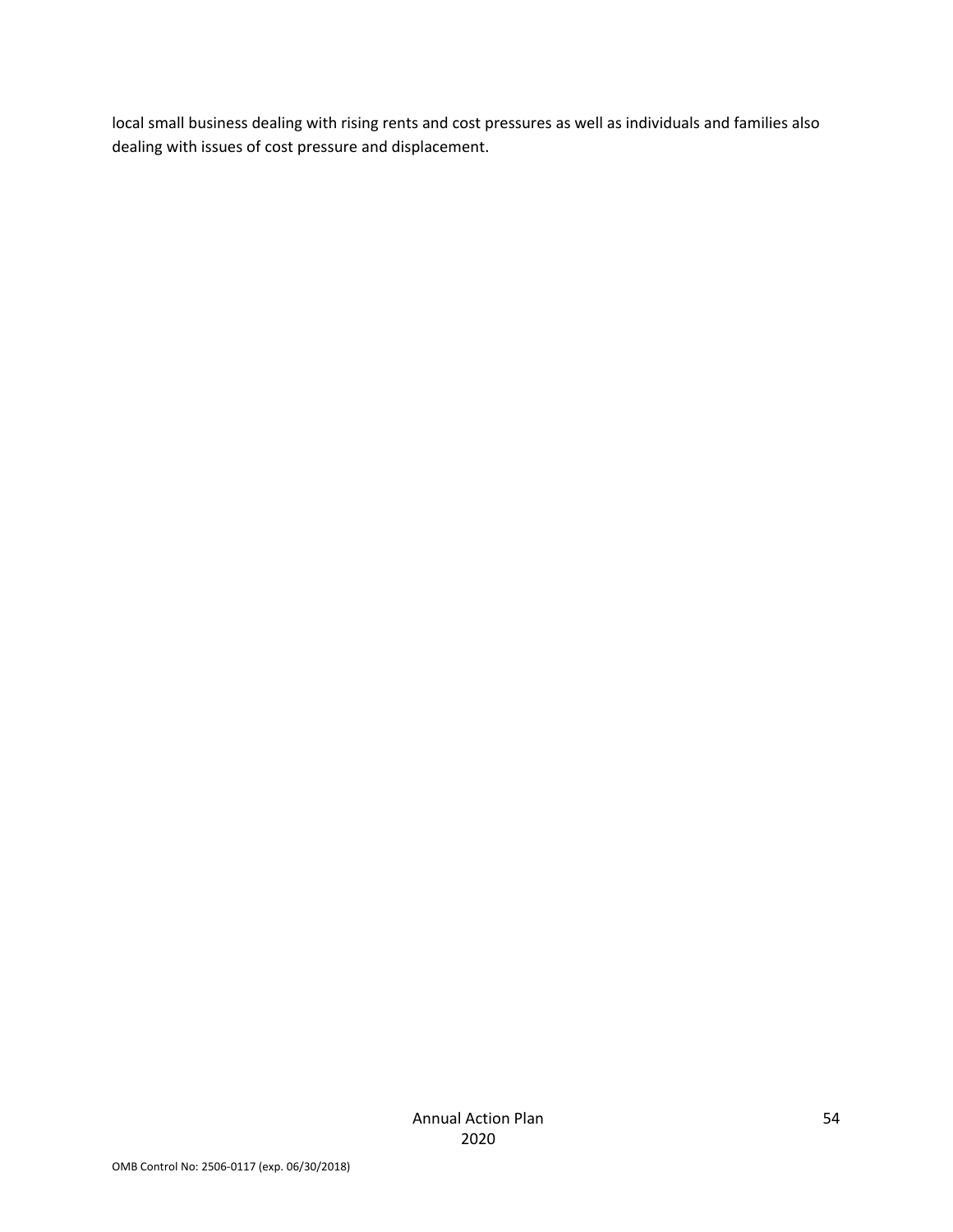## **Affordable Housing**

## **AP‐55 Affordable Housing – 91.220(g)**

### **Introduction**

The city employs a multi‐faceted approach to creating affordable housing options that utilizes all of the various eligible activities and funding sources provided under HUD funds. The city also makes every effort to leverage HUD funds with other state, local, and private funding whenever possible. The city will continue to fund programs that support rental assistance, home ownership, new development, and acquisition and rehab of existing units. By employing a wide suite of programs the city hopes to address the vast multitude of housing issues and scenarios faced by our low to moderate income residents.

| One Year Goals for the Number of Households to be Supported |     |  |
|-------------------------------------------------------------|-----|--|
| <b>Homeless</b>                                             |     |  |
| Non-Homeless                                                | 36  |  |
| Special-Needs                                               |     |  |
| Total                                                       | 131 |  |
|                                                             |     |  |

**Table 9 ‐ One Year Goals for Affordable Housing by Support Requirement** 

| One Year Goals for the Number of Households Supported Through    |    |  |
|------------------------------------------------------------------|----|--|
| <b>Rental Assistance</b>                                         | 20 |  |
| The Production of New Units                                      |    |  |
| <b>Rehab of Existing Units</b>                                   | 15 |  |
| <b>Acquisition of Existing Units</b>                             | 3  |  |
| Total                                                            | 38 |  |
| Table 10 - One Year Goals for Affordable Housing by Support Type |    |  |

**Discussion**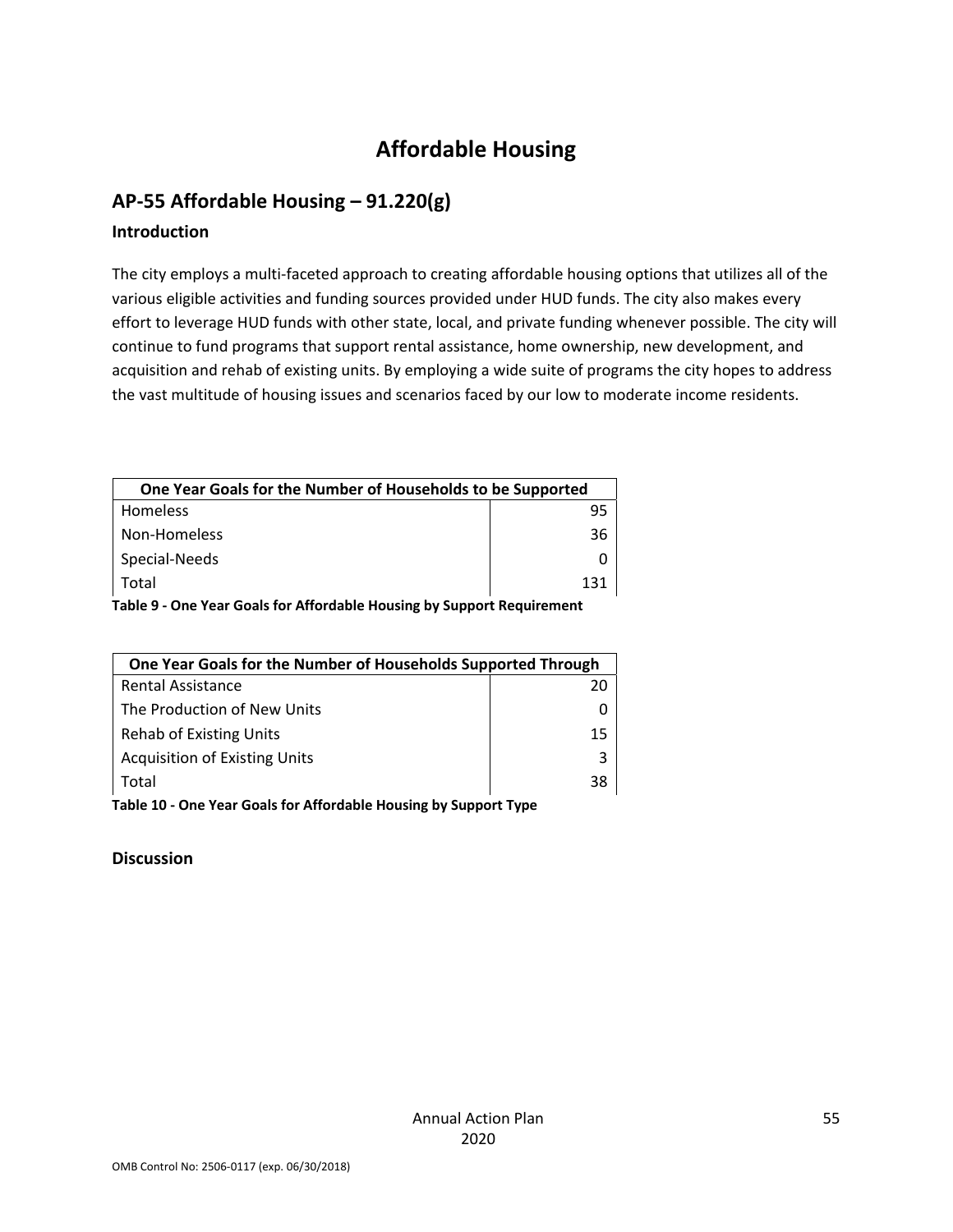## **AP‐60 Public Housing** *–* **91.220(h)**

#### **Introduction**

#### **Actions planned during the next year to address the needs to public housing**

The City of Somerville will continue to rely on the Somerville Housing Authority to be the major provider of subsidized housing through public housing and vouchers. Most of the households on the SHA waiting lists cannot afford a rental unit on the private market and are therefore waiting for a subsidized unit to solve their housing needs. To that end, the priority of the City of Somerville to increase the number of subsidized affordable units, particularly rental units, is a main focus of this plan. The City and SHA recently completed substantial construction of 25 new rental housing units for seniors, at the MWRA site on the Capen Court campus. This new senior development is called Waterworks and as of April 2019, all units are currently occupied. Additionally, the Waterworks development has been added to the City's Subsidized Housing Inventory List (SHI). The City will work closely with SHA to ensure that reasonable modifications are made to their housing units where necessary.

The city continues to work closely with the SHA, POAH, and Somerville Community Corp to redevelop the current Clarendon Hill public Housing units into a new mixed income community. The new site would house all current Clarendon Hill residents as well as provide additional workforce and market rate housing. The project would draw from multiple subsidy sources to replace all existing affordable units with upgraded apartments, and provide temporary relocation with a guaranteed right of all tenants in good standing to return. The project hit its first milestone in 2019 with the award of a \$4.4M MAWorks grant to begin traffic and infrastructure improvements in the adjacent street corridor serving the new development. The project is pending approval of final funding commitments.

## **Actions to encourage public housing residents to become more involved in management and participate in homeownership**

The City and the Somerville Housing Authority will continue to undertake a number of actions to encourage public housing residents to become more involved in management and participate in homeownership. These actions include:

- Active participation in the tenants association of each property
- SHA residents accessing resources through the Resident Services department
- Actively marketing and supporting residents to participate in various programs including the city's inclusionary housing opportunities, the Mass LEAP programs, the Resident Opportunity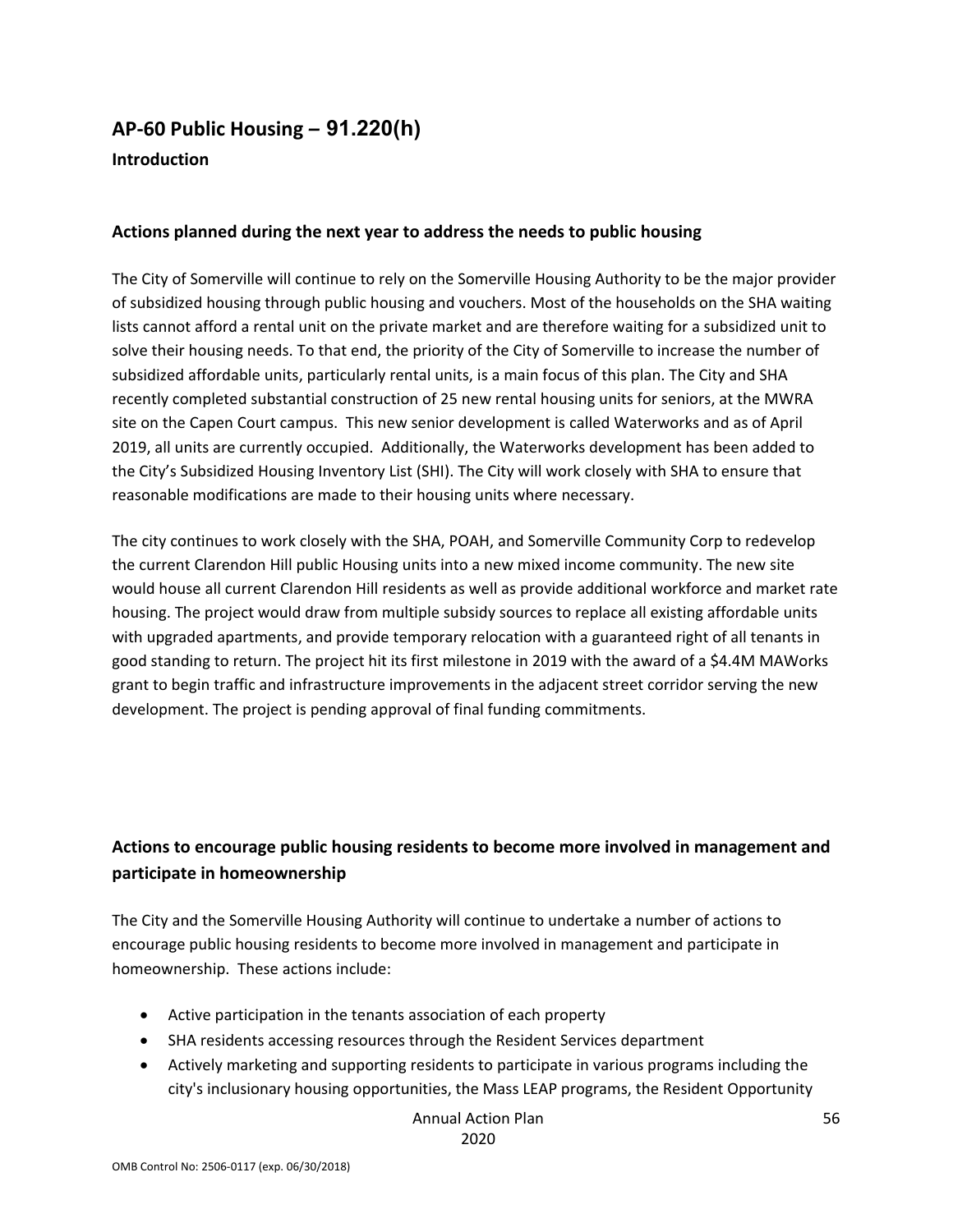Self Sufficiency Program, and the Section 8 Homeownership program.

- The City and Housing Authority will continue to partner with Somerville Community Corp to offer first time homebuyer and financial literacy classes.
- First Time Home Buyer Assistance in the form of closing costs and down payment assistance will continue to be offered through the city to income eligible households that can demonstrate need

## **If the PHA is designated as troubled, describe the manner in which financial assistance will be provided or other assistance**

Not applicable. The Somerville Housing Authority is not designated as a troubled PHA.

#### **Discussion**

The City will continue to work closely with the SHA to help address any future needs that may arise. The SHA will continue to have a seat on the Somerville Affordable Housing Trust Fund and the Somerville Fair Housing Commission, as well as the Community Preservation Committee. We will also continue to work collaboratively with the SHA on future development projects including the Clarendon Hills redevelopment which, as mentioned, is the most critical property in the SHA inventory in need of redevelopment.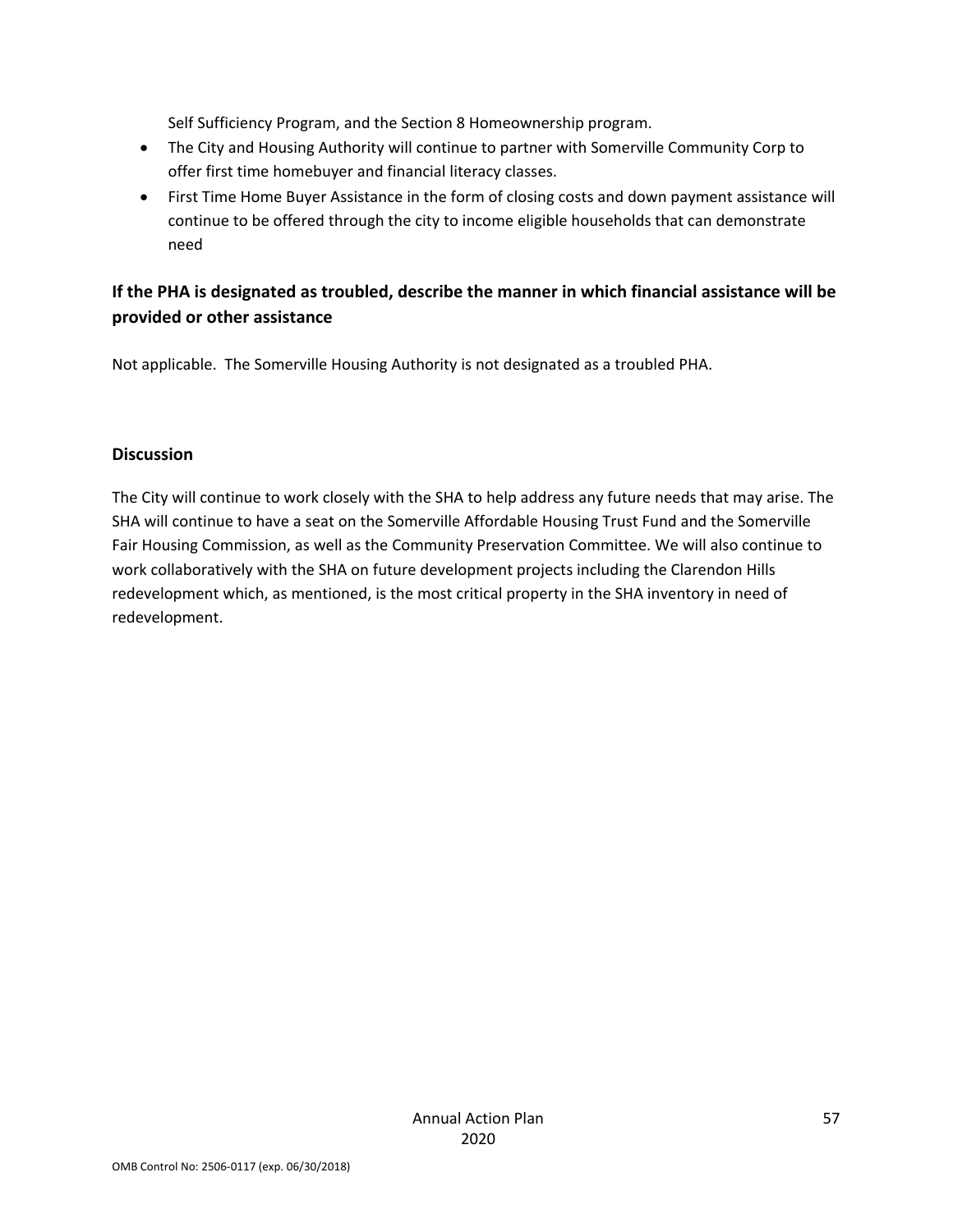# **AP‐65 Homeless and Other Special Needs Activities – 91.220(i)**

#### **Introduction**

Emergency Solution Grant funds will be one of the sources used to address the needs of homeless persons and persons with special needs by implementing strategies to prevent homelessness, encourage individuals living on the streets to move to housing and provide services to those living in emergency shelter with the goal of successful permanent housing placements. The City plans to continue to implement and expand on many of these efforts. Through a Request for Proposal, nonprofit agencies will be funded to providing services in 4 primary categories: Emergency Shelter and Essential Services, Homeless Prevention Activities, Rapid Rehousing and Stabilization and HMIS data collection and reporting. In addition to ESG funds, CDBG funds will be used to provide support services to the homeless and other special populations like veterans, chronically homeless and persons with special needs and HOME funds will also be used for Tenant Based Rental Assistance and new housing development units for formerly homeless households where possible.

## **Describe the jurisdictions one‐year goals and actions for reducing and ending homelessness including**

## **Reaching out to homeless persons (especially unsheltered persons) and assessing their individual needs**

The City uses a combination of teams to outreach and assess the needs of the homeless population (including unsheltered persons) using assessment and engagement activities to determine vulnerability and community resources to respond. The Outreach team working with the City of Somerville Police and other partners help unsheltered homeless men and women by canvassing for clients; engaging clients; accessing or providing emergency and crisis intervention services; assessing clients; providing crisis intervention counseling and case management; providing access to any available entitlement, benefits, housing or other resources; direct provision of and/or referral and linkages to health and/or mental health services and transportation of clients, and connecting people to the coordinated entry program. This team goal is to alleviate some of the burden placed on the Police Department and emergency rooms and more importantly to help homeless individuals stay alive during the harshest of months. The outreach team works to build trusting relationships with homeless persons living on the streets and in encampments, performs assessment for homeless persons in the field and links them to shelter and supportive services that meet their needs. As the Outreach team develops relationships with our street homeless population, we are confident this vulnerable population will become more willing to engage with services. OSPCD collaborates with service agencies and others in the public sector to analyze existing needs, to identify and address funding gaps. The Homeless Point in Time (PIT) Count, organized by the CoC annually assesses the characteristics of the homeless population in an around Somerville. Interviews and surveys were distributed to unsheltered person on the night of the PIT count to help collect demographic data. CoC partners conducted a homeless youth count which included a survey to OSPCD and local communities to better understand the needs of the homeless youth including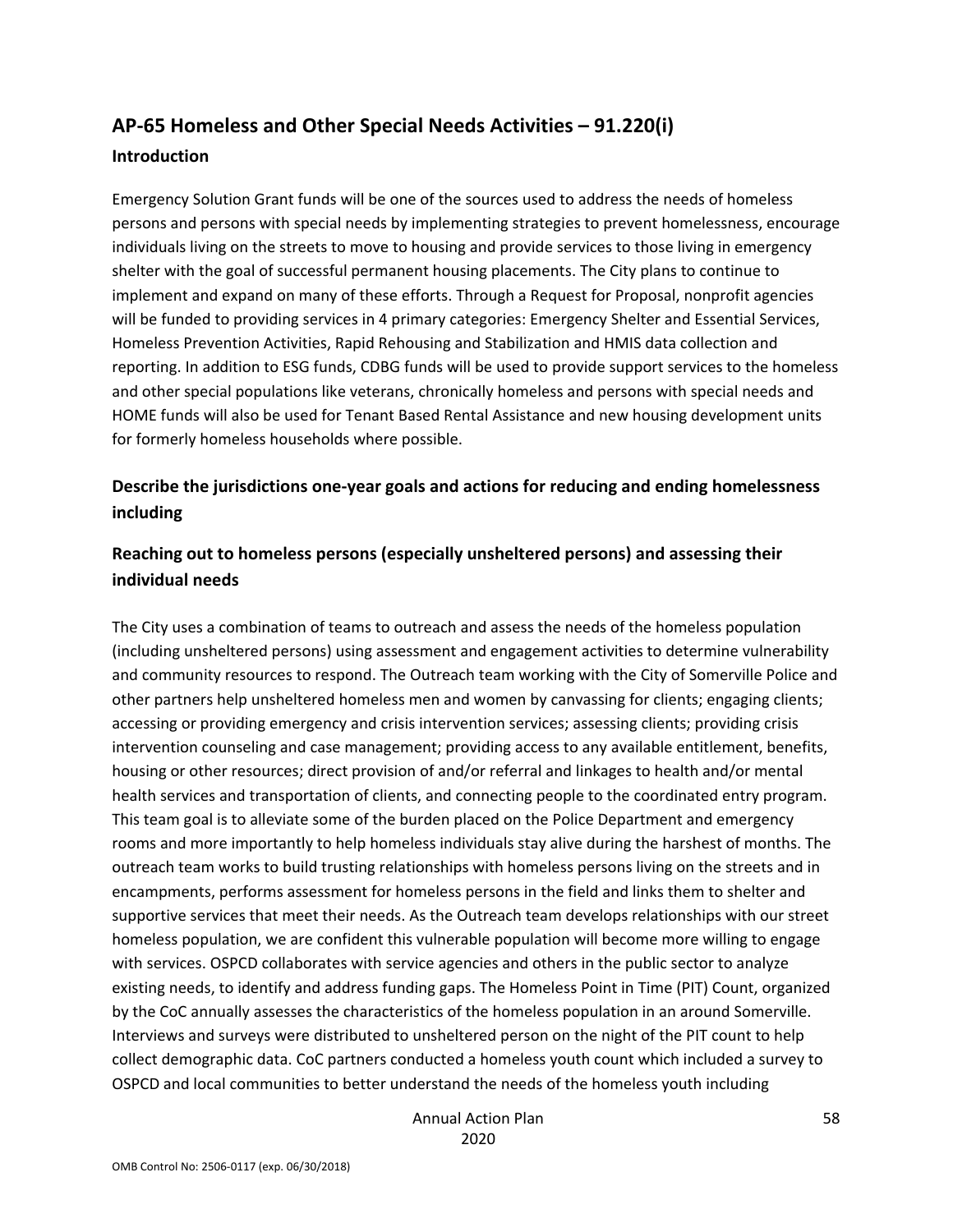unsheltered homeless youth. This important data is used by the CoC and its stakeholders to track the changing needs of the homeless. The major component of the action plan of OSPCD and the CoC is to develop and support the coordinated assessment system to match a homeless person's need for housing with available housing vacancies among providers, to improve access to services and to ensure appropriate interventions. Doing so will promote a system to ensure limited resources are used to create maximum impact and efficiency.

#### **Addressing the emergency shelter and transitional housing needs of homeless persons**

The City's funding, in combination with other public and private funding sources secured by sub recipients, provides of the operation of emergency shelters, transitional housing and support services program in the area. HOME funds are frequently used to support transitional housing needs and other funds support case management and support services to encourage stabilization. The Balance of State CoC and Somerville‐Arlington Homeless Providers Group developed a coordinated access system to assess the status of housing and support services. This tool standardizes the way households experiencing homelessness are assessed, prioritized and referred to the housing services they need. The Veterans Affairs Supportive Housing (VASH) program targets the needs of homeless veterans and their families and provides housing resources and case management with support services provided by Volunteers of America (VOA). Recognizing the limited resources and vulnerability of women, Catholic Charities operates a daily lottery system for emergency shelter beds and transitional work/stabilization beds for working women. These shelter and transitional programs address the needs of specific populations such as chronically homeless persons, families, person with severe substance abuse histories or those suffering from dual or multiple occurring disorders. In conjunction with the Continuum of Care, the City has drafted a new assessment tool to be used by all social service providers working with homeless person. The new tool will provide coordinated entry, assessment and housing and supportive service interventions to assist homeless families and families at risk of homelessness across the city. The goal of this collaborative tool will be to divert families from becoming homeless and to end families' homelessness as rapidly as possible. Three shelter programs receive ESG funding for operations and services. These shelter programs serve a wide range of discrete subpopulations of the homeless, including: programs providing support for recovering substance abusers, services for survivors of domestic violence and their children, transitional housing for youth, interim housing for street homeless who are awaiting permanent supportive housing placement, employment/volunteer services, intensive housing placement services and other programs that would not otherwise exist to provide special assistance. Other shelters not receiving ESG funds include Just‐a‐Start for homeless teen mothers, Wayside Youth for homeless Teens, Volunteers of America for homeless veterans, Somerville Community Corp Sewell Street SRO, Transition House program for formerly homeless individuals and families, etc.

## **Helping homeless persons (especially chronically homeless individuals and families, families with children, veterans and their families, and unaccompanied youth) make the transition to permanent housing and independent living, including shortening the period of time that**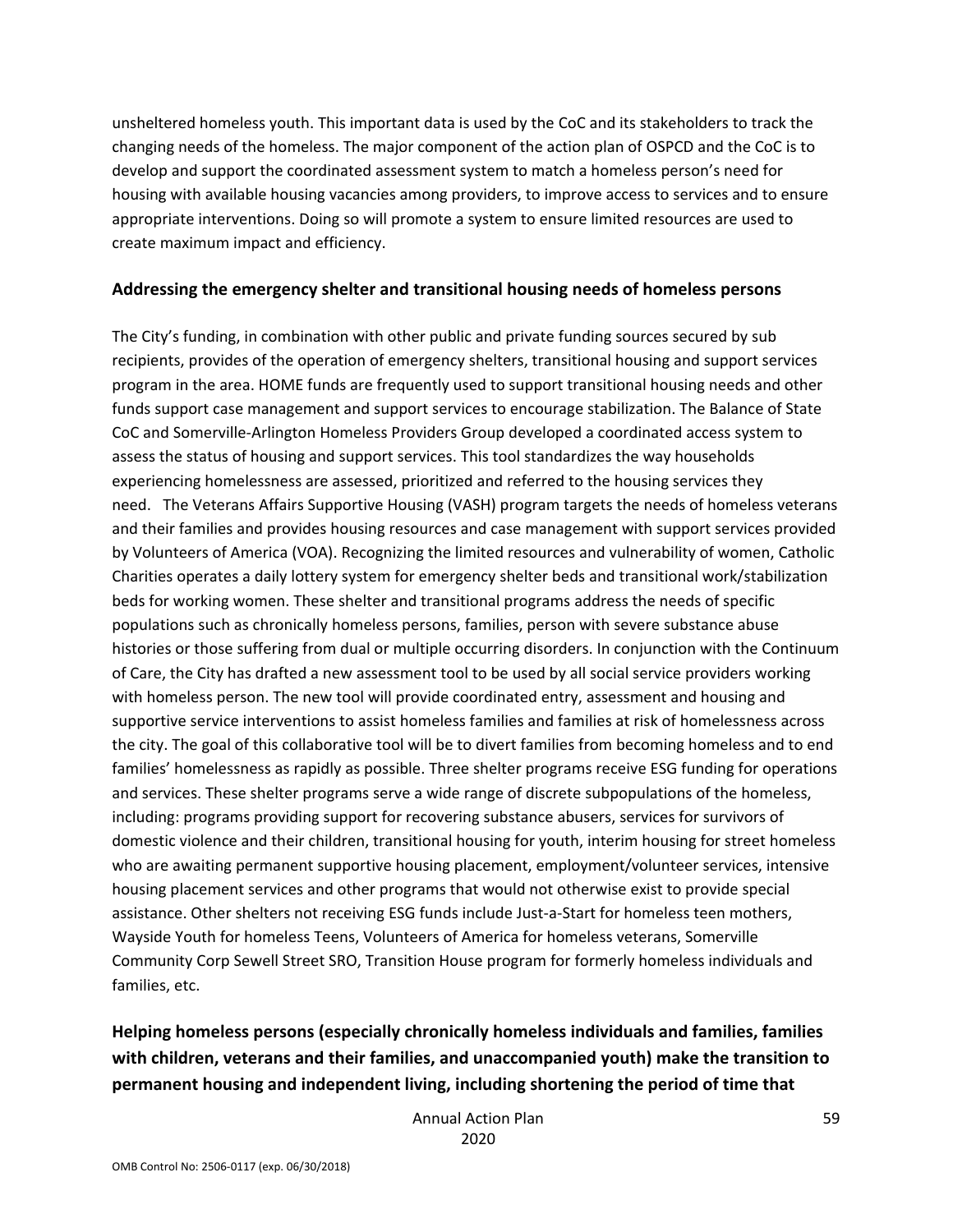## **individuals and families experience homelessness, facilitating access for homeless individuals and families to affordable housing units, and preventing individuals and families who were recently homeless from becoming homeless again**

Rapid Re‐Housing activities, offering short or medium term rental assistance, housing relocation and stabilization services, are a part of the strategy to help transition homeless persons to permanent and independent living. The City also funds case management services and comprehensive housing placement strategies in an effort to transition families and individuals into stable housing as quickly as possible. Awarded sub recipients encourage quick and effective placements out of shelter through performance based contracts that reward clients to stable housing situations, placements that result in individuals not returning to shelter and placement of long‐term stayers. The City will continue to refine strategies to increase placements through efforts to create new rental assistance programs; addressing the various needs of homeless families, adult families and individuals. These programs are helping working families/individuals, vulnerable families, survivors of domestic violence and elderly individuals/families move into permanent housing. The City and the CoC will continue their efforts to increase Permanent Sheltered Housing (PSH) for chronically homeless individuals, and quickly place veterans into permanent housing and connect them to the necessary services and benefits. In addition to Permanent Supportive Housing through the CoC and Permanent Housing (SRO's), case management and supportive services are a crucial component of the City's strategy to help persons experiencing homelessness find housing and maintain stability in that housing. There are a variety of supportive service programs to assist homeless person's address their income, employment, money management, legal, housing and other related needs, so they can obtain and retain housing in each case funding is matched. In addition, there are Permanent Supportive Housing programs such as Stepping Stones operated by Heading Home, Somerville Homeless Coalition, etc. The 2018 and 2019 AHAR reported 174 individuals were assisted in Emergency Shelter (ES), Transitional Housing (TH), Permanent Supported Housing (PH) and 36% (or 63 individuals) exited to successful permanent housing. The AHAR reported 15 families and 48 individuals assisted through transitional housing during the same reporting period. Transitional programs were offered by agencies such as Catholic Charities, Somerville Homeless Coalition, etc. Somerville Community Corp, SRO is not considered transitional or permanent housing. The majority of CASCAP's permanent supported housing programs for persons with mental illness are occupied by formerly homeless persons. One of the client conditions tied to acceptance into the transition to permanent housing program is clients' agreement to work on housing goals such as financial management, case management coordination to access maximum benefits, life skills development, and recovery and relapse prevention, etc. In addition to housing resources, case management and supportive services are crucial components to the City's strategy to help persons experiencing homelessness find housing and maintain stability in that housing. Service programs assist homeless persons address their income, employment, money management, legal, housing and other related needs, so they can obtain and retain housing.

## **Helping low‐income individuals and families avoid becoming homeless, especially extremely low‐income individuals and families and those who are: being discharged from publicly**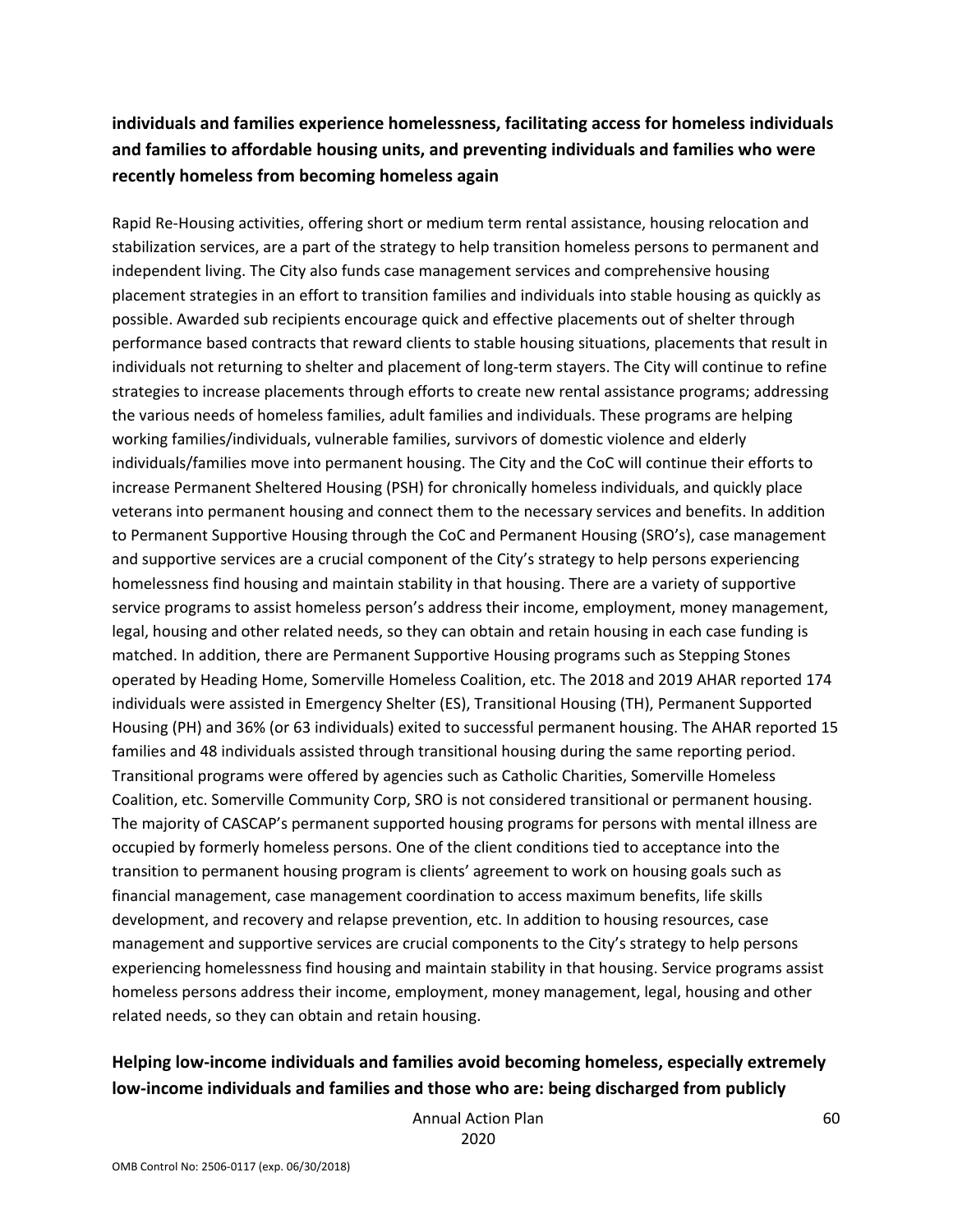**funded institutions and systems of care (such as health care facilities, mental health facilities, foster care and other youth facilities, and corrections programs and institutions); or, receiving assistance from public or private agencies that address housing, health, social services, employment, education, or youth needs.** 

Discharge planning prepares a homeless person to return to the community and prevents the person from falling into homelessness by linking individuals to essential housing and services. Homeless shelters have become the housing placement for many exiting residential treatment, corrections and youth programs. The City's shelters and community service providers have come together to develop appropriate specialized services and identified resources to address the needs of this fragile population and break the cycle of homelessness by providing the permanent housing and supportive services necessary to stabilize individuals exiting systems of care. Peer support projects and community‐based organizations have provided case management and residential services to promote stability. Clients struggling with a history of substance abuse have worked on strategies for supporting recovery in housing. Veteran programs have focused on addressing housing barriers related physical and mental health disorders. Young adult programs have developed age appropriate responses to address the needs of this subpopulation. Formerly homeless young parenting mothers and their infant children will be referred from shelters and other systems of care to ensure they receive case management, parenting skills and develop a plan for independent living. ESG funds for prevention program services include, but are not limited to, family or tenant/landlord mediation, household budgeting, emergency rental assistance, job training/placement and benefits advocacy. To be eligible for ESG funded prevention assistance, programs must assess and document that the household would become homeless but for the ESG assistance. In other words, a household would require emergency shelter or would otherwise become literally homeless in the absence of ESG assistance. A household that is at‐risk of losing their present housing may be eligible if it can be documented that their loss of housing is imminent, they have no appropriate subsequent housing options, and they have no other financial resources and support networks to assist with maintaining current housing or obtaining other housing. Through a comprehensive uniform intake, sub-recipient case managers will determine if there are other housing options available to the household rather than accessing shelter through the homeless system. For example, family and friends that the client may be able to stay with while stabilizing their housing situation, may be beneficial for the household and simultaneously reserves homeless shelter resources for those with no other options. Additionally, sub-recipient case managers will provide follow up to families and individuals in housing to ensure they remain stably housed. This follow‐up may take the form of monthly check-in either in person, by phone or home visits. The current strategy for reducing returns to homelessness focuses on case management and stabilization services. Specifically case managers working with formally homeless clients focus on tenancy skill development, money management, assistance with applying for, obtaining and maintaining all mainstream benefits, and referrals to clinical services. The case management efforts combined with the homeless prevention services funded through ESG and City dollars are the key steps the City takes to reduce returns to homelessness.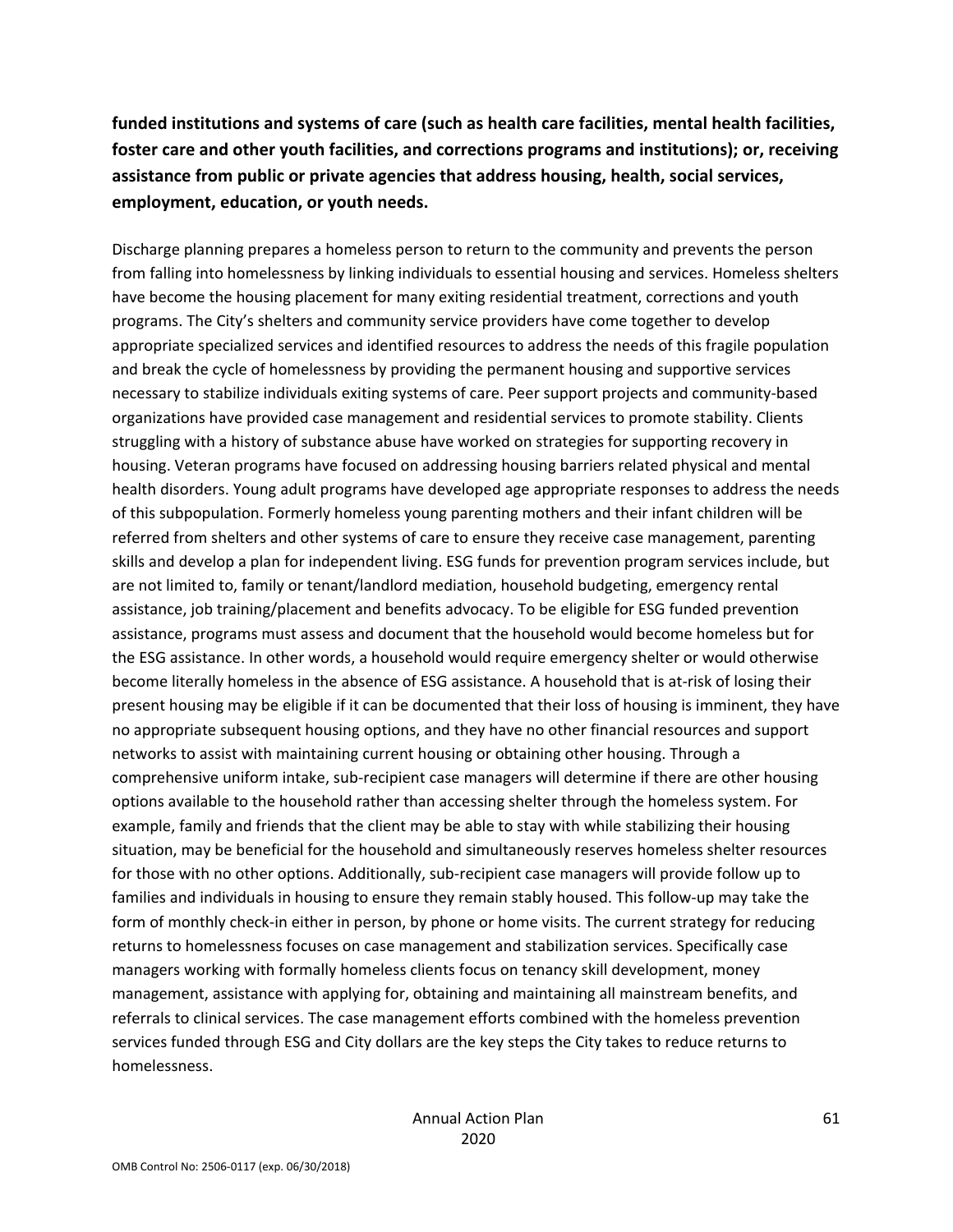#### **Discussion**

The SomerVision 2040 reinforces Somerville's commitment to the City's housing‐related challenges which include: the rising cost of housing, the lack of affordable housing, forced displacement, chronic homelessness, an insufficient diversity of housing stock, and an inadequate condition of the existing housing stock. SomerVision directly addresses these challenges through its goal and policies. The overarching goal being to create a diversity of programs that prevent homelessness and address the housing needs of the homeless and those at risk of homelessness through increasing housing supply, stop forced displacement, increase proportion of affordable housing, encourage on‐campus housing solutions, protect immigrants, end chronic homeless, support modernization of the existing housing, aim for Universal Design, and promote continuity. SomerVision's policy is that the City should ensure that a cohesive network exists to prevent individuals and families from becoming homeless. Through an RFP process, local social service providers will be awarded contracts to address the needs of low income residents with special needs. The City will award Public Service Grant funds to non‐profit agencies to provide supportive services that may include but are not limited to the following: individual needs assessment, crisis counseling, food and nutrition counseling, individual and group counseling, substance abuse counseling and treatment, benefits counseling and advocacy, individual case management, budget counseling, medication management, money management, mental health treatment, transportation, recreation and social activities. Emergency Solution Grant funds will be provided to non‐ profit agencies to address prevention of homelessness for at ‐risk populations and rapid rehousing for those experiencing homelessness. The Somerville‐Arlington Homeless Providers Group and OSPCD continue to be committed to the Homeless Management Information System (HMIS). All ESG and Somerville‐Arlington Homeless Providers Group recipients participate in HMIS and continued analysis is expected to provide real time data to evaluate the impact of the programs. Also, The Somerville‐ Arlington Homeless Providers Group and OSPCD continue to work with local social service agencies to establish performance standards. Program and agency refunding is dependent, in part, on successfully meeting the standards.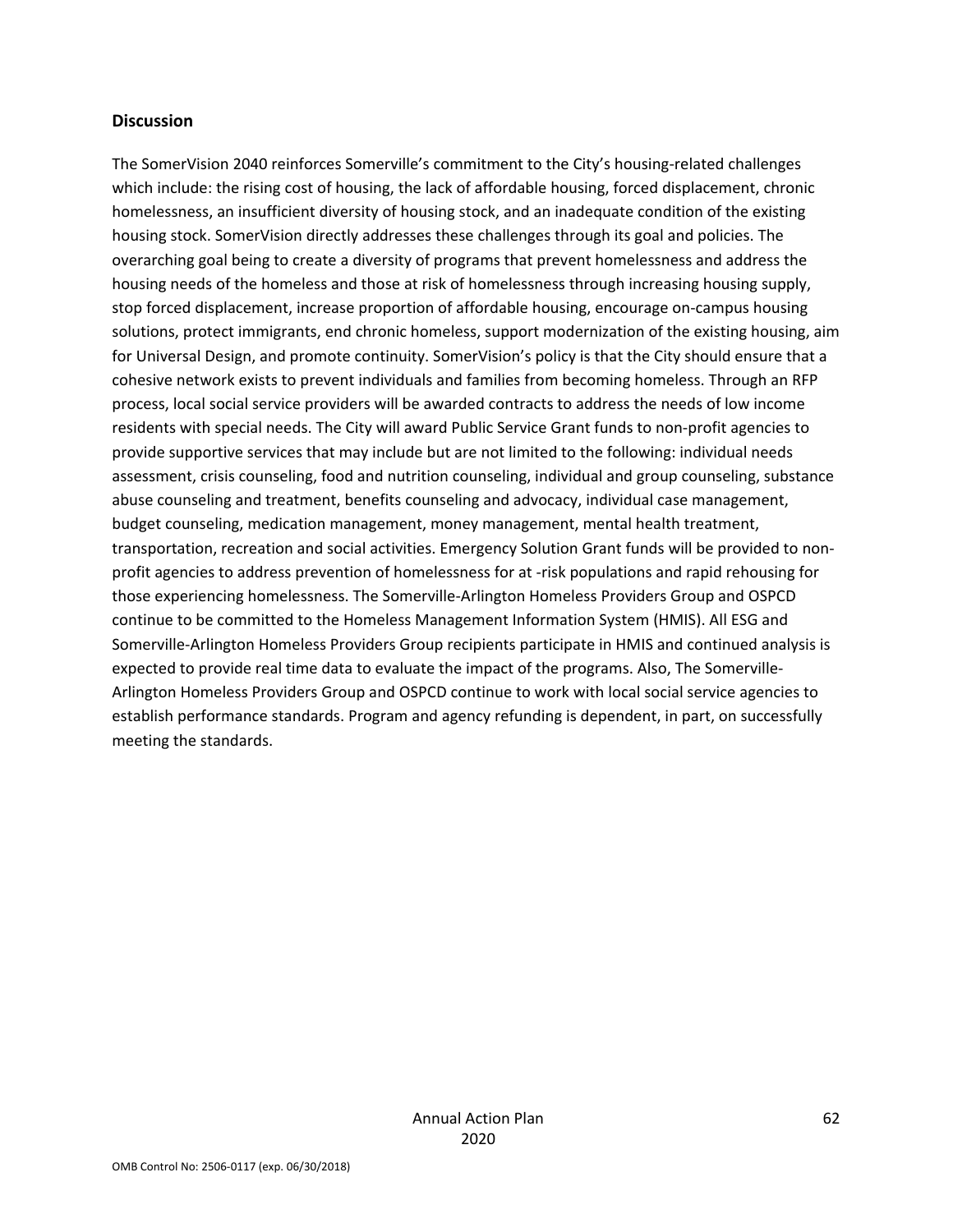## **AP‐75 Barriers to affordable housing – 91.220(j)**

## **Introduction:**

The City of Somerville continues to take bold and meaningful actions to address a number of factors and circumstances that have created significant barriers to affordable housing for city residents. These factors include:

- Income and wages are not keeping pace with rising housing costs and the overall cost of living
- Federal resources for programs, such as the federal Section 8 Program, are not sufficient to meet the experienced need.
- Homeownership is out of reach for the majority of residents due to an expensive and competitive housing market
- Low housing vacancy rates are contributing to higher rents
- The cost of land is high and there is a lack of vacant land for future growth
- Backlog of infrastructure and public facilities investment needs.

**Actions it planned to remove or ameliorate the negative effects of public policies that serve as barriers to affordable housing such as land use controls, tax policies affecting land, zoning ordinances, building codes, fees and charges, growth limitations, and policies affecting the return on residential investment** 

In response to the factors noted above, the City made significant progress in 2019 on previously noted proposals that address most of these issues. In some instances, changes have already been implemented such as in the inclusionary zoning ordinance. Since 2012 the City has increased the percentage of required inclusionary units on multiple occasions since 2010. Notable updates or milestones achieved include:

● The City has re-filed a Home Rule petition to the Commonwealth of MA to institute a locally based transfer fee on real estate transactions that is being deliberated at the state legislature The City has filed Home Rule Petitions for a local right of first refusal ordinance and to expand the eligible activities available for funding under the Affordable Housing Trust fund. The City adopted and implemented a revised condo conversion ordinance with provisions targeted at minimizing displacement the City adopted a brand new zoning ordinance that will strengthen and promote additional affordable housing creation, continued to expand the pipeline of 100 Homes projects, he City has successfully launched the Office of Housing Stability, and the City has formed a committee and secured funding for a consultant to launch a Community Land **Trust**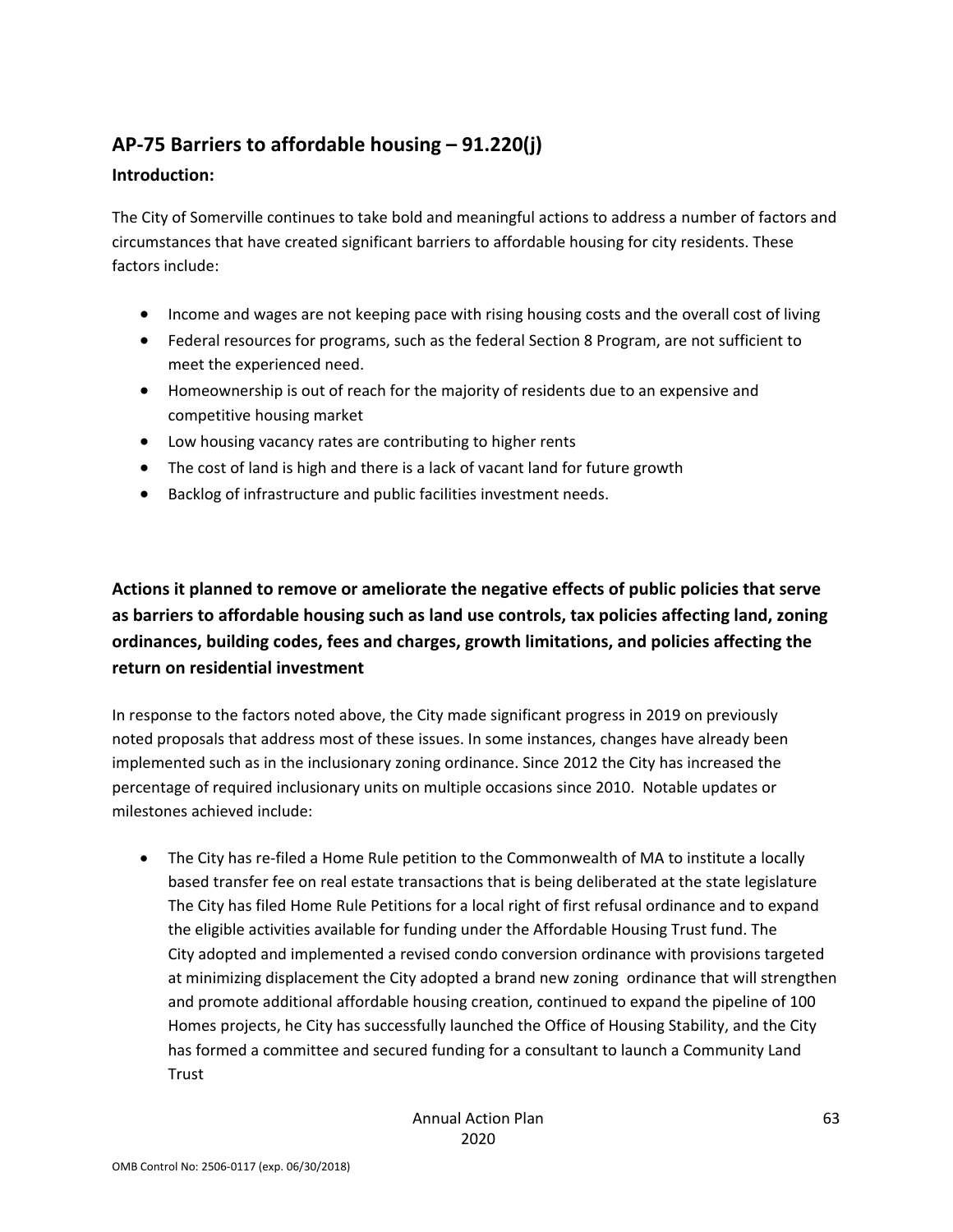#### **Discussion:**

The city continues to take a multi-faceted approach to improving the lives of low to moderate income residents that extends beyond the solution set offered above that directly focuses on housing policy. The City is continuing to make progress on other areas of need including workforce development and infrastructure needs that will alleviate some of the conditions that disproportionately impact low to moderate income residents living in high cost of living regions such as Somerville and the greater Boston area. This multi-faceted approach is intended to not only stabilize the cost pressure's being experienced in the housing market but also create opportunities for low to moderate income residents improve their earnings potential and standard of living.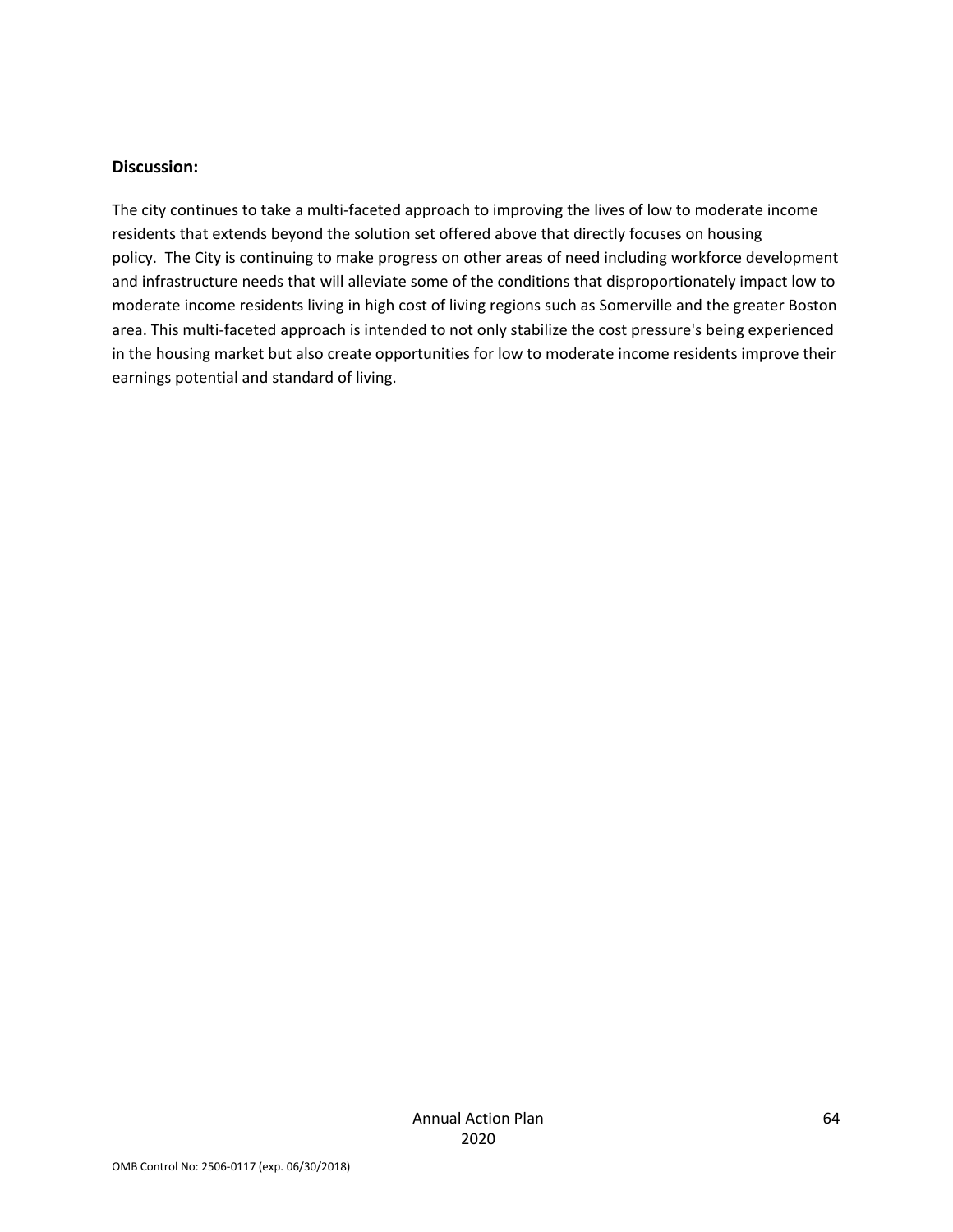## **AP‐85 Other Actions – 91.220(k)**

### **Introduction:**

The City of Somerville along with other partnership agencies will continue to develop programs and initiatives, designed to improve existing programs and identify additional sources of funding to better serve those in need of affordable housing and related services. This includes actions and strategies to be undertaken to address underserved needs, foster and maintain affordable housing, evaluate and reduce lead based paint hazards, reduce the number of poverty level families and enhance coordination efforts between public and private housing and social service agencies and identify additional sources of funding to better serve those in need of affordable housing and related services.

### **Actions planned to address obstacles to meeting underserved needs**

The City will address obstacles in meeting the underserved needs by collaborating with other public and private agencies, and pursuing funding sources as they become available for specific priority activities. OSPCD will strive to overcome the main obstacles of the underserved by:

• leveraging its resources and partnering with housing and service organizations to create supportive housing units for the chronically homeless in order to leverage federal dollars for a greater number of projects;

• seeking partnerships with developers in order to apply for more tax credit applications and other grants;

• assisting households increase their income and assets including public service funding for job readiness and other assistance programs to help individuals secure a job to increase their family income, helping families build assets by providing financial assistance to income eligible households who otherwise could not afford to purchase a home due to lack of funds for down payment, closing costs and other fees associate with the purchase;

• making housing and services available to the underserved including populations with special needs. Rapid Re‐housing activities using ESG funds will target those who are in need of benefits to pay for long term housing and those who are victims of domestic violence;

• supporting services for senior citizens and persons with disabilities by proving medical and nutritional shopping to promote access to essential community services by providing health, wellness and nutrition. Support groups to increase mobility and enable them to continue to be active and social.

• Providing age appropriate supportive services to low and low‐moderate income working families to include affordable camps and after‐school enrichment programs for disadvantaged and underserved youth.

• Support domestic violence and abuse prevention and treatment for adults and youth survivors of domestic violence through counseling, safety‐net, planning, legal representation and raising awareness. • advertising available services to the underserved through translated materials to reach non‐English speaking residents in regards to available programming and general entitlement information, explore different methods of outreach to communicate with residents who have a disability and strive to have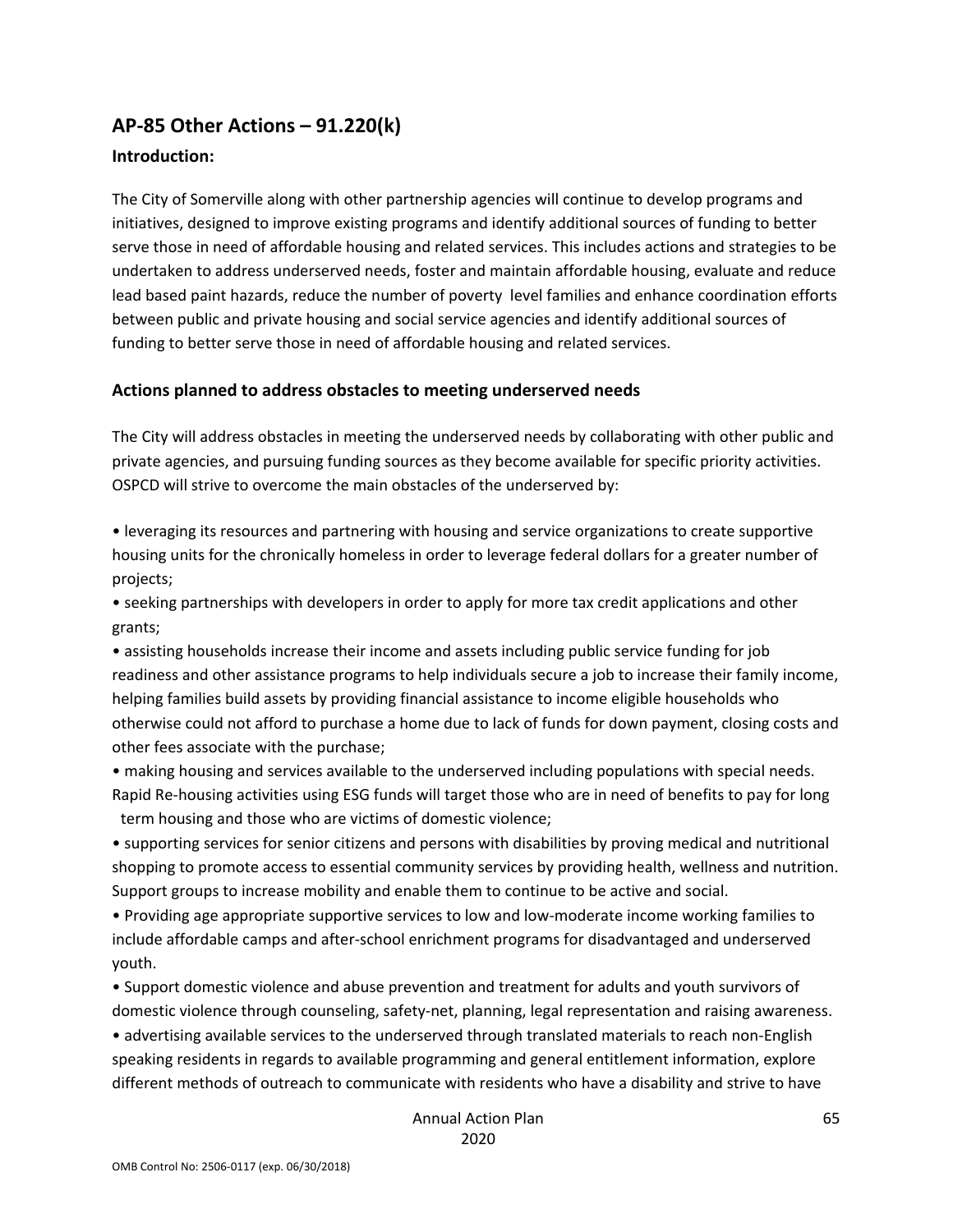publicly held hearings in low‐income neighborhoods and conduct meetings that serve special needs populations.

#### **Actions planned to foster and maintain affordable housing**

OSPCD and its partnership agencies will formulate a plan to foster and maintain affordable housing to include:

• monitoring its existing stock of affordable housing units through property inspections and continued relationships with property managers;

• exploring other funding sources for affordable housing such as private and regional/state funding opportunities;

• encouraging higher density mixed use developments and inclusionary housing policies and other zoning policies;

- collaborating with regional public and private agencies working to promote affordable housing.
- Office of Housing Stability ‐ provides Section 8 voucher incentive program

### **Actions planned to reduce lead‐based paint hazards**

Childhood lead poisoning is the number one environmental health problem facing children today. Unlike many diseases, lead poisoning is entirely preventable. The City of Somerville receives federal funding from the U.S. Department of Housing and Urban Development (HUD) to reduce lead based paint hazards and established a Healthy Homes program for in low and moderate income units within the City of Somerville. The Healthy Homes Program and the City's Environmental Services Department serves as the primary liaison for connecting the community with resources to prevent lead poisoning. Compliance with the lead requirement requires:

• Contractors conduct renovation in a lead safe manner and conduct a visual verification and lead dust clearance testing

• Landlords to conduct a visual assessment and correction of potential lead hazards at unit turnover and provide lead education materials

• Childcare facilities to obtain proof of blood lead testing at enrollment

#### **Actions planned to reduce the number of poverty‐level families**

The City and other agencies will continue to collaborate in pooling necessary resources to assist individuals and families with obtaining the tools to overcome poverty. These anti-poverty goals will include:

• increasing effective income (funding job training and educational programs to increase a person's potential income, promoting awareness of tax filing credits);

• supporting asset accumulation (work with organization to increase financial education, homebuyer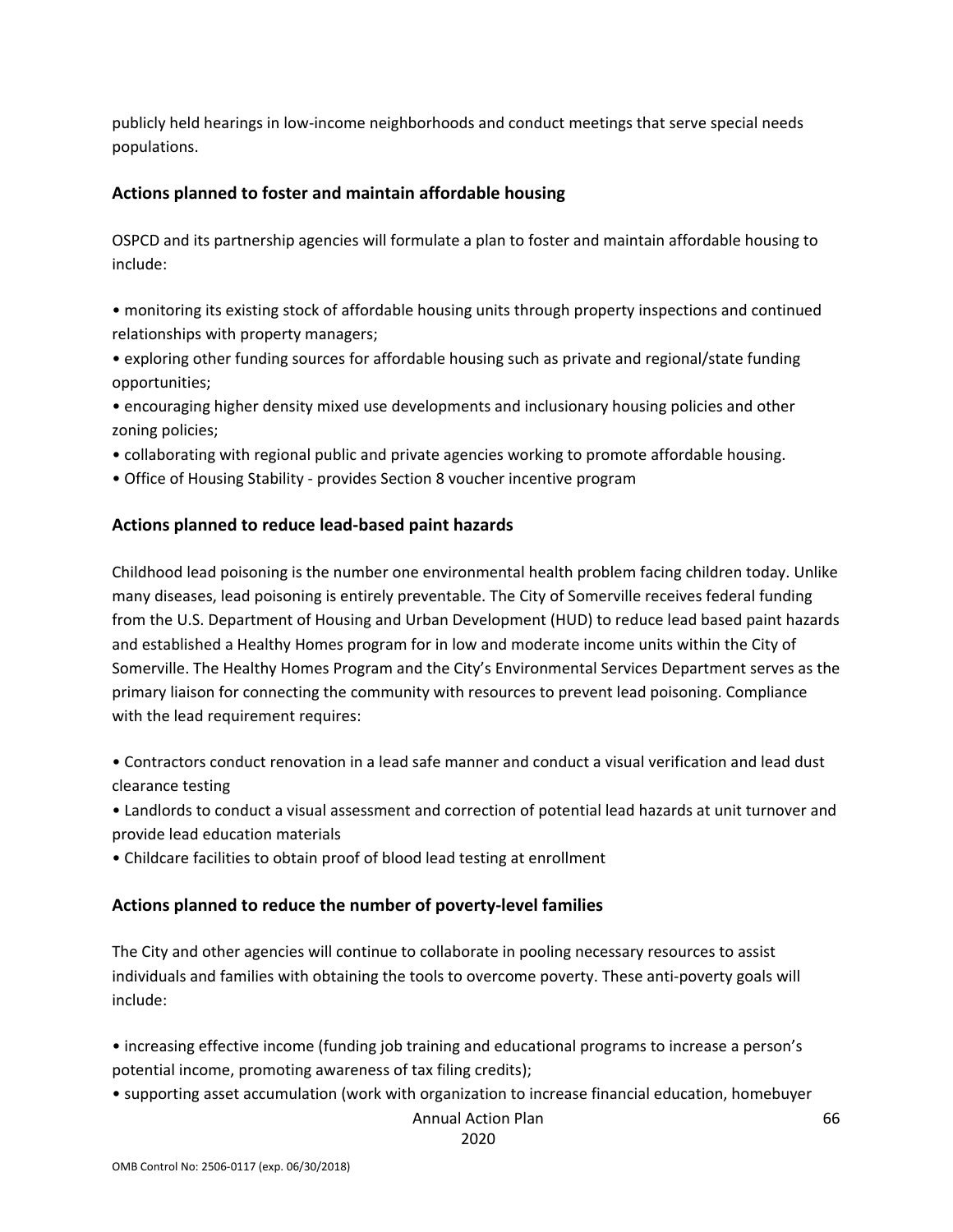counseling and general financial literacy concerns);

• promoting small business and economic development (providing technical assistance and support to microenterprises to encourage their success, expansion of small businesses and job creation);

• providing case management, emergency assistance and information/referral services to low income and poverty level families to include financial assistance for education or job training to help clients get better jobs with higher income potential;

• supporting employment, transportation and training programs to improve academic, basic and technical skills of low income persons so they can find jobs or improve their earning capacity;

• providing emergency utility assistance to income eligible families in financial stress (providing weatherization and urgently needed home repairs;

• providing public services that provide assistance by very low income families and services to at risk youth (supporting education, training and employment programs to prepare disadvantaged youth for career success and mentoring program to improve their outcomes); and

• creating mixed income communities (encouraging the de‐concentration of poverty and the creation of stable mixed income neighborhoods through the development of affordable housing outside of low income areas).

### **Actions planned to develop institutional structure**

The coordination of federal and private resources will improve access to housing and community development resources and target those resources to high priority areas and initiatives. OSPCD will continue to analyze the delivery system of affordable housing to identify areas of problem and issues. Close communication ties with housing programs are being pursed to improve program coordination and the implementation of new housing policies and programs. As part of conformance to the HEARTH Act, the City and its Continuum of Care sub‐recipients are required to participate in the new Coordinated Access System for all receiving ESG funding. Participating sub‐recipients must adhere to the Coordinated Entry (CE) policy and procedures to coordinate and strengthen access to diversion, housing and shelter services for families and individuals who are homeless or at risk of homelessness. The CE institutes consistent and uniform assessment and referral processes to determine and secure the most appropriate response to each individual and family's immediate and long-term housing needs.

## **Actions planned to enhance coordination between public and private housing and social service agencies**

Housing and social service providers collaborate regularly through participation in the Balance of State CoC's monthly meetings and its various subcommittee meetings. A city Housing Division staff member serves as a representative for City of Somerville and is able to serve as a liaison between the City and housing and social service agencies. These meetings also include representatives from agencies serving a broader group of residents at the poverty level, such a Community Action Agency of Somerville, RESPOND, Cambridge and Somerville Legal Services and others who provide non‐housing services such as employment training, mental health counseling, veterans services, elder services, financial literacy,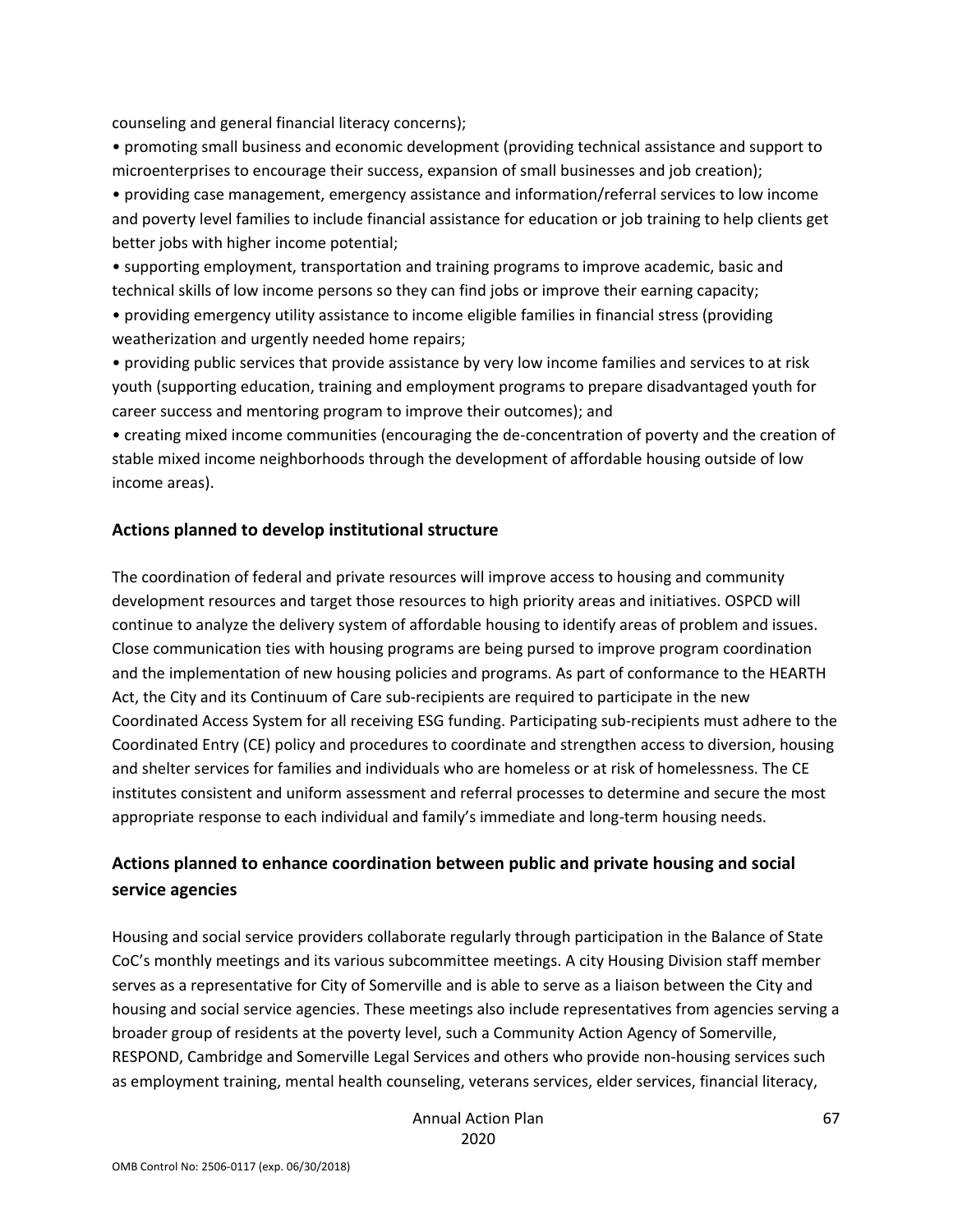immigrant services and health services. The CoC also maintains an inventory of housing as well as social service providers and includes details such as the subpopulations served as well as the services provided. Several social service agencies have offices located in public housing and attend general meetings of the housing authority to identify problems in advance and have the opportunity to help resolve a crisis immediately. Please see the Public Housing section of the Plan for the more information regarding the consultation and coordination, as well as information about the encouragement of public housing residents to become involved in management of the properties. The CoC also maintains an inventory of housing as well as social service providers and includes details such as the subpopulations served as well as the services provided. Several social service agencies have offices located in public housing and attend general meetings of the housing authority to identify problems in advance and have the opportunity to help resolve a crisis immediately. Please see the Public Housing section of the Plan for the more information regarding the consultation and coordination, as well as information about the encouragement of public housing residents to become involved in management of the properties.

#### **Discussion:**

The City of Somerville is continuously refining its strategies to foster affordable housing, reduce lead based paint hazards, and continues to offer microenterprise and entrepreneurship technical assistance, reduce the number of families in poverty and enhance coordination. By enhancing coordination and developing greater collaboration, the City of Somerville will work to create an environment that serves the need of the low and moderate income community effectively and with minimal barriers.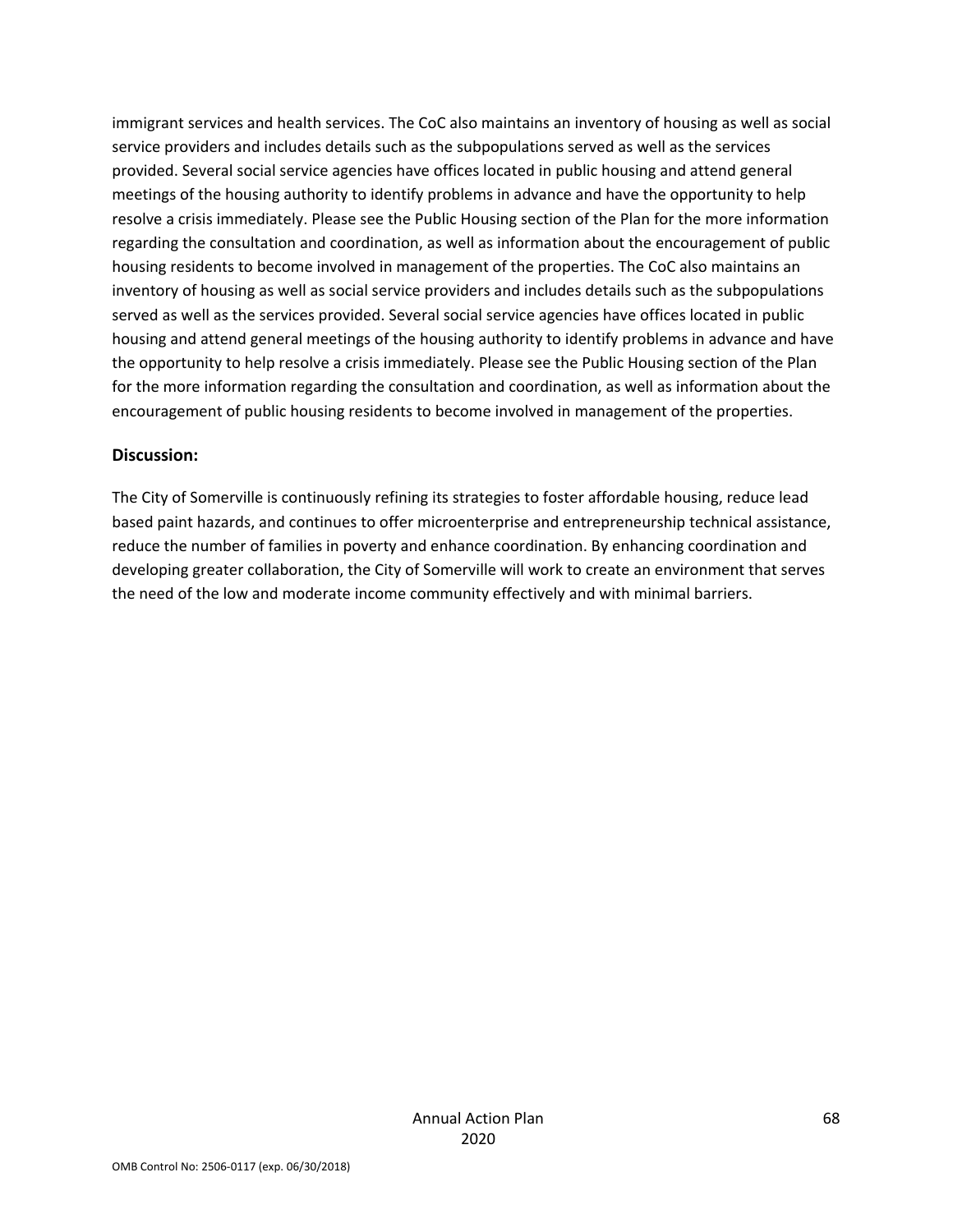## **Program Specific Requirements**

## **AP‐90 Program Specific Requirements – 91.220(l)(1,2,4)**

### **Introduction:**

Projects planned with all CDBG funds expected to be available during the year are identified in the Projects Table. The following identifies program income that is available for use that is included in projects to be carried out.

## **Community Development Block Grant Program (CDBG) Reference 24 CFR 91.220(l)(1)**

Projects planned with all CDBG funds expected to be available during the year are identified in the Projects Table. The following identifies program income that is available for use that is included in projects to be carried out.

| 1. The total amount of program income that will have been received before the start of the        |          |
|---------------------------------------------------------------------------------------------------|----------|
| next program year and that has not yet been reprogrammed                                          | 110,000  |
| 2. The amount of proceeds from section 108 loan guarantees that will be used during the year      |          |
| to address the priority needs and specific objectives identified in the grantee's strategic plan. | 0        |
| 3. The amount of surplus funds from urban renewal settlements                                     | 0        |
| 4. The amount of any grant funds returned to the line of credit for which the planned use has     |          |
| not been included in a prior statement or plan                                                    | 0        |
| 5. The amount of income from float-funded activities                                              | $\Omega$ |
| <b>Total Program Income:</b>                                                                      | 110.000  |

## **Other CDBG Requirements**

| 1. The amount of urgent need activities                                                 | 0      |
|-----------------------------------------------------------------------------------------|--------|
| 2. The estimated percentage of CDBG funds that will be used for activities that benefit |        |
| persons of low and moderate income. Overall Benefit - A consecutive period of one,      |        |
| two or three years may be used to determine that a minimum overall benefit of 70%       |        |
| of CDBG funds is used to benefit persons of low and moderate income. Specify the        |        |
| years covered that include this Annual Action Plan.                                     | 80.00% |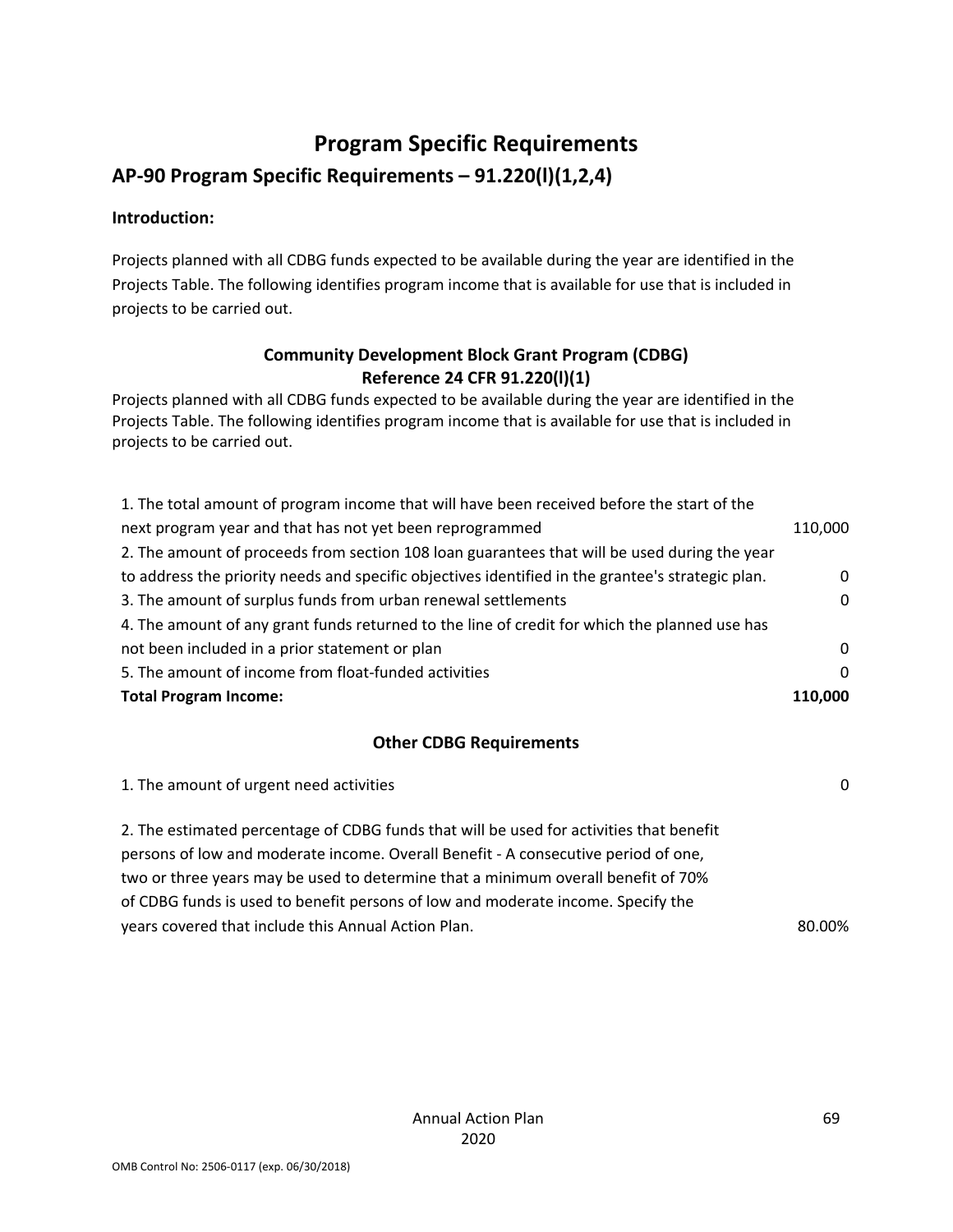## **HOME Investment Partnership Program (HOME) Reference 24 CFR 91.220(l)(2)**

- 1. A description of other forms of investment being used beyond those identified in Section 92.205 is as follows:
- 2. A description of the guidelines that will be used for resale or recapture of HOME funds when used for homebuyer activities as required in 92.254, is as follows:

Please see appendix.

3. A description of the guidelines for resale or recapture that ensures the affordability of units acquired with HOME funds? See 24 CFR 92.254(a)(4) are as follows:

Please see appendix

4. Plans for using HOME funds to refinance existing debt secured by multifamily housing that is rehabilitated with HOME funds along with a description of the refinancing guidelines required that will be used under 24 CFR 92.206(b), are as follows:

## **Emergency Solutions Grant (ESG) Reference 91.220(l)(4)**

1. Include written standards for providing ESG assistance (may include as attachment)

All sub‐grantees will be required to conduct an evaluation of each applicant for eligibility for ESG funds through an initial intake consultation, specifically whether an applicant for funds meets the definition of "homeless" or "at risk of homelessness" in accordance with 24 CFR 576.2, and whether an applicant meets income eligibility. All sub‐grantees will also be required to keep records (case files) and report information in the Homeless Management Information System (HMIS) or comparable database regarding eligibility or ineligibility for each applicant in accordance with 24 CFR 576.500 (b),(c),(d), and (e). Records must be kept for each program participant that document: the services and assistance provided to that program participant; compliance with requirements under 24 CFR 576.101-106, 576.401 (a) and (b) and 576.401 (d) and  $€;$  and where applicable, compliance with the termination of assistance requirement in 576.402. Households must meet at least the following minimum criteria: 1. INCOME: Household's total income must be at or below 50% AMI, 2. Must be a SOMERVILLE RESIDENT (defined as someone) a)currently living in Somerville, b)living in a Somerville shelter, or c)living in Somerville immediately prior to becoming homeless, 3.HOUSING STATUS: Household must be either homeless in accordance with 24 CFR 576.2 (to receive rapid re‐housing assistance) or at risk of losing its housing in accordance with 24 CFR 576.2 (to receive homelessness prevention assistance); and must meet the following criteria a. Not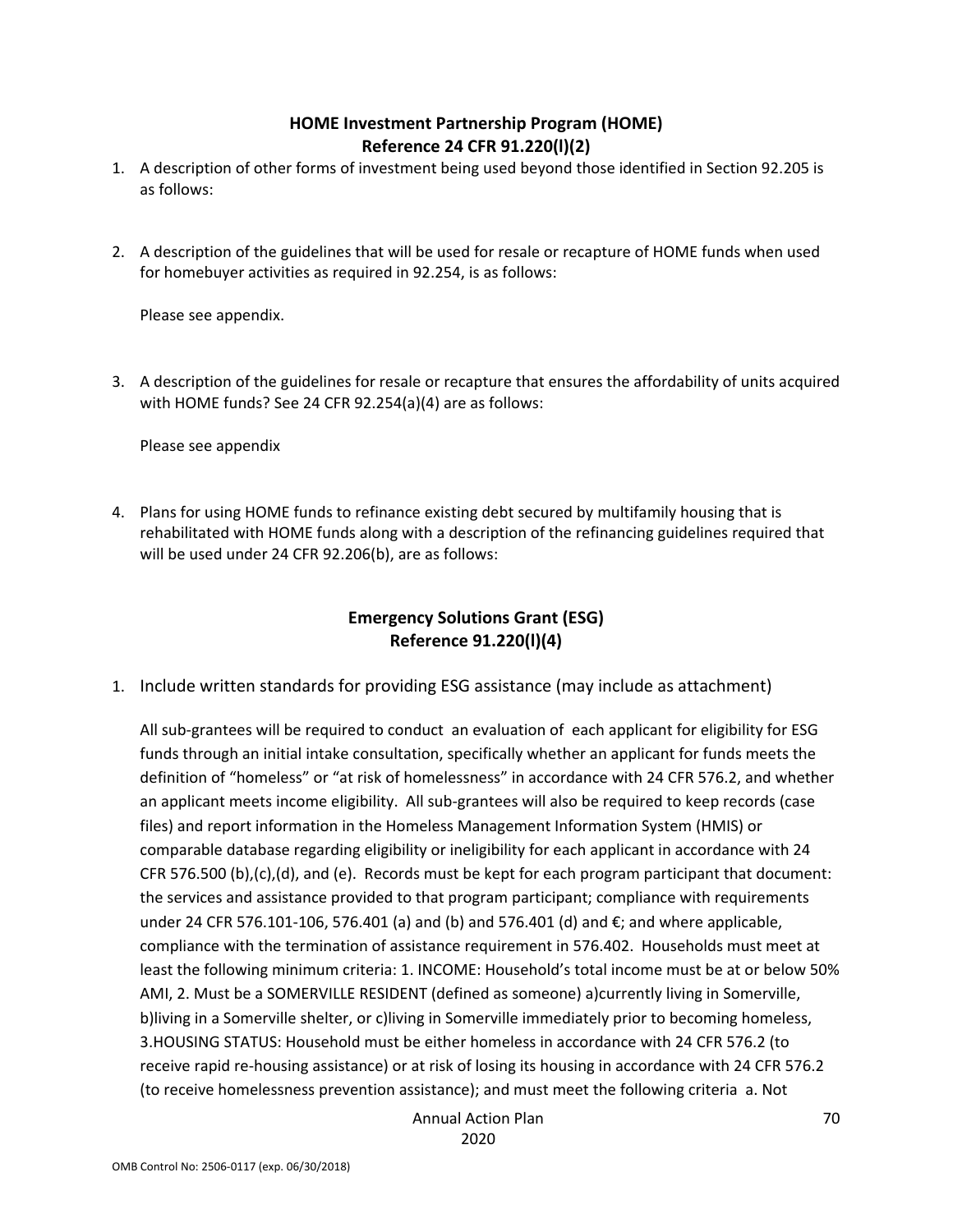otherwise eligible for Emergency Assistance, b. No appropriate subsequent housing have been identified, c. No financial resources to obtain immediate housing in its existing housing; and d. The household lacks support networks needed to obtain immediate housing or remain in existing housing. All clients must receive an exit assessment that will be entered into HMIS or comparable database. All sub recipients will be required to use the coordinated entry assessment tool when prioritizing clients for assistance. See Appendix for additional information.

2. If the Continuum of Care has established centralized or coordinated assessment system that meets HUD requirements, describe that centralized or coordinated assessment system.

The Continuum of Care has a centralized assessment form and has received funding for its implementation. An evaluation criteria and performance outcomes related to monitoring protocols was developed. The goal of the coordinated assessment system is to enable agency to make rapid, effective and consistent client to housing and serve matches regardless of the client's location within the CoC's geographic area by standardizing the access and assessment process and by coordinating referrals. The Coordinated Entry System included an assessment of the intake process for the current homeless service providers to identify system strengths and weaknesses. The form collected all the data elements necessary for implementation in the HMIS system. The coordinated entry tool included a development of matrix of inventory, assessment tool, populations to be prioritized, developed by name list strategies, procedures to access inventory, access approach, centralized access, coordinated assessment/no wrong door, etc. Due to the diverse range of emergency shelter programs with the Somerville‐Arlington area, wide shelter standards governing length of stay, safety and shelter needs of special population were development. Each ESG funded program within the Continuum for Somerville, was mandated to be working on their own written shelter policies and procedures concerning matters that meet, or exceed, the City and federal regulations.

 Housing priorities and services for individuals and families can be recommended using a vulnerability index. Permanent Support Housing is recommended for individuals and families who need permanent housing with ongoing access to services and case management to remain stably housed. Rapid Re‐housing is recommended for individuals and families with moderate health, mental health and/or behavioral health issues, but who will likely be able to achieve housing stability over a short time period through a medium or short‐term rent subsidy and access to support services. Affordable Housing is recommended for individuals and families who do not require intensive supports but may still benefit from access to affordable housing with no specific intervention drawn from homeless services providers.

In order to create a more systematic approach to homelessness and strategically allocate resources, smaller CoC's across the Commonwealth of Massachusetts were merged to form larger CoC's within defined districts. The Somerville‐Arlington CoC merged to become a part of the Balance of State CoC (Boston area). The Balance of State CoC holds monthly meetings. Members of the former Somerville‐Arlington CoC (renamed: Somerville‐Arlington Homeless Providers Group)still meet in order to continue strategically coordinate and addressing homelessness within the Somerville and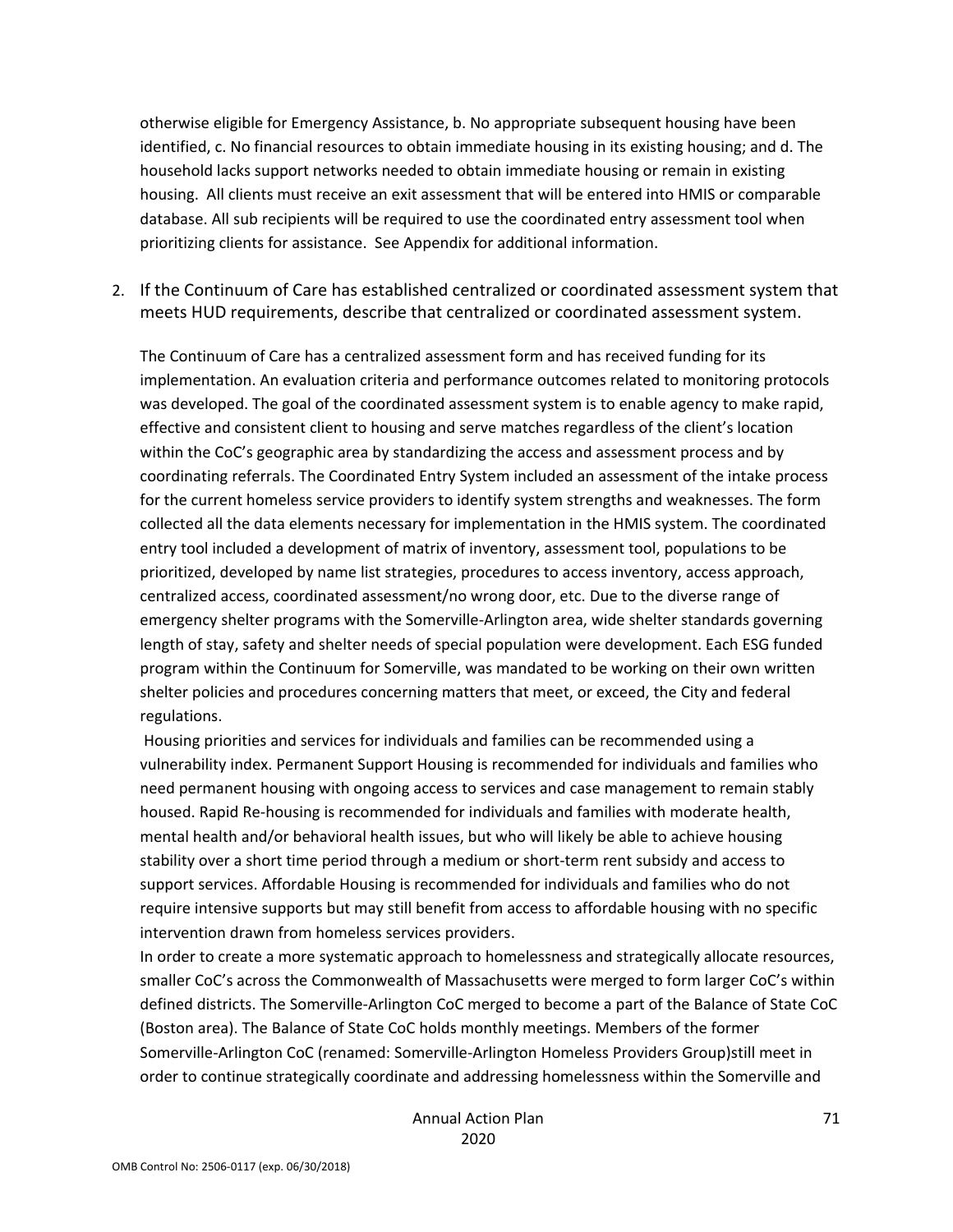Arlington area.

3. Identify the process for making sub‐awards and describe how the ESG allocation available to private nonprofit organizations (including community and faith‐based organizations).

OSPCD coordinates with the Balance of State CoC and Somerville‐Arlington committee to prioritize ESG objectives. Currently this includes Rapid Re‐Housing, Homeless Prevention, Essential Services/Operations, HMIS and Administration. These priorities are evaluated annually and take into account standardize performance standards and outcomes. OSPCD issued a Request for Proposals (RFP) for the ESG program in 2020 ‐ 2021 with the intent of providing funding to sub‐ grantees. The RFP was posted on the city's website where it could be accessed and downloaded by interested agencies. The RFP was also emailed to interested agencies. Proposals consistent with the Con Plan were received from non‐profit agencies to enhance existing activities and transform homeless assistance with an emphasis on quickly rehousing people who become homeless and prevention homelessness. These proposals must address one or more of the goals in the Consolidated Plan, must demonstrate a100 percent match, must agree to use the HMIS system (or comparable database) for reporting purposes, must attend Continuum of Care monthly meetings, must guarantee confidentiality of information, must demonstrate avenues of involvement for homeless clients in policy making areas, must agree to participate in the Coordinated assessment system, must comply with HUD requirements etc. An Advisory Committee reviews the proposals using an evaluation system and scored the proposals. The recommendations are presented to the Mayor based on proposals that will rapidly transition participants to stability, link program participants to community resources and mainstream benefits and help them develop a plan to prevent future housing instability. Awards are made following the ESG eligibility categories (no more than 60% for Shelter Operations and Essential Services and no more than 7.5% for Administration). Agencies are encouraged to focus on Rapid Re‐Housing and Homelessness Prevention Services using HUD's Housing First Model.

4. If the jurisdiction is unable to meet the homeless participation requirement in 24 CFR 576.405(a), the jurisdiction must specify its plan for reaching out to and consulting with homeless or formerly homeless individuals in considering policies and funding decisions regarding facilities and services funded under ESG.

The City of Somerville meets the homeless participation requirement 24 CFR 576.405(a). OSPCD consults with each agency receiving ESG funds to ensure homeless individuals participate in services. Sub-grantees recognize the importance of involving past and present participants in program planning and agency policy making activities. However, this is sometimes difficult when the homeless individuals are active substance abusers but efforts are made to engage them later. The City meets the homeless participation requirements by including homeless and formerly homeless individuals through extensive participation and consultation with the Somerville‐Arlington Continuum of Care, an entity that includes formerly homeless individuals as members. Sub‐grantees involve program participants in activities and planning, as well as, provide them with information to

Annual Action Plan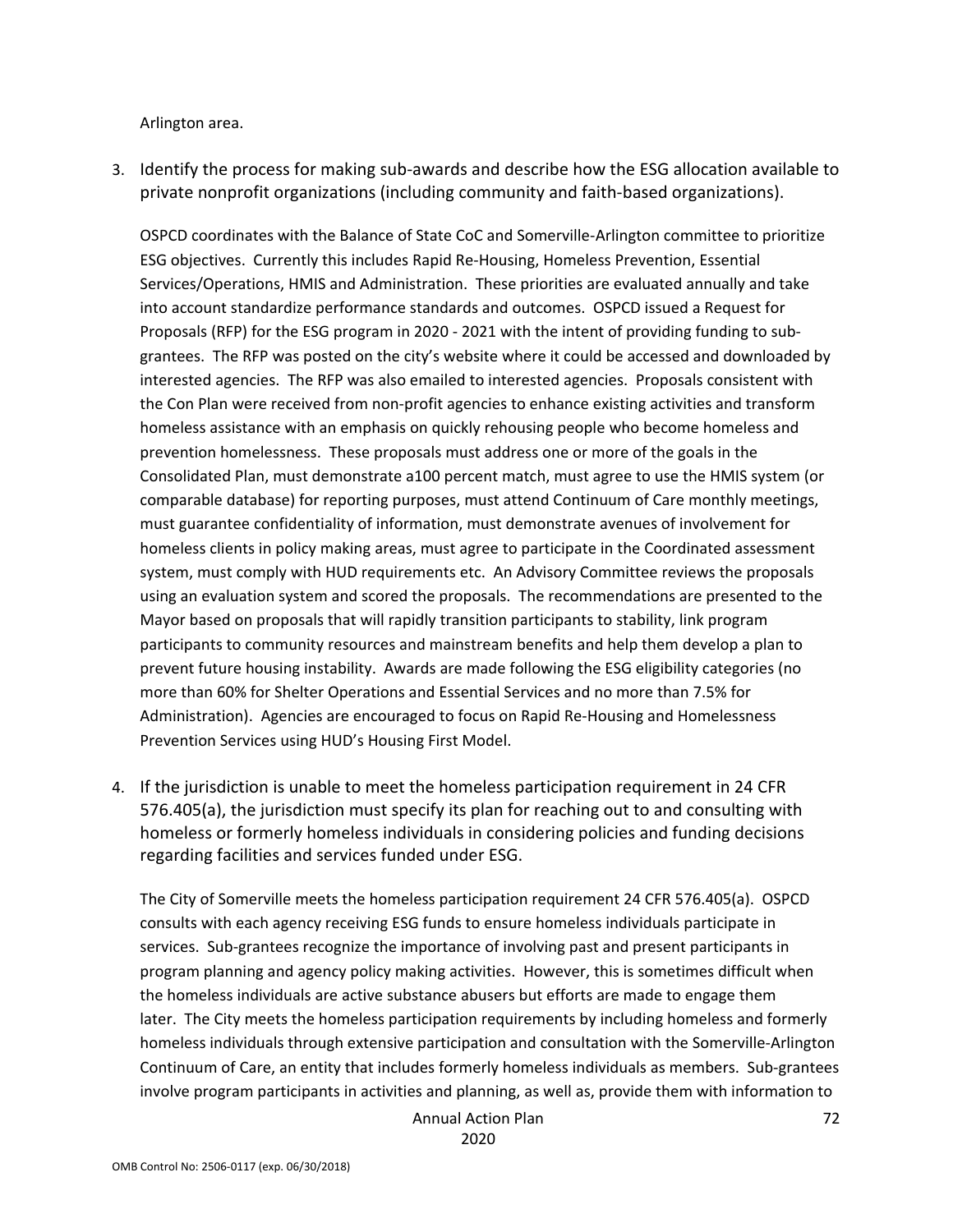help them understand the inner working of the organization. Sub-grantees hope that formerly homeless will one day join forces with the agency to one day end homelessness. Some formerly homeless persons become sub-grantee board members, staff members and/or volunteers. Others have been invited to speak publicly about their personal stories to raise awareness in the community. Also shelter residents have the opportunity to provide input on programs at house meetings and at exit interviews, when they leave the shelter. Before departure, residents have an opportunity to complete written evaluations and comment on and provide suggestions for changes or improvements in service.

## *5.* Describe performance standards for evaluating ESG.

Performance standards for evaluating ESG outcomes were developed and updated by the Somerville‐Arlington Homeless Providers Group in consultation with staff representatives from all participating categories. Performance standards were established for each ESG‐eligible activity. ESG proposals are evaluated based on their previous experience providing services to the homeless community and addressing one or more of the needs highlighted in the Consolidated Plan. Proposals are also evaluated based on the response to the criteria in the Request for Proposals, their capacity and timeliness, quality of work and previous program outcomes, etc. ESG proposals providing Homelessness Prevention and Rapid Re‐Housing programs are viewed favorably, as they adhere to HUD's Housing First Model. All ESG recipients participate in HMIS and continued analysis is expected to provide real time data to evaluate the impact of programs. Continued program and agency funding is dependent, in part, on successfully meeting the standards. The City's intent is to continue to at least serve the same number of clients under the current funding or increase services by finding ways to leverage additional sources.

Performance standards for evaluating ESG outcomes were developed and updated by the Somerville‐Arlington committee in consultation with staff representatives from all participating categories. Performance standards were established for each ESG‐eligible activity. ESG proposals are evaluated based on their previous experience providing services to the homeless community and addressing one or more of the needs highlighted in the Consolidated Plan. Proposals are also evaluated based on the response to the criteria in the Request for Proposals, their capacity and timeliness, quality of work and previous program outcomes, etc. ESG proposals providing Homelessness Prevention and Rapid Re‐Housing programs are viewed favorably, as they adhere to HUD's Housing First Model. All ESG recipients participate in HMIS and continued analysis is expected to provide real time data to evaluate the impact of programs. Continued program and agency funding is dependent, in part, on successfully meeting the standards. The City's intent is to continue to at least serve the same number of clients under the current funding or increase services by finding ways to leverage additional sources.